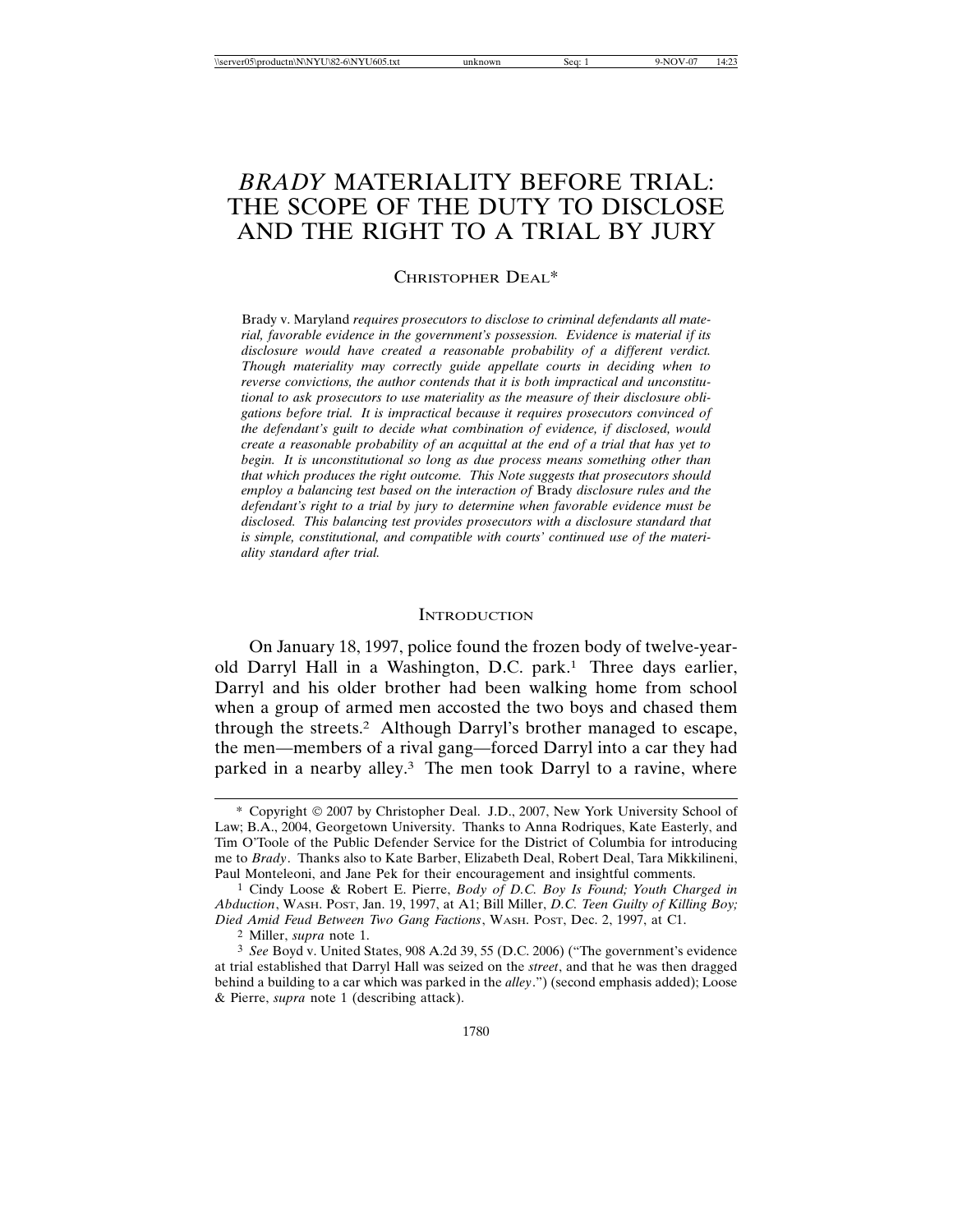they shot him in the back of the head.4 Darryl's mid-afternoon abduction and cold-blooded execution shook the city.5

This Note is not about Darryl or gang violence, but about one of the men accused of murdering Darryl—Dante Boyd. Boyd, then twenty-three years old, was the oldest of the men charged in the killings and the last to be apprehended.6 Police told the press that Boyd had ordered Darryl's abduction and execution.<sup>7</sup> By the time of Boyd's trial in February 1998, two of his codefendants had pled guilty, while the third had confessed his involvement to the grand jury and was subsequently found guilty at trial.8 The case against Boyd was significantly weaker.9 Boyd presented an alibi defense and argued that three men, not four, had abducted and killed Darryl.10 To support the latter claim, Boyd requested that the government disclose any witness statements indicating that only three men had abducted Darryl.<sup>11</sup> The government acknowledged that it had taken statements

6 Marcia Slacum Greene & Bill Miller, *Suspect Played Key Role in Slaying, Court Is Told*, WASH. POST, Mar. 18, 1997, at B3.

7 *See Four Indicted in Murder of SE Boy, 12*, WASH. TIMES, June 25, 1997, at C3 ("Authorities say Mr. Boyd ordered the killing.").

8 *See Boyd*, 908 A.2d at 42 (noting guilty pleas of two codefendants and summarizing third codefendant's statement to grand jury and government's use of statement in closing argument). The Public Defender Service for the District of Columbia, where I worked as an intern during the fall of 2002 and spring of 2003, filed an amicus brief in Boyd's case with the District of Columbia Court of Appeals in 2005, urging the adoption of a more defendant-friendly *Brady* regime. *Id.* at 49. I did not work on the brief, nor have I received any information about the case other than that reported in the Court of Appeals opinion.

11 *Id.* at 48.

<sup>4</sup> Miller, *supra* note 1.

<sup>5</sup> *See, e.g.*, Justin Gillis & Bill Miller, *In D.C.'s Simple City, Complex Rules of Life and Death; a Bloodstained Community Reels from Crews' Violence*, WASH. POST, Apr. 20, 1997, at A1 ("A simple fact about Darryl's slaying—12!—has galvanized the public and the police department into action in a way that death after death of older victims could not."); Marcia Slacum Greene, *Long-Troubled D.C. Neighborhood Hopes Peace Will Prosper; Cultivating a Truce Among Rival Youth, Community Witnesses an Extraordinary Return of the Ordinary*, WASH. POST, Apr. 21, 1997, at A1 ("Although there had been many shootings and other slayings in the neighborhood in recent years, none had been as confounding or emotionally wrenching as the Jan. 15 abduction of 12-year-old Darryl.").

<sup>9</sup> *See id.* at 44–48 (discussing evidence and government's theory at Boyd's case). Indeed, the government argued at Watson's trial that Watson, one of Boyd's codefendants was driving the car used in the abduction. *Id.* at 43. Three months later, the same prosecutor before the same judge told a different jury that Boyd was the driver. *Id.* at 44–45. No significant new evidence had been discovered. *See id.* at 45 ("There were no significant new developments between the two trials."). Though the appellate court reprimanded the government for this conduct, it found no reversible error. The court held that the contradiction did not go to the heart of the government's case and that Boyd's trial counsel had access to the transcript in Watson's case. *Id.* at 51–54; *see also infra* note 49 (explaining that government does not violate *Brady* by not disclosing evidence defendant should have discovered).

<sup>10</sup> *Id.* at 42–43.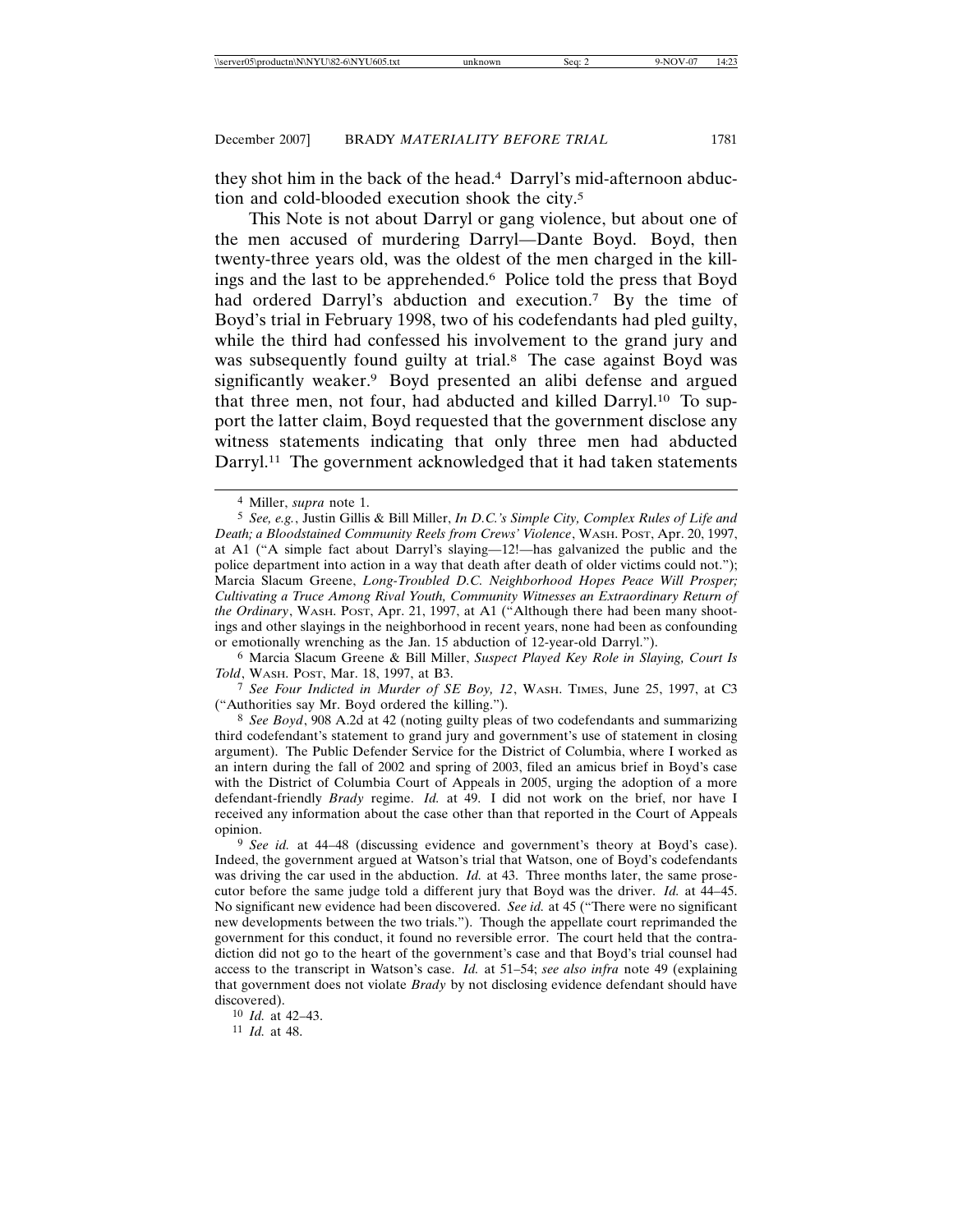from three such witnesses—Witnesses 1, 2, and 312—but claimed that it had no obligation to disclose this evidence.13

This dispute about the government's duty to disclose such evidence was a dispute about the scope of *Brady v. Maryland*. <sup>14</sup> *Brady* and its progeny interpret the Due Process Clause of the Fifth and Fourteenth Amendments to require prosecutors to disclose to criminal defendants all material, favorable evidence in the government's possession. Favorable evidence is evidence that tends to negate the defendant's guilt or to impeach the credibility of the government's witnesses.15 Evidence is material if its disclosure would have created a "reasonable probability" of a different verdict.16

In Boyd's case, the trial court held that under the *Brady* rule the statements of witnesses who saw only three men did not have to be turned over.17 Refusing to review the statements herself, the judge adopted the government's argument: Evidence that some witnesses saw only three men did not necessarily mean that four men were not there.18 As such, the judge decided that this evidence was not material under *Brady*. 19 Unable to develop this evidence and present it to the jury at trial, Boyd was found guilty of murder, kidnapping, and related charges.

On appeal in 2005, eight years after trial, the government revealed that two additional witnesses—Witnesses 4 and 5—saw only three men attack Darryl. As with the other statements, the government claimed that *Brady* did not require disclosure of this evidence to the defense.20 Witnesses 1, 2, and 3 each told police that there were three or fewer men in the alley when Darryl was pushed into the car.21 Witness 1's statement also contradicted the testimony of two other government witnesses—the government's witnesses saw two men struggling to push Darryl into the car, while Witness 1 saw only one man.22 Witnesses 4 and 5 saw the men attack Darryl in the street, but

<sup>12</sup> Following the convention of the court in its opinion, I refer to the witnesses by number.

<sup>13</sup> *Boyd*, 908 A.2d at 48.

<sup>14</sup> 373 U.S. 83 (1963).

<sup>15</sup> *See* United States v. Sudikoff, 36 F. Supp. 2d 1196, 1199 (C.D. Cal. 1999) ("In the *Brady* context, 'favorable' evidence is evidence which relates to guilt or punishment, and which tends to help the defense by either bolstering the defense's case or impeaching prosecution witnesses." (internal citations omitted)).

<sup>16</sup> *See infra* Part I.

<sup>17</sup> *Boyd*, 908 A.2d at 48. 18 *Id.* at 54–55.

<sup>19</sup> *Id.*

<sup>20</sup> *Id.* at 56. 21 *Id.* at 54.

<sup>22</sup> *Id.* at 55–56.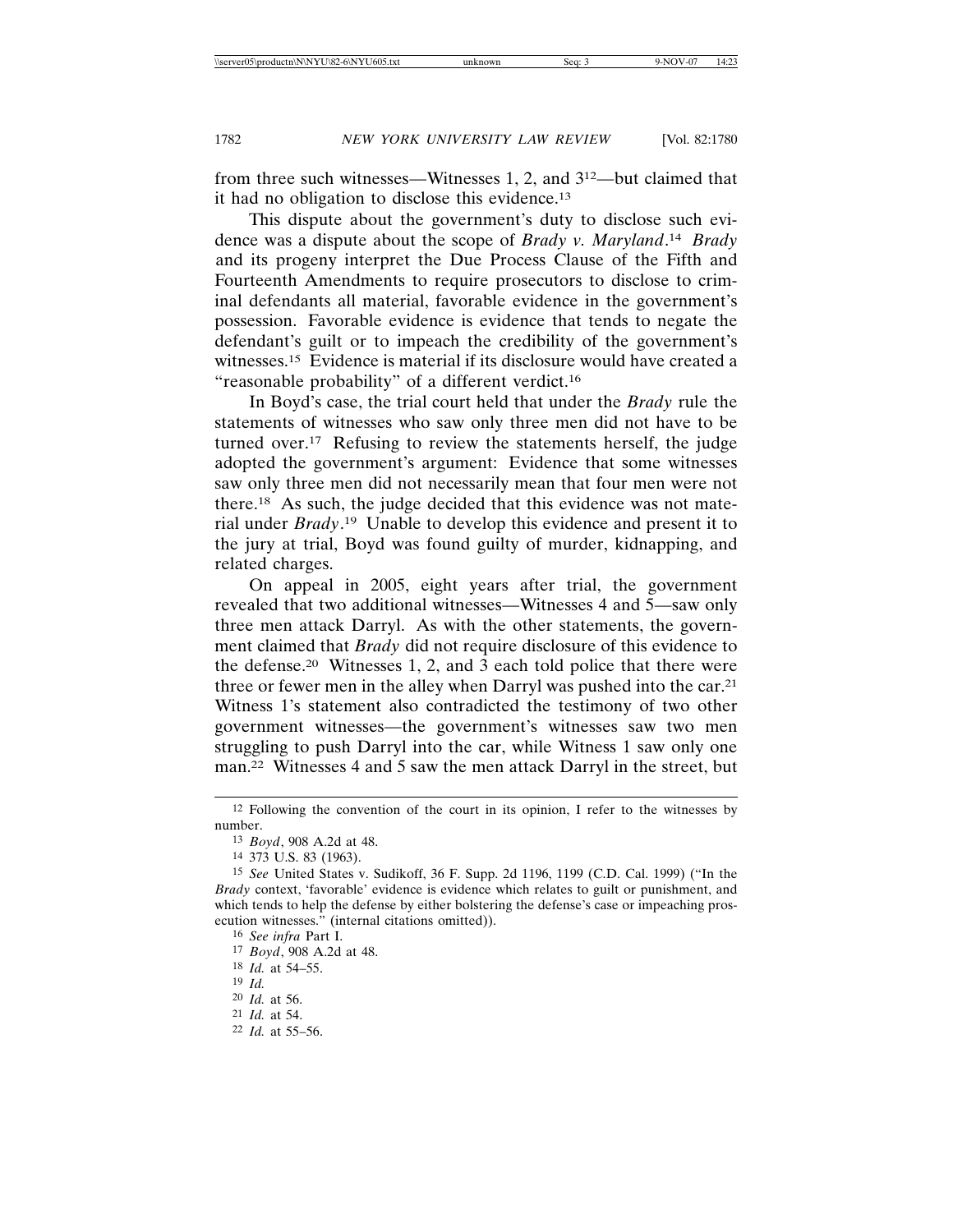could not see what happened in the alley.23 The appeals court ordered the five statements disclosed and instructed the lower court to assess the materiality of the suppressed evidence24 to decide whether *Brady* required that Boyd be given a new trial.25 The lower court has yet to rule.26

Dante Boyd may or may not have abducted and murdered Darryl Hall. Boyd's guilt or innocence, however, should not determine the due process protections he deserves at trial. Yet current *Brady* doctrine relies on the prosecutor's assessment of the defendant's guilt to define the extent of the duty to disclose favorable evidence.<sup>27</sup>

A prosecutor need only disclose material evidence, and evidence is material only if it has a reasonable probability of altering the jury's verdict. Thus, materiality is an issue at two different times in a criminal prosecution. Before trial, prosecutors must determine what evidence is material to decide what they must disclose to the defense. After trial, when deciding whether or not to reverse the conviction, judges must determine what evidence would have been material. The same definition of materiality is supposed to govern decisionmaking at both stages. I argue that *Brady* is best enforced without recourse to the first use of materiality, which requires a pretrial assessment of guilt.

*Brady* materiality is, in some ways, analogous to harmless-error review. Following trial, appellate courts regularly grant or withhold remedies based on their view of an error's impact on the jury's verdict.28 The idea behind harmless error is simple: Courts will not reverse a defendant's conviction unless the error might have mattered. Depending on the type of error, courts require differing levels of certitude that the error did not make a difference.29 With *Brady* materiality, the suppression of favorable evidence does not entitle a

<sup>23</sup> *Id.* at 56.

<sup>24</sup> For *Brady* purposes, evidence is "suppressed," regardless of whether the prosecutor knew of such evidence, as long as it is in the possession of the government and is not known by the defense. *See infra* note 49.

<sup>25</sup> *Boyd*, 908 A.2d at 63.

<sup>26</sup> Meanwhile, Boyd has been incarcerated for close to ten years in connection with Darryl Hall's murder. *Id.* at 62.

<sup>27</sup> More precisely, it requires them to guess the jury's likely assessment of the defendant's guilt.

<sup>28</sup> *See* Harry T. Edwards, *To Err Is Human, but Not Always Harmless: When Should Legal Error Be Tolerated?*, 70 N.Y.U. L. REV. 1167, 1173–85 (1995) (surveying and critiquing harmless-error practice).

<sup>29</sup> *See* Jeffrey O. Cooper, *Searching for Harmlessness: Method and Madness in the Supreme Court's Harmless Constitutional Error Doctrine*, 50 U. KAN. L. REV. 309, 315–24 (2002) (comparing standards for harmlessness of constitutional and nonconstitutional errors).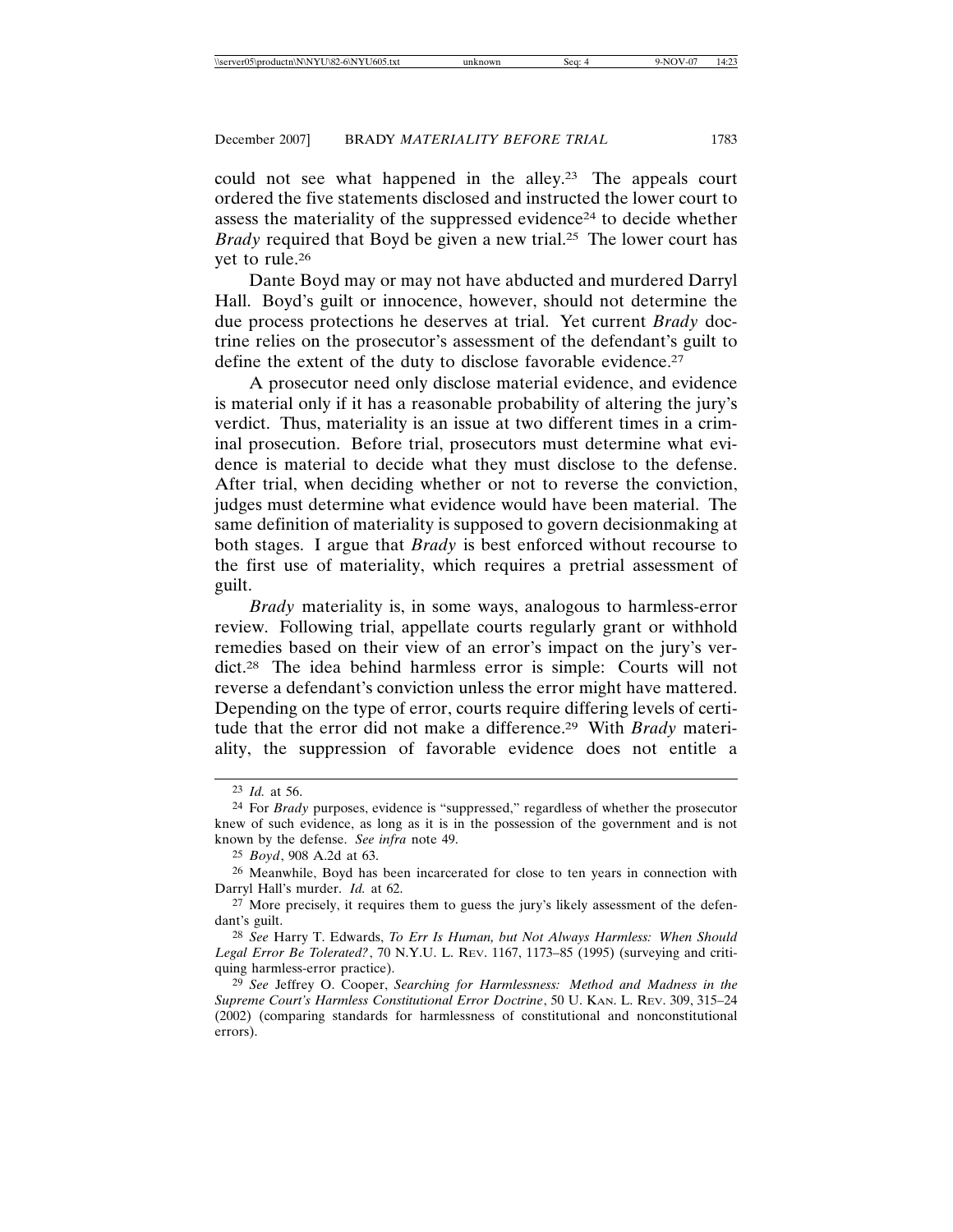defendant to a new trial unless its disclosure portends a reasonable probability of a different result.30

But *Brady* materiality is not simply harmless error by another name. Appellate courts do not just *enforce* the defendant's right to the disclosure of favorable evidence by reversing convictions; they claim that those reversals *define* the extent of the defendant's right to this evidence in the first place.31 On this account, the government's pretrial nondisclosure violates *Brady* only if it would merit reversal on appeal. To the extent that prosecutors can guess what evidence will end up being material, *Brady* creates a set of disclosure rules that shift depending on the prosecutor's assessment of the defendant's guilt.<sup>32</sup> Thus, under *Brady*, the guiltier a defendant seems before trial, the less disclosure he is legally owed.33

This outcome-oriented pretrial guessing game is unfair, impractical, and—most importantly—unsatisfying as an interpretation of the constitutional guarantee of due process. Imagine if the Supreme Court claimed that the guiltier a defendant seemed, the less robust his right to cross-examine witnesses or the more permissible the use of coercive interrogation techniques.34 After conviction, remedies can

32 *See* Eugene Cerruti, *Through the Looking-Glass at the* Brady *Doctrine: Some New Reflections on White Queens, Hobgoblins, and Due Process*, 94 KY. L.J. 211, 213–14 (2005) (noting that *Brady* is anomalous in this regard and, paraphrasing Lewis Carroll's White Queen, summing up current system as requiring that "the trial must come first, and the disclosure of exculpatory evidence must come only after a conviction, if at all").

33 That is, the guiltier the prosecutor (or a reviewing judge) *thinks* the defendant will (or did) appear to the jury, the less disclosure defendant is owed.

<sup>30</sup> Indeed, the Supreme Court has held that *Brady* materiality incorporates harmlesserror analysis. *See* Kyles v. Whitley, 514 U.S. 419, 435 (1995) ("Once a reviewing court applying *Bagley* has found constitutional error there is no need for further harmless-error review.").

<sup>31</sup> *See, e.g.*, United States v. Bagley, 473 U.S. 667, 700 (1985) (Marshall, J., dissenting) ("Although [materiality] looks like a post-trial standard of review, it is not. Instead, the Court relies on this review standard to define the contours of the defendant's constitutional right to certain material prior to trial." (citation omitted)).

<sup>34</sup> *See, e.g.*, Arizona v. Fulminante, 499 U.S. 279, 308–12 (1991) (approving use of harmless-error standard for improper admission of defendant's coerced statement to police); Delaware v. Van Arsdall, 475 U.S. 673, 684 (1986) (employing harmless-error analysis of judge's improper limitation of scope of defendant's cross-examination of government witness). That the Court has applied harmless-error analysis in these cases does not give legal license to courts, prosecutors, or police to treat defendants differently depending on how certainly culpable they appear. As currently construed, *Brady* differs from the right to cross-examine witnesses or to be free from coerced confessions in that its protective scope is dependent on the likely impact of suppressed evidence on the eventual verdict. If there were no other way to sensibly evaluate the *Brady* right, the due process problem might be tolerable. However, Part III proposes an alternate approach that avoids this problem.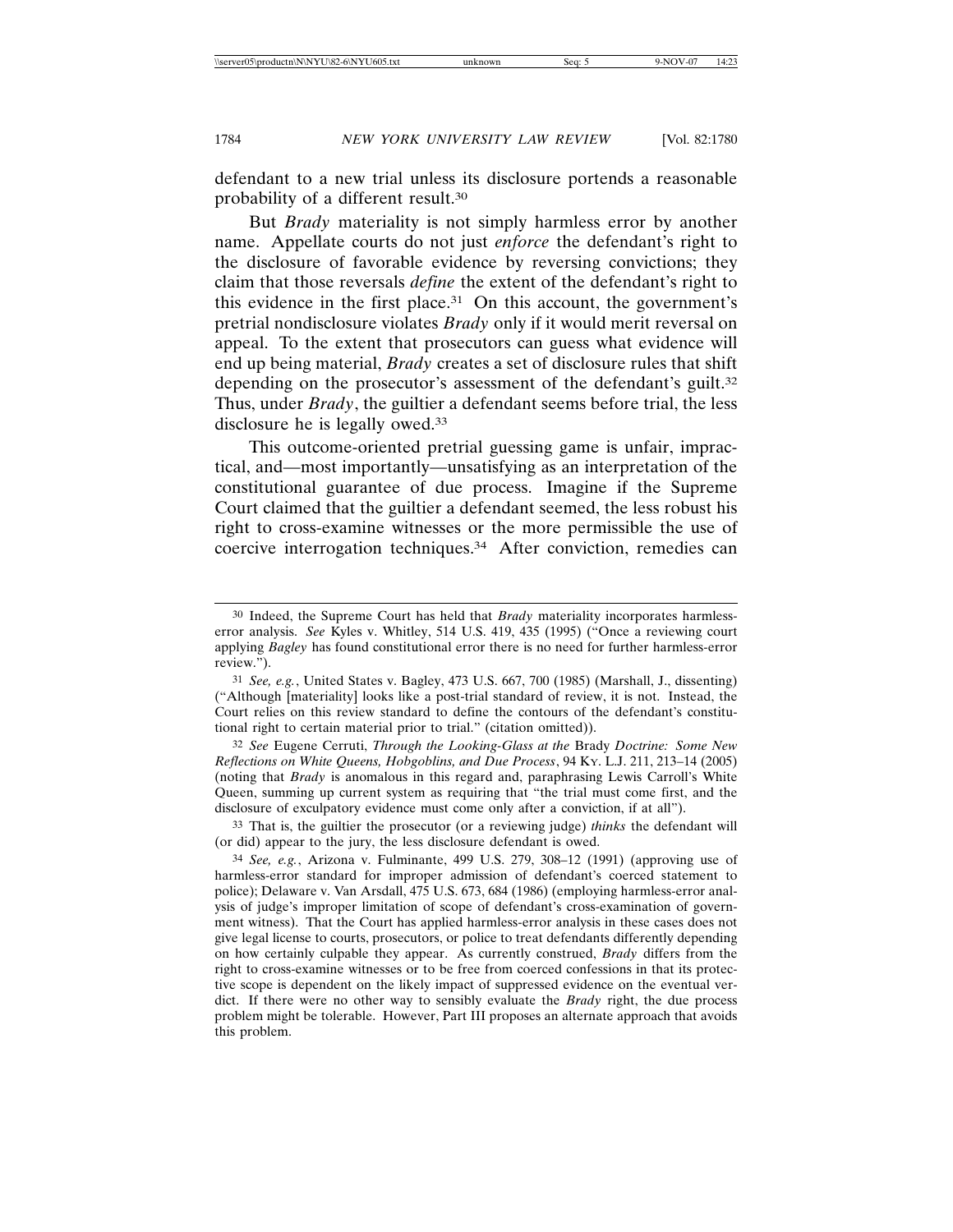shift based on assessments of guilt; before conviction, procedural rights should not.35

These problems with current understandings of *Brady* have inspired a number of federal district courts to find that *Brady* materiality, like harmless error, should not be considered before trial. These courts have ordered prosecutors to disclose to the defense all favorable evidence without regard to materiality. Their remedy at once clashes with the Supreme Court's *Brady* jurisprudence and fulfills it. The Court has taught that only material evidence must be disclosed, and that the materiality standard should be the same before trial as it is afterwards;36 yet the Court has also offered that prosecutors have a broad duty to disclose favorable evidence, the violation of which does not always require that the defendant's conviction be reversed.37

In the face of this ambiguity, I set forth what I regard as the fixed points of the Supreme Court's *Brady* jurisprudence. For ease of reference, I refer to these fixed points as the Court's *Brady* commitments. I identify four such commitments: (1) The duty to disclose arises out of the special role of the prosecutor to do justice, (2) due process does not require undermining the adversarial system by mandating discovery of all or most of the evidence in the prosecutor's file, (3) due process does not require the reversal of convictions for failure to disclose nonmaterial favorable evidence, and (4) prosecutors may exercise discretion in determining what evidence to disclose. The third commitment is by far the most important to the Court—nearly every *Brady* opinion repeats the refrain that only suppressions of material evidence require a new trial. As a corollary, the Court has held that before trial, due process requires prosecutors to disclose only material

<sup>35</sup> *See* William J. Stuntz, *The Political Constitution of Criminal Justice*, 119 HARV. L. REV. 780, 821–22 (2006) (arguing that procedural rights are poorly enforced by "unlawlike formulas such as 'fundamental fairness' and 'shocks the conscience'"); Michael T. Fisher, Note, *Harmless Error, Prosecutorial Misconduct, and Due Process: There's More to Due Process than the Bottom Line*, 88 COLUM. L. REV. 1298, 1298 (1988) (arguing that "whether prosecutorial misconduct violates due process should not be determined by an outcome-determinative test"). *But cf.* Daryl K. Brown, *Rationing Criminal Defense Entitlements: An Argument from Institutional Design*, 104 COLUM. L. REV. 801, 808 (2004) (arguing that scarce resources for indigent defense require lawyers to consciously prioritize their work for defendants with plausible claims of "factual innocence"). A number of the Court's due process decisions flirt with this problem. *See infra* note 77.

<sup>36</sup> *See infra* note 64.

<sup>37</sup> *See infra* note 82 and accompanying text; *cf.* Elizabeth Napier Dewar, Note, *A Fair Trial Remedy for* Brady *Violations*, 115 YALE L.J. 1450, 1467–68 (2006) (linking Court's characterization of prosecutor's "broad obligation" to disclose with district courts opinions' discussed in Part II.B).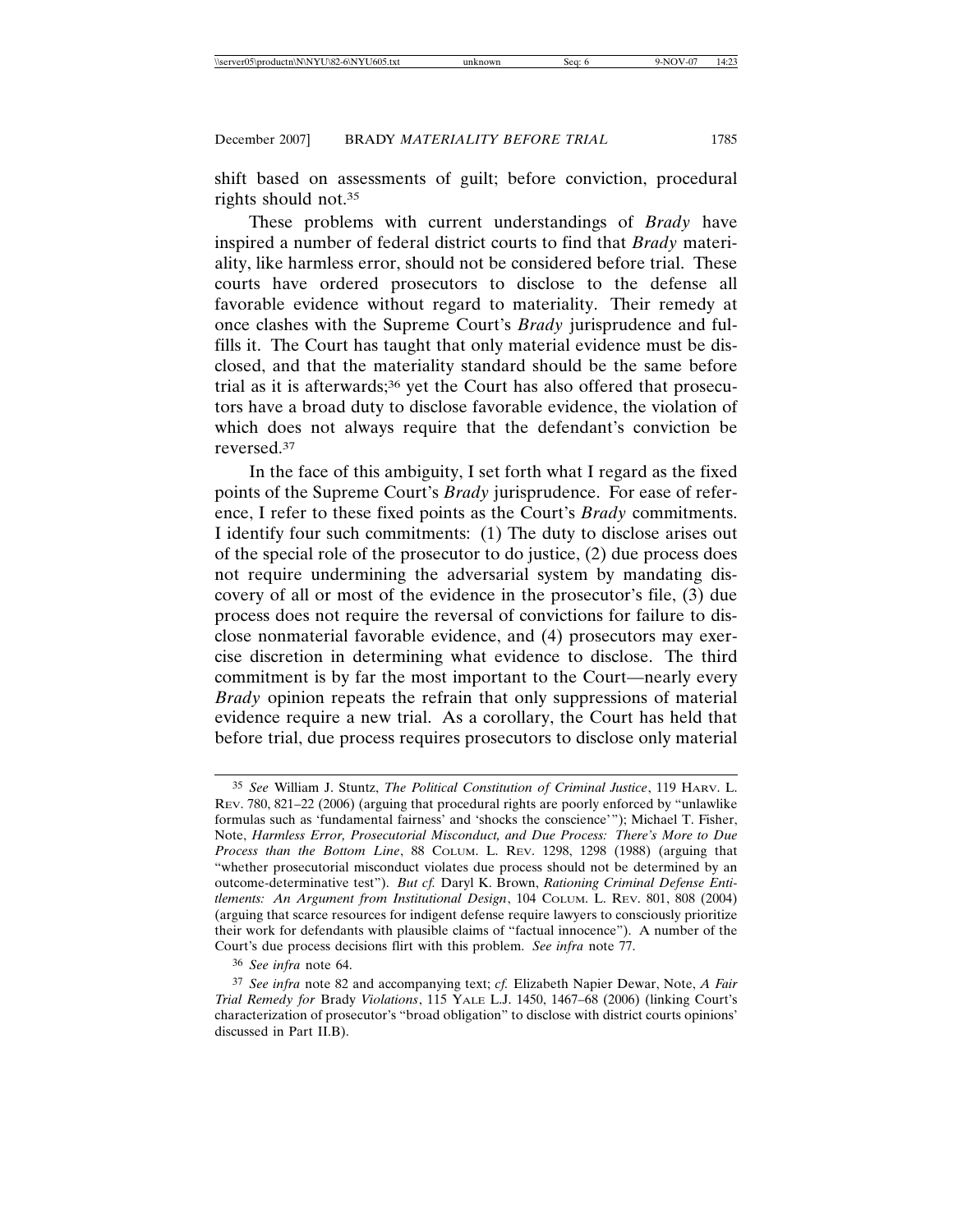evidence.38 In other words, the corollary interprets due process to be denied only when the nondisclosure undermines confidence in the outcome. Yet this corollary cannot be correct so long as due process means something other than that which produces the right outcome. In this Note, I attempt to separate the corollary from the commitment.39

By holding that prosecutors must disclose all favorable evidence, the district courts have created a pretrial standard that is consistent with the procedural nature of due process. However, it is also a standard that the Supreme Court has considered and rejected.40 This rejection is consistent with the Court's commitments to preserving the adversarial system and limiting the number of reversed convictions on *Brady* grounds.41 As I view these commitments to be central to the Court's *Brady* jurisprudence, I suggest an alternate resolution.

Cast in procedural terms, the commitment that only material suppressions trigger the need for a new trial implicitly treats such suppressions as substantial deviations from a fair process. Though the Court has never explained the content or scope of the underlying process or duty, I propose that the Court's commitments combined with the right to a trial by jury can fill this gap. Petit juries have no inquisitorial powers; they must rely on the evidence the parties present to them. If the government suppresses evidence that it has but the defendant does not, the jury will never learn of the evidence. Thus, the process by which prosecutors seek out favorable evidence in the government's possession, and decide what evidence to disclose to the defense, bears heavily on the defendant's right to have a jury decide his guilt. While pretrial materiality analysis asks whether disclosure

<sup>38</sup> *See, e.g.*, Kyles v. Whitley, 514 U.S. 419, 437 (1995) ("But the prosecution, which alone can know what is undisclosed, must be assigned the consequent responsibility to gauge the likely net effect of all such evidence and make disclosure when the point of 'reasonable probability' is reached."); United States v. Bagley, 473 U.S. 667, 678 (1985) ("[A] constitutional error occurs, and the conviction must be reversed, only if the evidence is material in the sense that its suppression undermines confidence in the outcome of the trial."); United States v. Agurs, 427 U.S. 97, 108 (1976) ("But to reiterate a critical point, the prosecutor will not have violated his constitutional duty of disclosure unless his omission is of sufficient significance to result in the denial of the defendant's right to a fair trial.").

<sup>39</sup> In other words, I believe that the Court should dismiss its seeming adoption of the corollary as ill-considered dicta at odds with the plain language of due process.

<sup>40</sup> *See Kyles*, 514 U.S. at 437 ("[*Brady*] requires less of the prosecution than the ABA Standards for Criminal Justice, which call generally for prosecutorial disclosures of any evidence tending to exculpate or mitigate.").

<sup>41</sup> *See infra* Part I.B (discussing that preservation of adversarial system and limitation of reversals on *Brady* grounds are two core *Brady* commitments); *infra* notes 159–61 and accompanying text (noting that rejection of requirement that all favorable evidence be disclosed is inconsistent with core *Brady* commitments).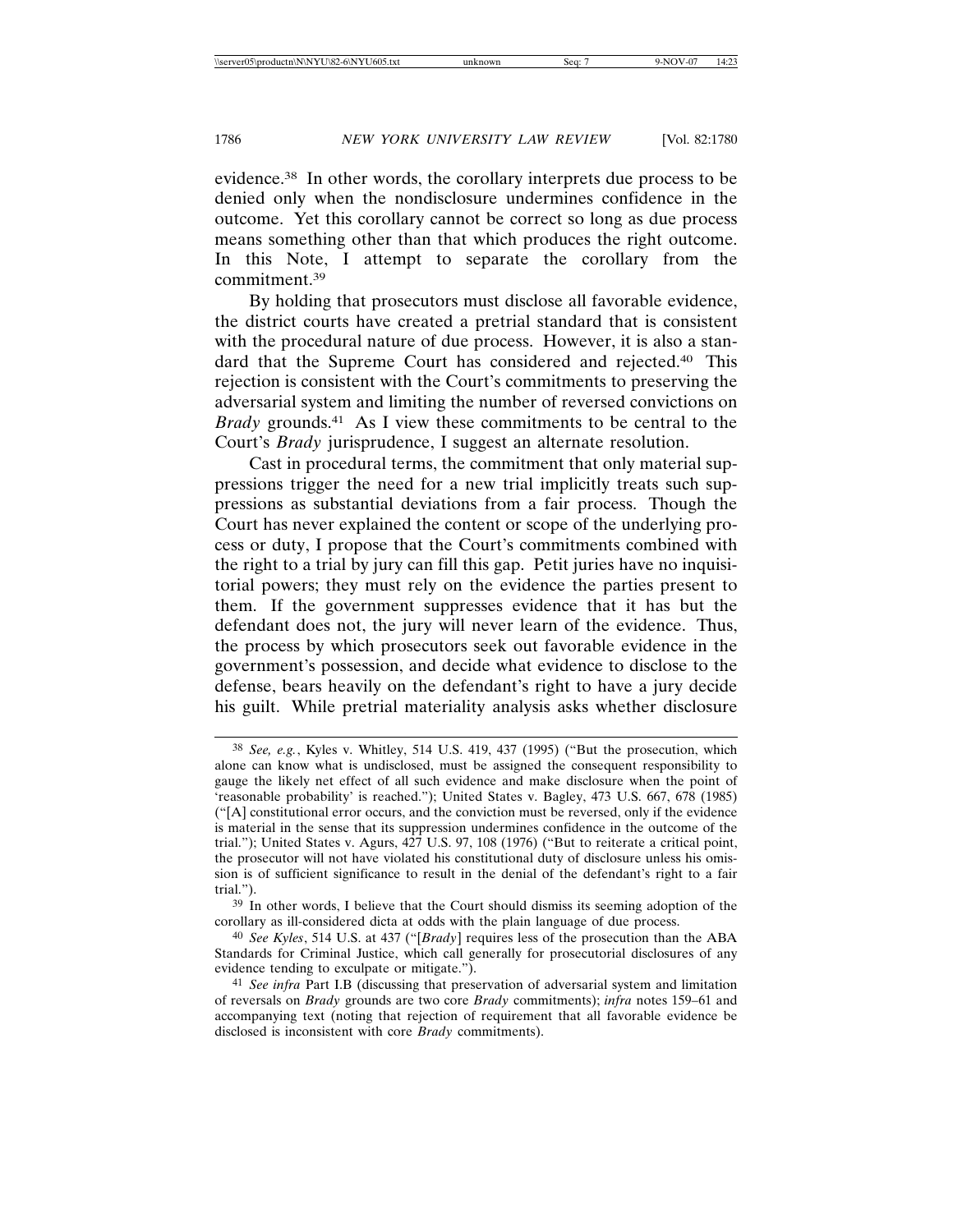would change the outcome, I propose that courts and prosecutors evaluate the duty to disclose based on the impact of disclosure on the procedural integrity of the jury's deliberations. Where greater disclosure would, on balance, aid the jury's deliberations, prosecutors should disclose the favorable evidence. Throughout this Note, I refer to my approach as "jury-centric" to emphasize this focus on the interaction of *Brady* with the right to a trial by jury.

Unlike the district courts, I believe that the government may validly suppress some favorable evidence. On my account, suppression of favorable evidence is permitted when the benefits of the jury's review of the evidence are outweighed by the costs of disclosure to the integrity of the jury's fact-finding. I suggest two relevant costs: the threat of witness intimidation created by the disclosure of witness names, and the risk that a defendant presented with the outlines of the prosecution's case before trial will gain an unfair advantage.42

Because *Brady* requires disclosure of evidence in the government's possession, whether known to the prosecutor or not, prosecutors may sometimes suppress evidence inadvertently. I argue that a reasonableness standard should govern prosecutors' exercise of their duty to search out favorable evidence. Reasonableness, as opposed to a more stringent standard, is appropriate because jury fact-finding at adversarial trials requires that the prosecutor's chief duty be to seek out and present the strongest evidence of the defendant's guilt. However, in order for the evidence presented to the jury to be relatively complete, the prosecutor must allocate a reasonable amount of time to ensuring that she is aware of all the favorable evidence in the government's possession.

I intend only to delineate the prosecutor's obligations at trial, not to challenge the use of the materiality standard on post-conviction review. Rather, I contend that the Constitution allows a reviewing court to reverse the defendant's conviction only when the prosecutor's balancing of her disclosure and search obligations was clearly wrong.

<sup>42</sup> By "unfair," I refer to the advantage the defendant receives from previewing the *inculpatory* evidence the government plans to produce against him at trial. Under a classic understanding of the adversarial system, required disclosure of inculpatory evidence before trial creates an "unfair" advantage for defendants. *See infra* notes 69, 168, 173. Whether pretrial disclosure of inculpatory evidence is actually unfair may be disputed, but that is beyond the scope of this Note. My argument relies only on the premise that disclosure of *exculpatory* or *impeachment* evidence poses a risk of unfairness *to the extent* that such disclosure requires the revelation of the inculpatory evidence the government will present at trial. As I explain in Part III, the balancing test I propose asks prosecutors to weigh the defendant's interest in receiving exculpatory or impeachment material against the unfair advantage he might gain by the accompanying revelation of inculpatory evidence.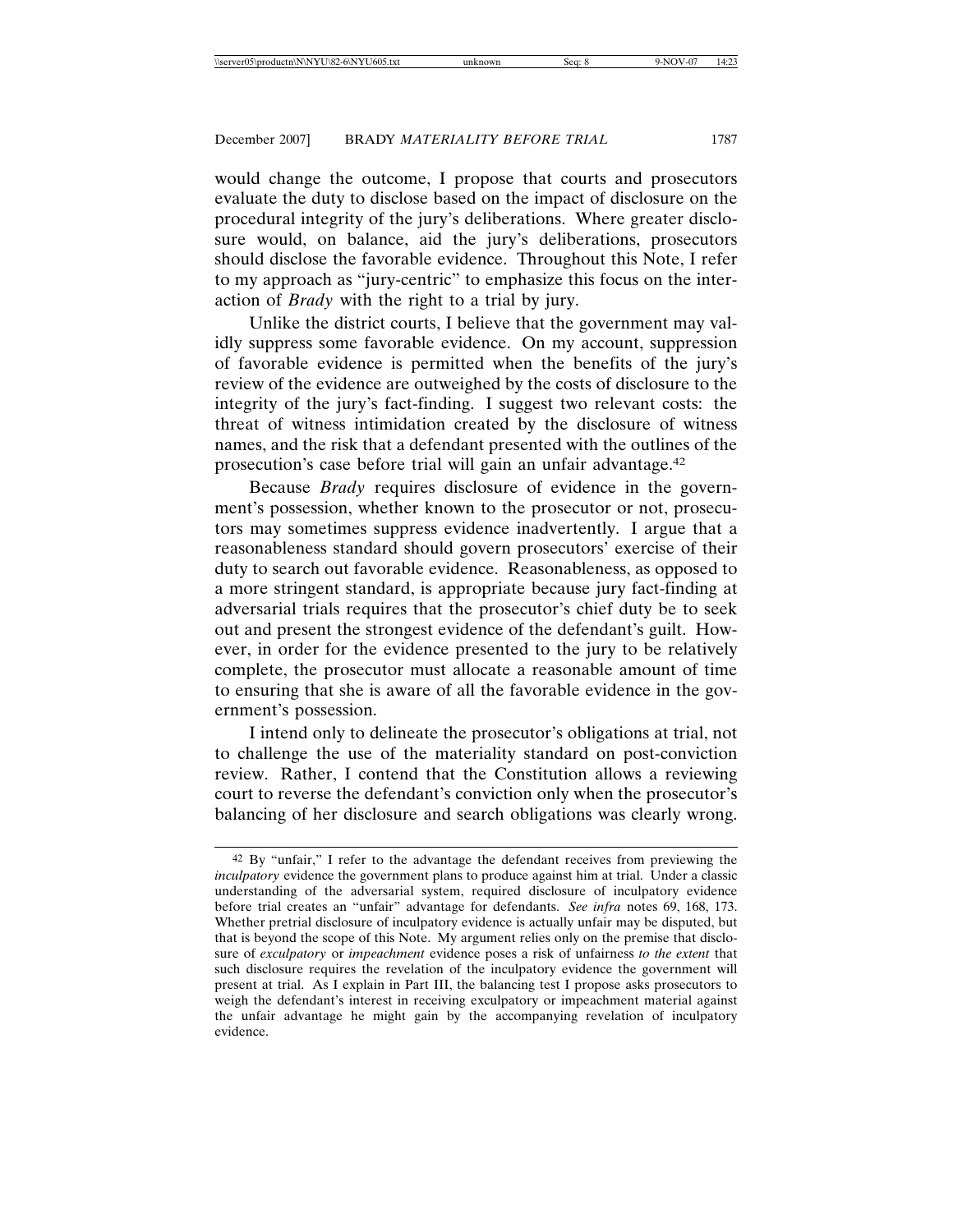To avoid fact-bound inquiries and to keep faith with the Supreme Court's *Brady* commitments, courts should continue to use the materiality standard as a rough approximation of a case-by-case reasonableness inquiry.

My argument proceeds in three parts. Part I examines how the seminal *Brady* cases conceptualized the constitutional impetus for disclosures of favorable evidence. I isolate the Supreme Court's core commitments and highlight the Court's inability to coherently explain and defend the scope or nature of the pretrial duty to disclose. Part II surveys the district court decisions that have held pretrial *Brady* disclosures of nonmaterial favorable evidence to be constitutionally required. I review the practical objections to the Supreme Court's outcome-oriented approach raised by the district courts and supported by recent scholarship. I also note the incompatibility of the district court decisions with the Supreme Court's commitments. Part III presents the jury-centric *Brady* account. I explain the theory behind the approach and demonstrate its likely application by referencing Dante Boyd's case. The Note concludes with an assessment of possible enforcement mechanisms.

## I

## BRADY IN THE SUPREME COURT

Across a shifting array of tests, the Supreme Court's *Brady* jurisprudence has claimed fairness as both its justification and its end. In particular, the Court has focused on the prosecutor's duty to "do justice" and has used the correctness of a conviction as its measuring stick for fairness. This focus on outcomes may be appropriate for appellate courts reviewing the constitutionality of convictions, but its application to pretrial disclosure decisions is inconsistent with due process. While the Court has assumed that materiality should govern disclosures before trial, none of its cases require this result. I identify four fixed points in the Court's cases—its *Brady* commitments against which to evaluate the district courts' remedy in Part II and my own in Part III.

# *A. The Prosecutor's Duty To Do Justice:* Brady v. Maryland

In 1963, *Brady v. Maryland* held that government suppression of material, favorable evidence from the defendant violates due process.43 Justice Douglas's constitutional analysis relied on a line of due process cases involving prosecutors soliciting or willfully failing to cor-

<sup>43</sup> 373 U.S. 83, 87 (1963).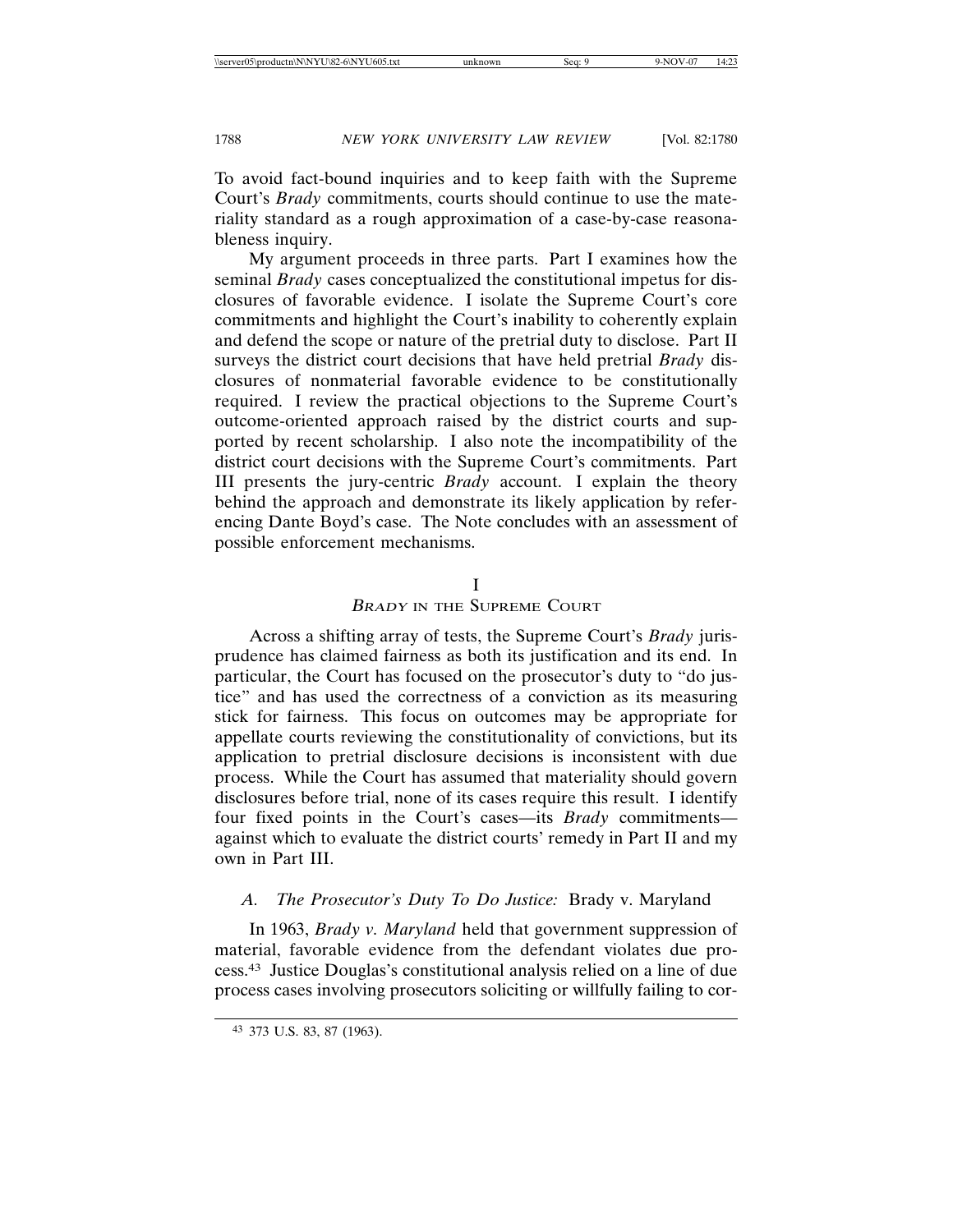rect false evidence and on a quote inscribed on a wall in the Department of Justice. The cases, *Mooney v. Holohan*, <sup>44</sup> *Pyle v. Kansas*, 45 and *Napue v. Illinois*, 46 had set a low floor of fairness at trial, finding a due process violation only when the state "knowingly use[d] false evidence . . . to obtain a tainted conviction."47 The inscribed quote taught that "[t]he United States wins its point whenever justice is done its citizens in the courts."48 The *Brady* Court held that justice is not achieved when the prosecution suppresses favorable evidence material to guilt or punishment, despite a specific defense request.49

Though the Court held that suppression of material favorable evidence was a constitutional violation "irrespective of the good faith or bad faith of the prosecution," its discussion of the cases and the quote emphasized the importance of the prosecutor's duty.50 The *Brady* Court quoted *Mooney*'s admonition that due process is violated where prosecutors "contrive<sup>[]</sup> a conviction . . . through a deliberate deception of court and jury."51 Likewise, the Court approvingly cited Judge Sobeloff's statement that the Solicitor General is an "advocate for a client whose business is . . . to establish justice."52 *Brady* left for future cases the explanation of the constitutional relevance of the prosecutor's duty to "do justice"53 and, perhaps more importantly, the definition of materiality.54

48 *Brady*, 373 U.S. at 87 (internal quotation marks omitted). The Court cited a speech from Judge Simon Sobeloff that attributed the sentiment to former Solicitor General Frederick William Lehmann. *Id.* at 87 n.2. Whatever its origins, the quote echoes an oftcited passage from *Berger v. United States*, favored for its exposition of prosecutorial duty with similar profundity and no greater clarity. *See* Berger v. United States, 295 U.S. 78, 88 (1935) ("[The government's] interest . . . in a criminal prosecution is not that it shall win a case, but that justice shall be done.").

49 *Brady*, 373 U.S. at 87; *see also* Boss v. Pierce, 263 F.3d 734, 739 (7th Cir. 2001) ("[E]vidence is suppressed only if (1) the prosecution failed to disclose evidence that [the government] was aware of before it was too late for the defendant to make use of the evidence, and (2) the evidence was not otherwise available to the defendant through the exercise of reasonable diligence.").

50 *Brady*, 373 U.S. at 87.

51 *Id.*

53 In *United States v. Agurs*, the Court explained that the prosecutor's duty created a constitutional difference between "evidence . . . available to the prosecutor and not submitted to the defense" and "[evidence] discovered from a neutral source after trial." United States v. Agurs, 427 U.S. 97, 111 (1976); *see also infra* note 82 and accompanying text (describing similar statement in *Strickler v. Greene*, 527 U.S. 263, 281 (1999)).

54 The Second Circuit has offered that *Brady* likely used "material" in its evidentiary sense, which would include all "evidence that has some probative tendency to preclude a

<sup>44</sup> 294 U.S. 103, 112 (1935).

<sup>45</sup> 317 U.S. 213, 216 (1942).

<sup>46</sup> 360 U.S. 264, 269 (1959).

<sup>47</sup> *Id*.

<sup>52</sup> *Id.* at 87 n.2.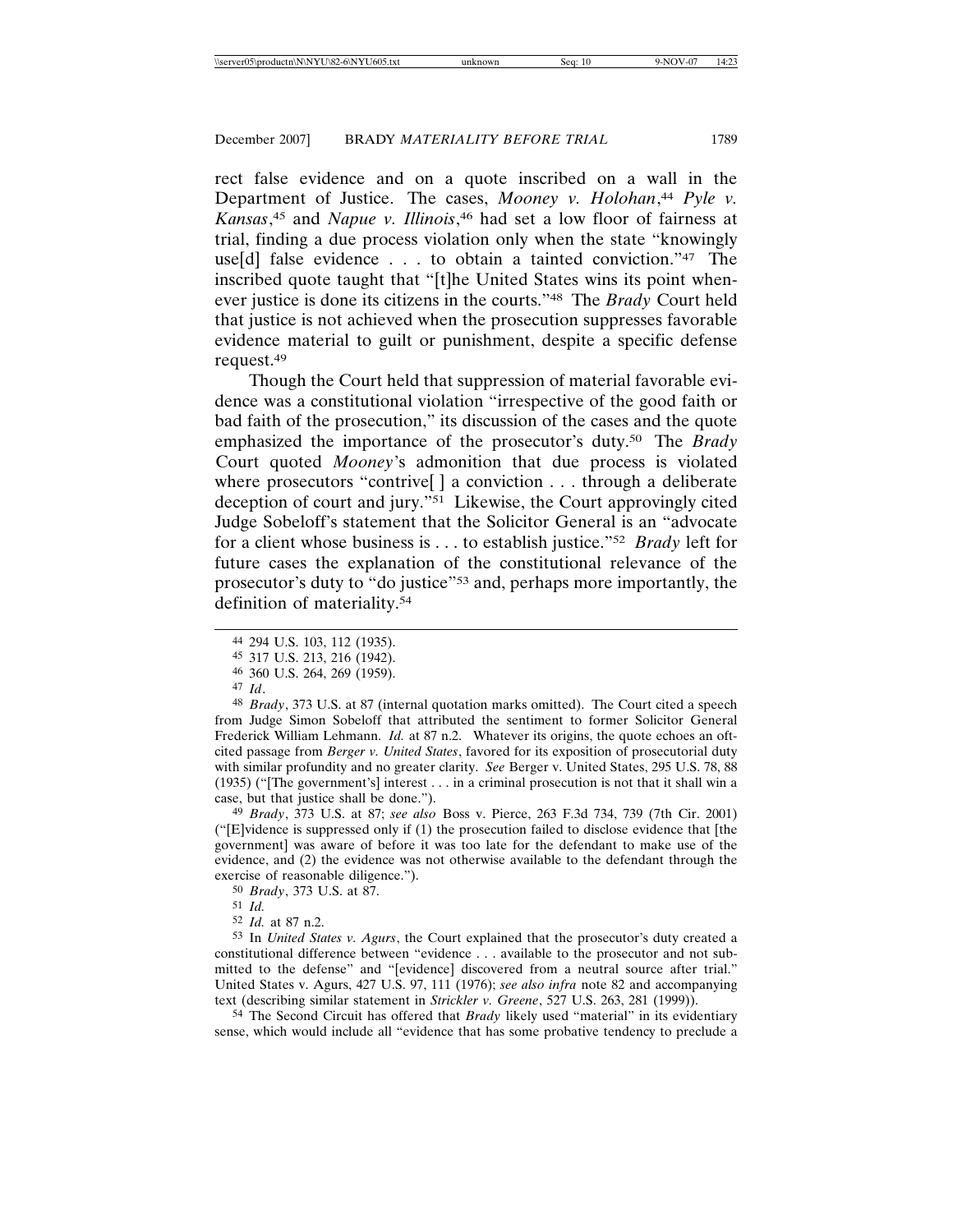# *B. What Due Process Cannot Require:* Agurs *and* Bagley

Taken together, the Court's next two *Brady* cases show its commitment to avoiding both full discovery and frequent reversals of convictions for nondisclosures. In *United States v. Agurs*, the Court took up the materiality problem.<sup>55</sup> The Court described three types of nondisclosures and provided a different materiality standard for each. First, where the prosecution solicited or tolerated perjury, the suppression of the perjury-revealing evidence would be material when there was "any reasonable likelihood that the false testimony could have affected the judgment."<sup>56</sup> Second, where the defense made a specific request for favorable evidence as it did in *Brady*, the prosecutor should respond by disclosing the evidence or by submitting to the court the question of whether a substantial basis for claiming materiality existed.<sup>57</sup> Third, where the defense made a general request or no request at all, the prosecutor was required to disclose only evidence that was material—evidence that if disclosed, would have created "a reasonable doubt that did not otherwise exist."58

The bulk of Justice Stevens's opinion for the Court discussed the materiality standard applicable in this third category of cases. Justice Stevens focused on what the Constitution could not require: for the prosecutor "routinely to deliver his entire file to defense counsel,"59 or for convicted defendants to get a new trial whenever the nondisclosure of favorable evidence could not be considered harmless.<sup>60</sup> To discern precisely what the Constitution did require, Justice Stevens returned to the idea broached by the cited inscription in *Brady* of the

finding of guilt or lessen punishment." United States v. Coppa, 267 F.3d 132, 141 (2d Cir. 2001); *see also infra* note 57.

<sup>55</sup> 427 U.S. at 107–14.

<sup>56</sup> *Id.* at 103. Stephen Saltzburg has argued that *Agurs* misread *Mooney*, *Pyle*, and the other false evidence cases as applying only where formal perjury occurs. Stephen A. Saltzburg, *Perjury and False Testimony: Should the Difference Matter So Much?*, 68 FORDHAM L. REV. 1537, 1566–67 (2000).

<sup>57</sup> *Agurs*, 427 U.S. at 106. Though Justice Stevens's use of "material" in *Agurs* is unclear, he subsequently wrote in his *United States v. Bagley* dissent that *Brady* had used materiality to mean "could have affected." United States v. Bagley, 473 U.S. 667, 710–11 (1985) (Stevens, J., dissenting) (internal quotation marks omitted). In the face of a specific request, Justice Stevens believed that this more lenient definition of materiality should apply. *Id.* at 711–13*.*

<sup>58</sup> *Agurs*, 427 U.S. at 112.

<sup>59</sup> *Id.* at 111.

<sup>60</sup> *Id.* at 111–12. The standard for harmless constitutional error requires reversal of a conviction unless the error is harmless beyond a reasonable doubt. Chapman v. California, 386 U.S. 18, 24 (1967). Thus, at least according to the *Agurs* Court, treating every nondisclosure of favorable evidence as an error would require frequent reversals and over-broad discovery. *Agurs*, 427 U.S. at 111–12.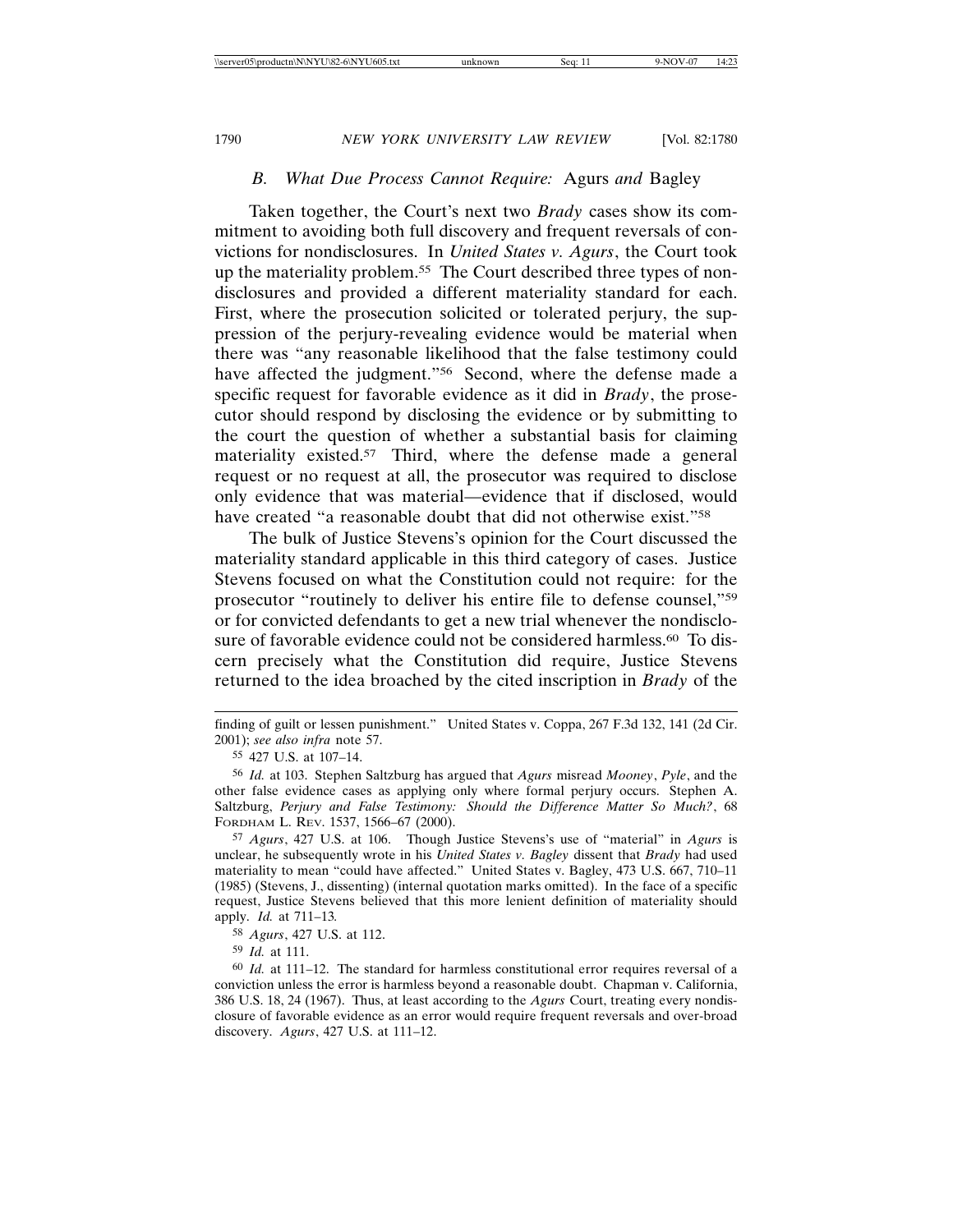prosecutor's duty to see that "justice shall be done."61 He interpreted this command to find that a constitutional error occurred only when the suppressed evidence might have created a reasonable doubt.62 As only the accuracy of the outcome mattered, Stevens argued that the prosecutor's good or bad faith should be irrelevant.63 Likewise, since the relevant constitutional requirement was for prosecutors to "do justice" at all times, Stevens found that the standard for pretrial disclosure had to be the same as the posttrial standard for reversing a defendant's conviction.64

In *United States v. Bagley*, 65 a divided Court scrapped *Agurs*'s three-tiered system in favor of the reasonable probability standard.<sup>66</sup> Although perjury-related suppressions were still to be governed by the narrow first tier,<sup>67</sup> all other suppressed favorable evidence would only be material where there was a "reasonable probability" of a different result.68 Writing for the plurality, Justice Blackmun confirmed *Brady*'s limited scope: "Its purpose is not to displace the adversary system as the primary means by which truth is uncovered, but to ensure that a miscarriage of justice does not occur."69 Blackmun explained that the reasonable probability standard possessed the flexibility to account for the misleading impact of a refusal to respond to a specific defense request.70 More importantly, he argued that treating every suppression of favorable evidence as error "would impose an

66 *Id.* at 678–82.

67 *See id.* at 713 n.6 (Stevens, J., dissenting) (noting agreement on continued vitality of this standard in opinions of Justice Blackmun, joined by Justice O'Connor, and Justice Marshall, joined by Justice Brennan).

68 *Id.* at 685 (White, J., concurring in judgment) (agreeing, for himself as well as for Justices Burger and Rehnquist, with Justice Blackmun's opinion).

69 *Id.* at 674 (plurality opinion). My approach acknowledges that pretrial disclosure of inculpatory evidence poses a risk that the defendant may deceive the jury. Such acknowledgment derives from this and similar references to the importance of the adversarial system. I reject as inconsistent with the plain language of due process the idea that our historic reliance on the adversarial system means that due process is violated only when a reviewing court thinks the defendant is likely innocent.

70 *Id.* at 682–83.

<sup>61</sup> *Agurs*, 427 U.S. at 111 (quoting Berger v. United States, 295 U.S. 78, 88 (1935)). 62 *Id.* at 112.

<sup>63</sup> "If the suppression of evidence results in constitutional error, it is because of the character of the evidence, not the character of the prosecutor." *Id.* at 110.

<sup>64</sup> The Court observed that "[l]ogically" the same standard for materiality must apply before and after trial, "[f]or unless the omission deprived the defendant of a fair trial, there was no constitutional violation requiring that the verdict be set aside; and absent a constitutional violation, there was no breach of the prosecutor's constitutional duty to disclose." *Id.* at 108. At the same time, the Court acknowledged that materiality determinations would be "inevitably imprecise" and that the "significance of an item of evidence can seldom be predicted accurately until the entire record is complete." *Id.*

<sup>65</sup> 473 U.S. 667 (1985).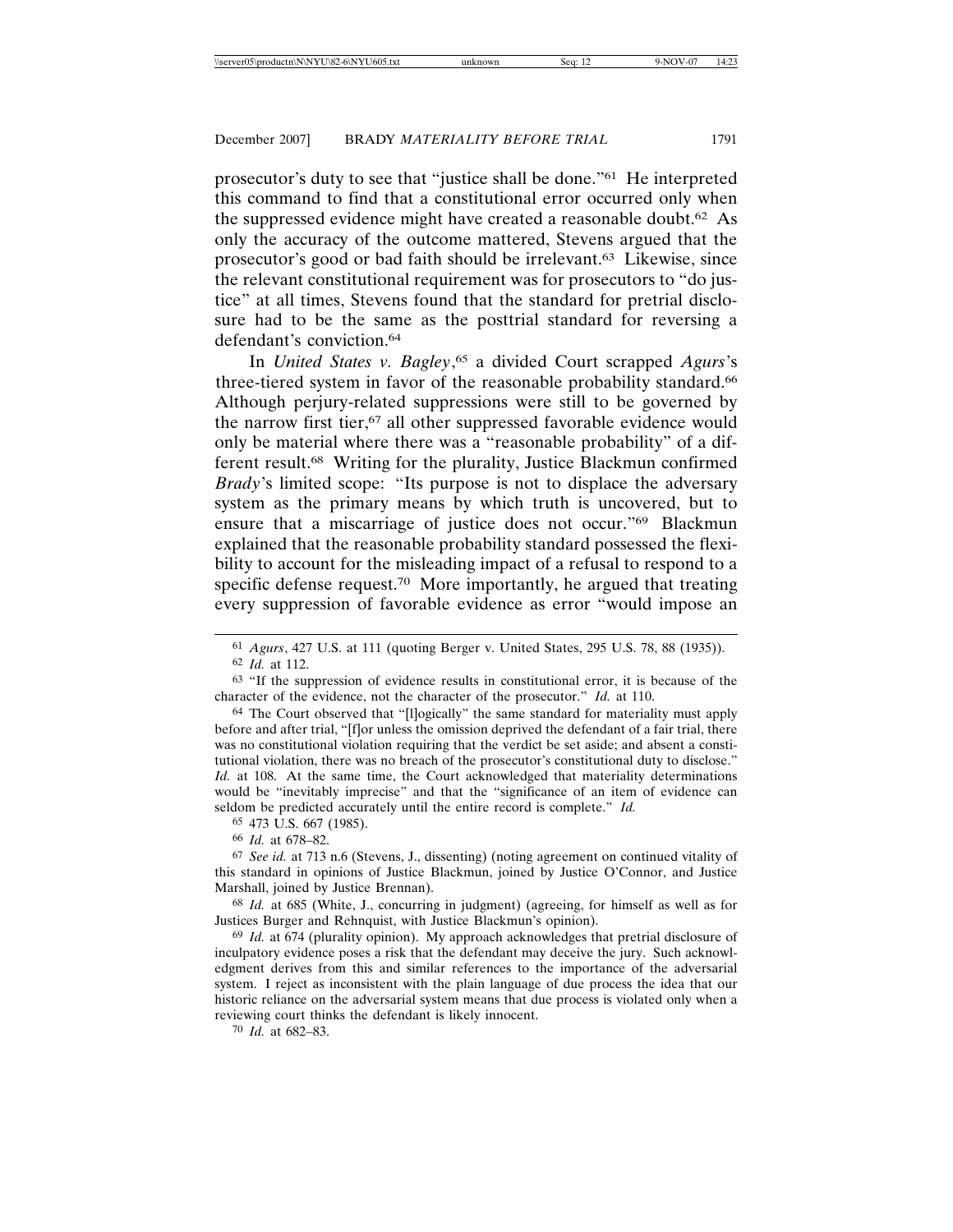impossible burden on the prosecutor and would undermine the interest in the finality of judgments."71

Dissenting, Justice Stevens noted that the *Brady* Court had reversed the defendant's death sentence because the suppressed evidence "could have affected [his] punishment."72 Because *Brady* involved a specific request, Stevens argued that the case had established the appropriate materiality standard for specific-request situations. He offered two reasons, and hinted at a third, for why the materiality standard should require greater disclosure when a specific request was made. First, silence in the face of a specific request is misleading.73 Second, a specific request gives the government notice of the defense's need for, and interest in, particular pieces of evidence.74 Third, a request provides proof that the prosecutor actually examined the evidence and decided whether or not to disclose it.75

Justice Stevens's *Bagley* dissent highlights the majority's failure to come to terms with the mechanics of *Brady* disclosures before trial. Instead of focusing on the differences between specific and general requests, *Bagley* relied on the workability of the materiality standard in two then-recent non-*Brady* cases.76 But in those earlier cases, materiality had worked only as a standard for reversing convictions—

74 *Id.* at 711 (characterizing *Agurs* as holding that without notice provided by specific request, government has "[a] constitutional duty to volunteer only 'obviously exculpatory . . . evidence.'" (quoting *Agurs*, 427 U.S. at 107)).

75 Though Justice Stevens did not make the point directly, it follows from the first two distinctions. It is also suggested by his differing use of the terms "suppression" and "nondisclosure." For instance, he criticized the *Bagley* Court's approach to specific request cases as creating a

result-focused standard that seems to include an independent weight in favor of affirming convictions despite evidentiary *suppression*. Evidence favorable to an accused and relevant to the dispositive issue of guilt apparently may still be found not "material," and hence *suppressible* by prosecutors prior to trial, unless there is a reasonable probability that its use would result in an acquittal.

*Id.* at 714 (emphasis added). By contrast, in *Agurs*, Stevens argued against treating all nondisclosures as automatic error. *See Agurs*, 427 U.S. at 111–12 ("[T]he judge should not order a new trial every time he is unable to characterize a *nondisclosure* as harmless under the customary harmless-error standard." (emphasis added)). This rhetorical choice underscores Justice Stevens's attempt to balance his reticence to impose on prosecutors a burdensome affirmative duty to disclose evidence, the relevance of which they may not even recognize, with his desire to deter them from choosing not to disclose favorable evidence they know to be of interest to the defense.

76 *Bagley*, 473 U.S. at 681–82 (plurality opinion) (citing Strickland v. Washington, 466 U.S. 668 (1984); United States v. Valenzuela-Bernal, 458 U.S. 858 (1982)).

<sup>71</sup> *Id.* at 675 n.7.

<sup>72</sup> *Id.* at 710 (Stevens, J., dissenting) (quoting United States v. Agurs, 427 U.S. 97, 106 (1976)) (internal quotation marks omitted).

<sup>73</sup> *Id.* at 714 ("Such silence actively misleads in the same way as would an affirmative representation that exculpatory evidence does not exist when, in fact, it does (*i.e.*, perjury)  $\ldots$ .").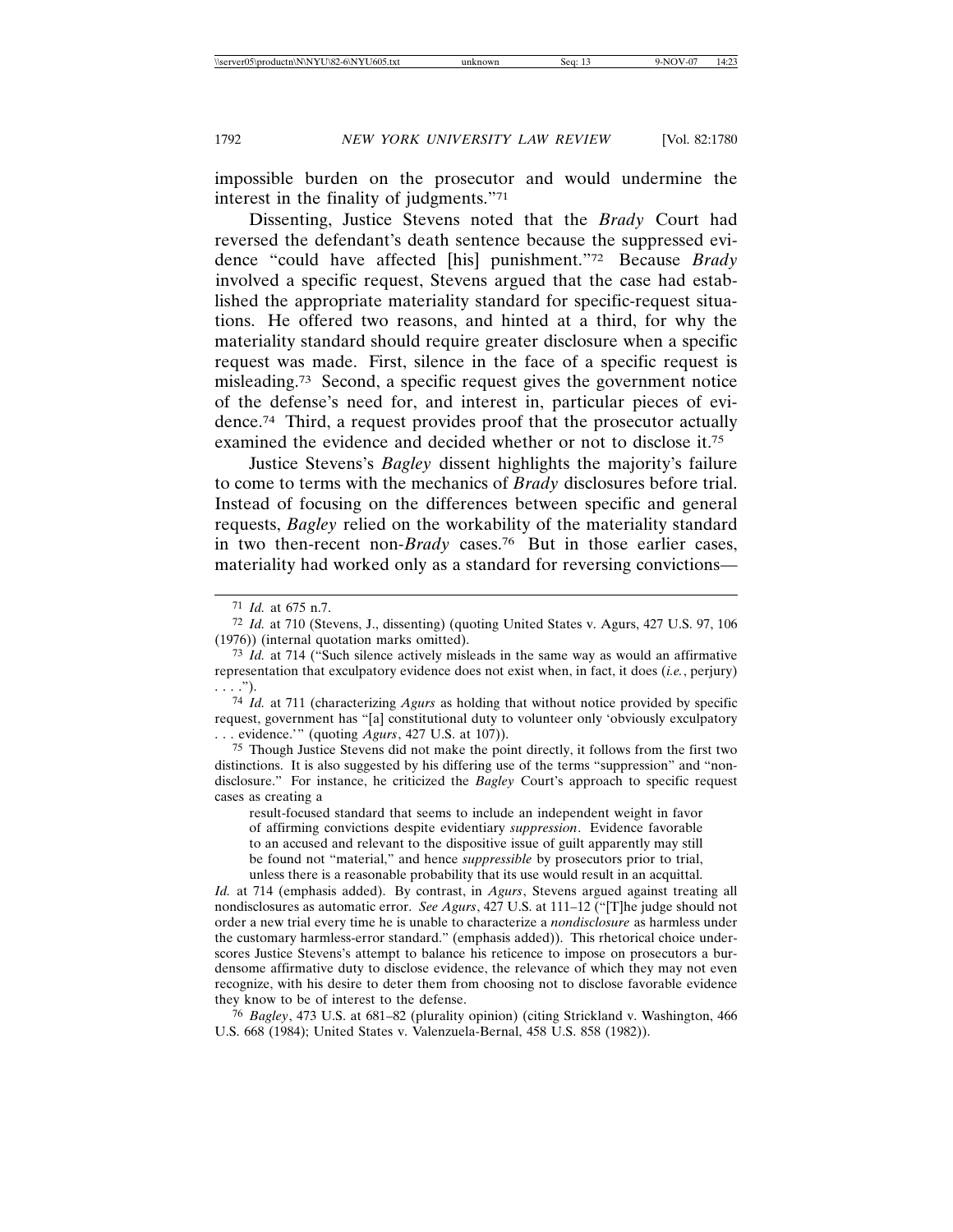it had not defined a fair process.77 In large part, *Agurs* and *Bagley* settled the question of when courts should reverse convictions for the prosecution's failure to disclose favorable evidence, but they left unclear the scope of the prosecutor's duty to disclose.

## *C. The Prosecutor's Discretion:* Kyles *and* Strickler

In *Kyles v. Whitley*<sup>78</sup> and *Strickler v. Greene*, 79 the Court turned to the prosecutor's special status as both an advocate and the representative of the sovereign in an attempt to define the scope of the government's disclosure obligations.80 Both cases voice the refrain that prosecutors are representatives of a "sovereignty whose obligation to govern impartially is as compelling as its obligation to govern at all; and whose interest, therefore . . . [is] that justice shall be done."81

As elsewhere, the application of the abstract command that prosecutors should "do justice" invites more questions than it answers. Struggling with the problem, Justice Stevens declared for the Court in

78 514 U.S. 419 (1995).

79 527 U.S. 263 (1999).

<sup>77</sup> The Court held in *Valenzuela-Bernal* that, for a defendant to succeed on a claim that the government had violated due process by deporting potential witnesses before he could interview them, he must make a showing that the testimony of such witnesses would have been favorable and material. *Valenzuela-Bernal*, 458 U.S. at 873–74. Yet, the Court also required prosecutors to make a good faith determination that deported witnesses could provide *no* evidence favorable to the defense. *Id.* at 872. In *Strickland*, the Court adopted the materiality standard to govern ineffective assistance of counsel claims. *See infra* note 146. Of course, the underlying "process" in *Strickland* is the defendant's right to his choice of counsel and the government's obligation to provide the indigent with counsel. *Strickland*, 466 U.S. at 685. Without specifically using the term "materiality," the Court has also found that a prosecutor's improper trial comments are not constitutional violations unless they "so infect[ ] the trial with unfairness as to make the resulting conviction a denial of due process." Darden v. Wainwright, 477 U.S. 168, 181 (1986) (quoting Donnelly v. DeChristoforo, 416 U.S. 637, 643 (1974)). *Brady* disclosures are not regularly overseen by judges (as are the prosecutor's statements to the jury), undertaken by defense counsel (as with the actions leading to ineffective assistance claims), or premised on the prosecutor's good faith (as with *Valenzuela-Bernal*). With *Brady*, prosecutors have no mandatory procedure to follow or neutral observer to placate. They are not duty-bound to serve the interests of the defendant. Instead, they can withhold nonmaterial evidence for any or no reason; and the guiltier the defendant seems, the more evidence they can withhold. By contrast, a defendant is afforded due process of law even where the prosecutor disparages him to the jury, because he enjoys the benefits of a procedure that allows his counsel to object and the trial judge to correct any misinformation. In this context, the prosecutor's comments will be improper without necessarily having the effect of depriving the defendant of due process.

<sup>80</sup> *See Strickler*, 527 U.S. at 281 (highlighting "special role played by the American prosecutor in the search for truth in criminal trials"); *Kyles*, 514 U.S. at 439 (observing that liberal disclosure of favorable evidence "will serve to justify trust in the prosecutor").

<sup>81</sup> *Strickler*, 527 U.S. at 281 (quoting Berger v. United States, 295 U.S. 78, 88 (1935)); *Kyles*, 514 U.S. at 439.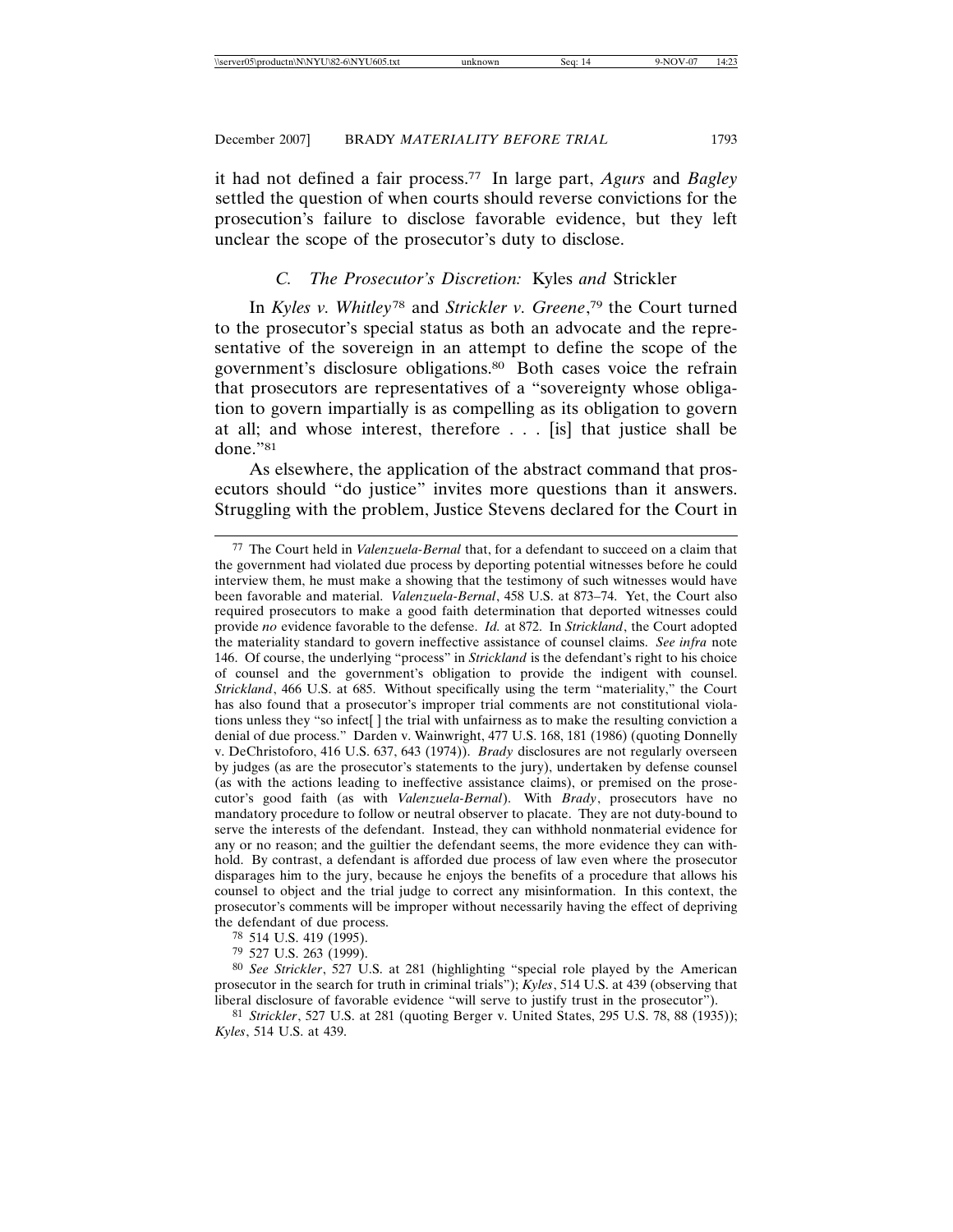*Strickler* that the prosecutor's "special status explains both the basis for the prosecution's broad duty of disclosure and [the] conclusion that not every violation of that duty necessarily establishes that the outcome was unjust."82 This statement of *Brady*'s underpinnings raises the question of the nature, extent, and mechanics of the prosecution's "broad duty of disclosure."83 This is exactly the question at the heart of the practical problems discussed in Part II, and the question I hope to answer in Part III.

Sadly, it is also a question that the Court has avoided. Of course, the procedural posture of the cases the Court reviews does not require it to address the full pretrial extent of the broad duty to disclose. Yet, the Justices' colloquy with the state's counsel during the oral argument in *Kyles* presented the Court with the practical and doctrinal confusion wrought by using the materiality standard before trial to guide prosecutorial disclosure. When the state's counsel explained that, under his understanding of *Bagley*, prosecutors must disclose favorable evidence once the collective impact of all the undisclosed evidence would create a reasonable probability of a different result, 84 Justice Scalia called this notion "crazy."85 He noted that it would mean that one "can never say that any single piece of evidence didn't have to be turned over because it all depends . . . upon whether . . . that piece of evidence plus all the other ones that might help a little bit . . . together would have made a difference."<sup>86</sup> In contrast, Scalia said, he could "understand using [this type of] cumulative test *after* there has been an established violation of *Brady*."87 It is unclear how Justice Scalia would determine the existence of such a threshold violation in the first place.

<sup>82</sup> *Strickler*, 527 U.S. at 281; *see also* United States v. Agurs, 427 U.S. 97, 111 (1976) ("[*Berger*'s] description of the prosecutor's duty illuminates the standard of materiality that governs [the prosecutor's] obligation to disclose exculpatory evidence.").

<sup>83</sup> The acknowledgment of a "broad duty" is consistent with the tension in the Court's *Agurs* opinion between its mandate to use the materiality standard before trial and its skepticism of prosecutors' ability to know what evidence will ultimately be material. *See supra* note 64. *Kyles* and *Strickler* attempt to resolve this tension by exhorting prosecutors to err on the side of liberal disclosure. *See infra* note 90 and accompanying text. Part II.B.2 explains why the infrequent reversal of convictions often does not provide sufficient prosecutorial incentive for broad disclosure.

<sup>84</sup> Transcript of Oral Argument at 32–34, Kyles v. Whitley, 514 U.S. 419 (1995) (No. 93- 7927).

<sup>85</sup> *Id.* at 37.

<sup>86</sup> *Id.* The transcript does not record the names of the questioner. I determined the identity of the Justice asking the question by listening to a recording of the argument. *See* Audio file: Kyles v. Whitley, Warden – Oral Argument (93-7927) (November 7, 1994), *available at* http://www.oyez.org/cases/1990-1999/1994/1994\_93\_7927/argument/93- 7927\_19941107-argument.mp3 (recording of oral argument).

<sup>87</sup> Transcript of Oral Argument, *supra* note 84, at 36 (emphasis added).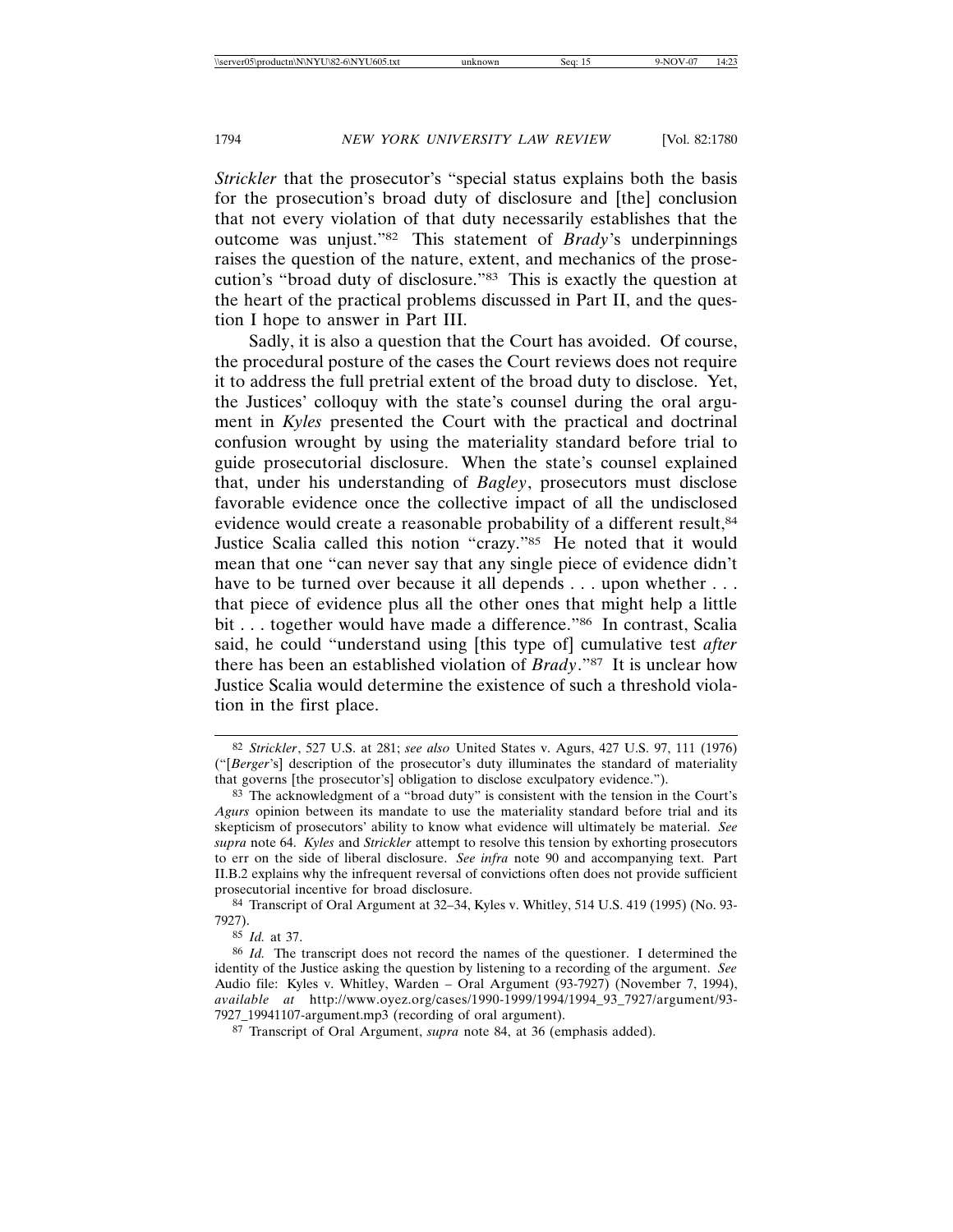Despite this colloquy, the *Kyles* majority taught that the prosecution must "gauge the likely net effect of all [undisclosed] evidence and make disclosure when the point of 'reasonable probability' is reached."88 However, as Justice Kennedy remarked during oral argument, such a standard "does not give much guidance to the prosecutor as to what its constitutional obligation is."89 Indeed, the *Kyles* majority likely meant to be vague, so that a "prosecutor anxious about tacking too close to the wind will disclose a favorable piece of evidence."90

In sum, the Court's *Brady* doctrine provides lower courts with scant guidance either on the extent of the duty to disclose nonmaterial favorable evidence or on its enforcement. In the next Part, I track the efforts of several district court judges to enforce the prosecutor's "broad duty" to disclose at and before trial. Part III proposes an alternative doctrinal framework that gives content to the prosecutor's pretrial duty to disclose.

#### II

## <sup>B</sup>RADY AT TRIAL

This Part presents the largely practical critiques of district court judges attempting to apply the materiality standard to pretrial disclosure disputes. These judges have argued that, in such situations, materiality seems to require weighing the impact of evidence on a trial that has yet to begin. Moreover, they, along with scholars, have identified

<sup>88</sup> *Kyles*, 514 U.S. at 437. The Court did engage the State's concerns of prosecutorial uncertainty in assessing materiality before trial, but only to reject the argument that this uncertainty counseled *raising* the threshold of materiality. *Id.* at 438–39. While conceding that it would be difficult for the prosecutor to assess materiality before trial, the Court reasoned that the prosecutor's responsibility to do so was unavoidable. *Id.* at 439. Any disclosure regime would require prosecutors to "exercise some judgment" and allowing prosecutors to suppress material evidence would be manifestly unjust. *Id.*; *see also infra* note 171.

<sup>89</sup> Transcript of Oral Argument, *supra* note 84, at 33. It should be noted that the dissent in *Kyles*, authored by Justice Scalia and joined by Justice Kennedy, did not challenge the majority's understanding of *Brady*. Rather, Justice Scalia argued that the case presented no disputed issue of federal law at all and criticized the majority for reviewing the case in the first place. *Kyles*, 514 U.S. at 456–60 (Scalia, J., dissenting).

<sup>90</sup> *Kyles*, 514 U.S. at 439. As one commentator has observed, "[t]he Court appears to want prosecutors to view themselves as under an obligation to turn over 'so-called' *Brady* [material]," yet it "is unwilling to [require] . . . pre-trial disclosure of such evidence because it does not want to provide a post-trial remedy unless it is convinced that serious doubts exist as to the defendant's guilt." Scott E. Sundby, *Fallen Superheroes and Constitutional Mirages: The Tale of* Brady v. Maryland, 33 MCGEORGE L. REV. 643, 657–58 (2002); *see also* United States v. Bagley, 473 U.S. 667, 702 (1985) (Marshall, J., dissenting) ("Apparently anxious to assure that reversals are handed out sparingly, the Court has defined a rigorous test of materiality.").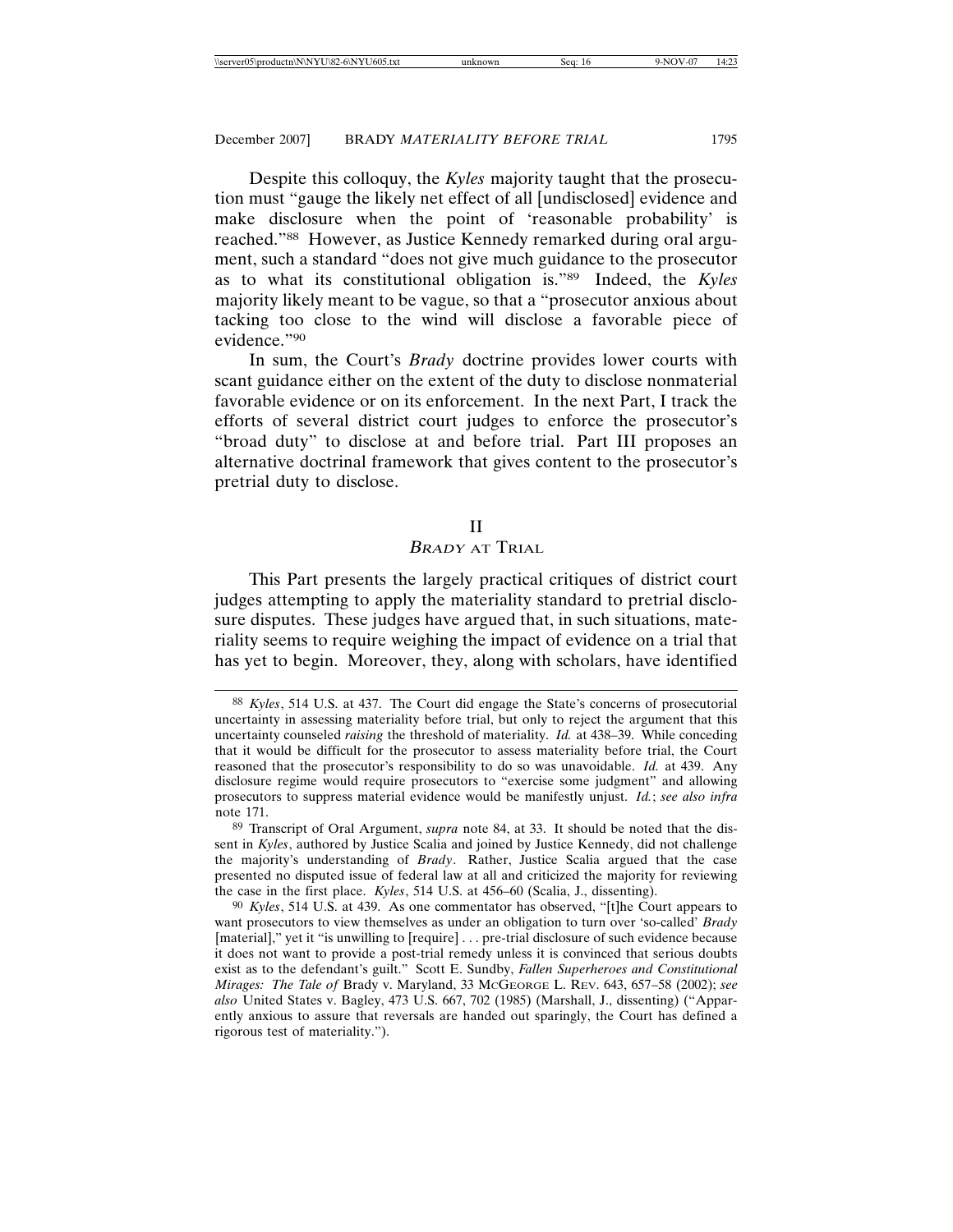the professional and cognitive impediments that a prosecutor faces in deciding that disclosing a piece of evidence would create a reasonable probability of an acquittal. Consequently, these district courts have held that *Brady*'s original logic suggests that prosecutors should disclose all favorable evidence without regard to materiality. Before examining the district court decisions and related scholarship, I begin with an explanation of the statutory discovery rules that prompt and shape these decisions.

# *A. The Statutory Duty To Disclose*

The vast majority of *Brady* opinions involve postconviction challenges that arise after the defense discovers favorable evidence that the government failed to disclose in time for effective use at trial. Still, trial courts also regularly face motions by defense counsel to compel the government to comply with its discovery obligations.<sup>91</sup> These obligations are of two sorts: constitutional and statutory.

In federal cases, the statutory obligation derives from two sources: Rule 16 of the Federal Rules of Criminal Procedure and the Jencks Act, 18 U.S.C. § 3500. Rule 16 requires the government to disclose the defendant's oral or recorded statements,<sup>92</sup> the defendant's prior criminal record,<sup>93</sup> certain documents and tangible objects,<sup>94</sup> reports of medical examinations and scientific tests,95 and a summary of expert testimony.96

<sup>91</sup> *See, e.g.*, United States v. Owens, 933 F. Supp. 76, 89 (D. Mass. 1996) ("[I]n this District much time is wasted framing and responding to boilerplate discovery motions in criminal cases."); United States v. Washington, 669 F. Supp. 1447, 1451 (N.D. Ind. 1987) ("At the outset, the court wishes to express its great displeasure over the criminal bar's growing practice, in every case, of seeking to have the court 'order' the prosecution to comply with its *Brady* obligations, even when no *Brady* violation is alleged to be occurring.").

<sup>&</sup>lt;sup>92</sup> FED. R. CRIM. P.  $16(a)(1)(A)$ –(B). For more on discovery under Rule 16, see John G. Douglass, *Balancing Hearsay and Criminal Discovery*, 68 FORDHAM L. REV. 2097, 2160–74 (2000); Milton C. Lee, Jr., *Criminal Discovery: What Truth Do We Seek*, 4 D.C. L. REV. 7, 14–19 (1998); Wm. Bradford Middlekauff, *What Practitioners Say About Broad Criminal Discovery Practice*, 9 CRIM. JUST. 14, 15–16, 54–55 (1994); and Robert G. Morvillo et al., *Motion Denied: Systematic Impediments to White Collar Criminal Defendants' Trial Preparation*, 42 AM. CRIM. L. REV. 157, 158–62 (2005).

<sup>93</sup> FED. R. CRIM. P. 16(a)(1)(D).

<sup>94</sup> FED. R. CRIM. P. 16(a)(1)(E).

<sup>95</sup> FED. R. CRIM. P. 16(a)(1)(F).

 $96$  FeD. R. CRIM. P.  $16(a)(1)(G)$ . Discovery of documents and objects, reports of examinations and tests, and expert witnesses is reciprocal—if the defense requests these items, it must in turn disclose the corresponding evidence in its possession. FED. R. CRIM. P.  $16(b)(1)(A)–(C).$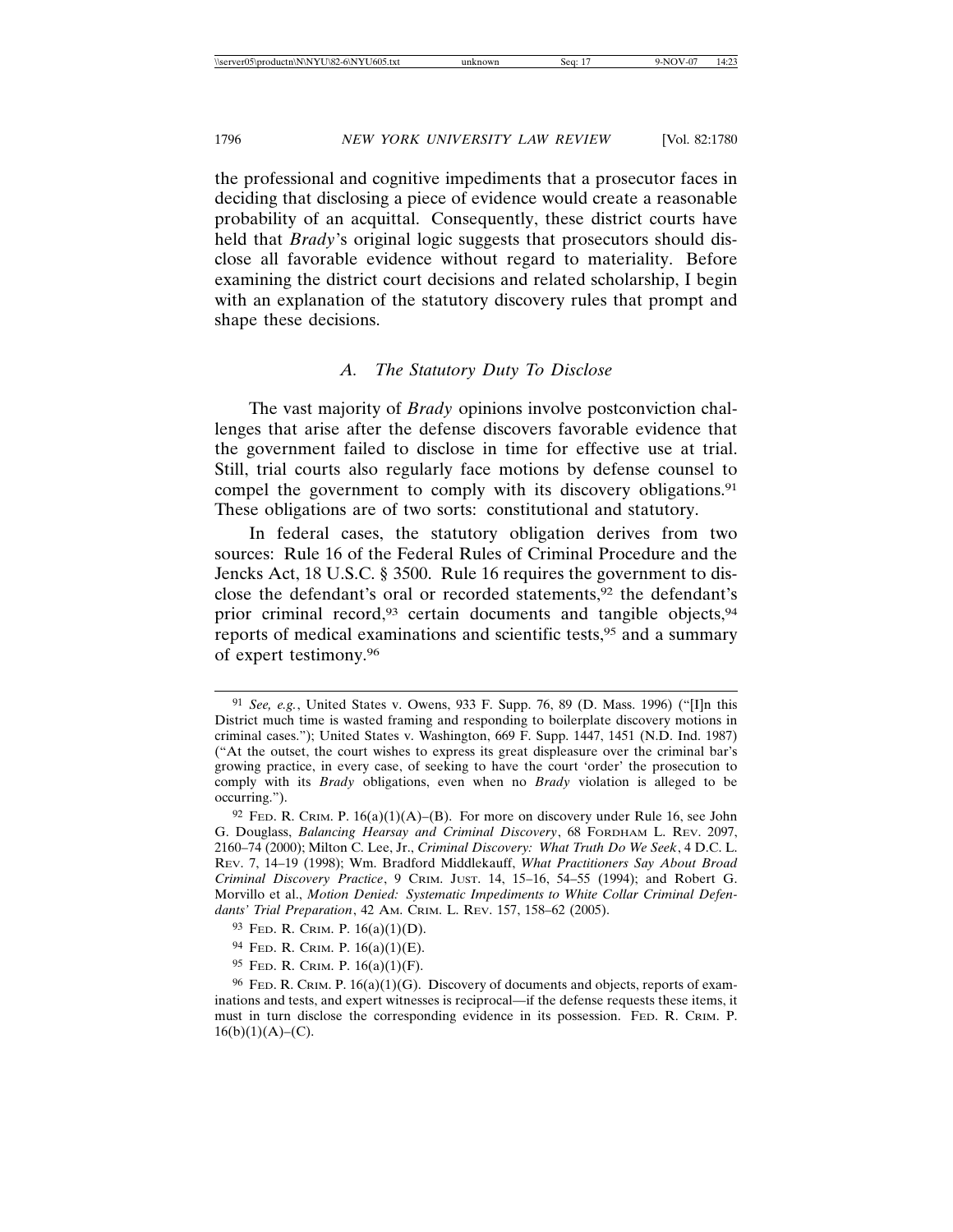The Jencks Act applies to the pretrial statements of government witnesses in prosecutions brought by the United States.<sup>97</sup> It forbids the discovery of such statements until after the witness testifies on direct examination.98 After direct examination, the Jencks Act requires the court, at the defendant's request, to order the government to disclose witness statements to the extent that they relate to the "subject matter . . . to which the witness has testified."99

Rule 16 and the Jencks Act are important to the inquiry here for three reasons. First, they provide the backdrop against which most pretrial *Brady* litigation occurs in federal court.100 Second, their provisions attest to the limited scope of rule-based discovery in federal criminal cases.101 Third, the Jencks Act's prohibition on disclosure of witness statements until after the witness's direct examination means

100 *See, e.g.*, United States v. Causey, 356 F. Supp. 2d 681, 688 (S.D. Tex. 2005) (holding that *Brady* creates "a self-executing constitutional rule," in case where defendants sought pretrial order to require government to disclose *Brady* material).

101 *See* Lee, *supra* note 92, at 7–8 (noting that nearly three-quarters of states have criminal discovery rules more progressive than those used in federal and D.C. courts); Morvillo, *supra* note 92, at 158–68 (explaining particular burden that Rule 16 and Jencks Act place on white-collar criminal defendants). The Advisory Committee on Criminal Rules of the Judicial Conference of the United States has forwarded for publication an amendment to Rule 16 that would require prosecutors to disclose all exculpatory and impeachment evidence upon the defendant's request. *See* LAURAL HOOPER & SHELIA THORPE, FED. JUDICIAL CTR., *Brady v. Maryland* Material in the United States District Courts: Rules, Orders and Policies 7, 23–24 (2007), *available at* http://www.uscourts.gov/rules/BradyFinal 2007.pdf ("Upon a defendant's request, the government must make available all information that is known to the attorney for the government or agents of law enforcement . . . that is either exculpatory or impeaching. The court may not order disclosure of impeachment information earlier than 14 days before trial."). The Department of Justice plans to oppose adoption of the rule. ADVISORY COMM. ON CRIM. RULES, MINUTES: SEPTEMBER 5, 2006 – SPECIAL SESSION 2 (2006), *available at* http://www.uscourts.gov/rules/Minutes/CR09-2006 min.pdf.

<sup>97</sup> 18 U.S.C. § 3500(a) (2000). For a more detailed discussion of the Jencks Act and a survey of actual discovery practice under it, see generally Ellen S. Podgor, *Criminal Discovery of* Jencks *Witness Statements: Timing Makes a Difference*, 15 GA. ST. U. L. REV. 651 (1999). The Jencks Act is also incorporated into the Federal Rules. FED. R. CRIM. P. 26.2.

<sup>98</sup> 18 U.S.C. § 3500(a). The Jencks Act excludes from its protection statements made by the defendant.

<sup>99</sup> 18 U.S.C. § 3500(b). Congress passed the Jencks Act in response to a case of the same name, *Jencks v. United States*, 353 U.S. 657 (1957), in which the Supreme Court used its supervisory power to authorize discovery before cross-examination of all statements made by a government witness. *See* Palermo v. United States, 360 U.S. 343, 345–48 (1959) (describing holding of *Jencks* and congressional response). The Jencks Act made two important changes to the *Jencks* decision: First, it defined discoverable statements narrowly (the term refers only to statements that are written, recorded or substantially verbatim, and contemporaneously transcribed); second, it provided a method by which the government could request the trial court to examine the statement *in camera* and excise any portion unrelated to the witness's trial testimony. *See* 18 U.S.C. § 3500(e) (defining term "statement"); 18 U.S.C. § 3500(c) (providing for *in camera* review).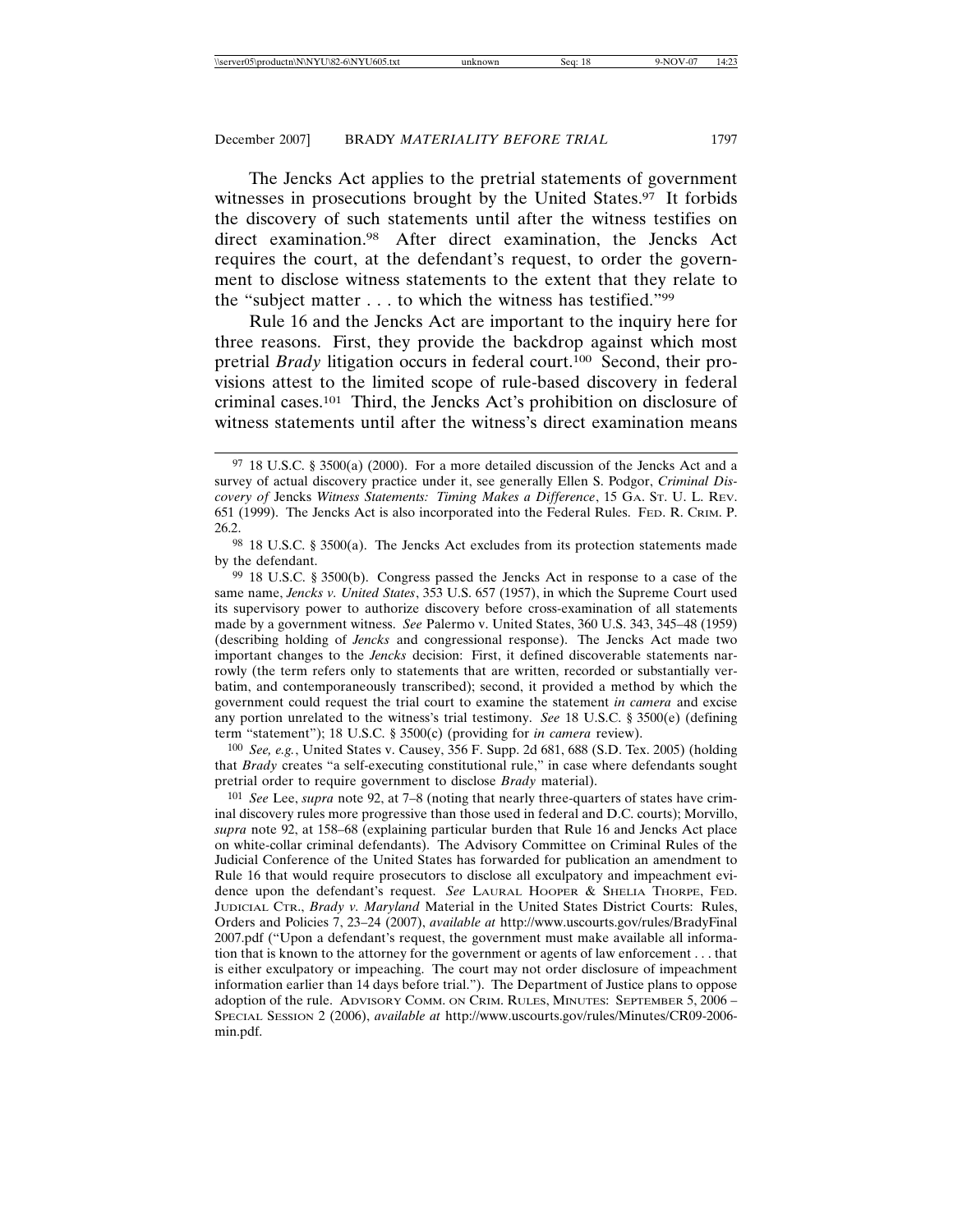that any judicially-created regime for earlier discovery of these statements must be constitutionally mandated.102

## *B. The District Courts and the Constitutional Duty To Disclose*

This Section will consider the district court decisions that have found that *Brady* requires the government to disclose all favorable evidence before trial. These courts make three interwoven arguments: (1) Application of the materiality standard before trial is impossible; (2) prosecutors are particularly ill-situated to make the required materiality determination; and (3) appellate decisions construing *Brady* have identified when the suppression of favorable evidence is *prejudicial*, and therefore, reversible error, but they have not defined when suppression is *improper* without being prejudicial. Although these three arguments demonstrate that *Brady* should not require prosecutors to determine materiality before trial, they do not support ordering the government to disclose all favorable evidence before trial.

## *1. Materiality Before Trial: A Standard Without a Standard?*

Here, I focus on three district court opinions. The first, Judge Pregerson's discovery order in *United States v. Sudikoff*, 103 was a response to a dispute in a securities prosecution over the government's obligation to disclose favorable information relating to the credibility of certain accomplice witnesses.104 After surveying the materiality rules, the *Sudikoff* court concluded that it could not complete the task the case law had assigned to it—the court could not determine whether the evidence the government was trying to withhold would create a reasonable probability of a different outcome at

<sup>102</sup> *See, e.g.*, United States v. Lewis, 35 F.3d 148, 151 (4th Cir. 1994) (observing, in response to standing district order that required disclosure of Jencks Act materials in advance of trial, that "[t]he district court may not require the government to produce Jencks Act material relating to one of its witnesses until *after* the witness has testified"). Indeed, the circuits are split as to whether *Brady* requires disclosure of Jencks material in advance of trial. *See* United States v. Beckford, 962 F. Supp. 780, 791 (E.D. Va. 1997) (noting split and collecting cases); BENNETT L. GERSHMAN, PROSECUTORIAL MISCONDUCT § 5.17 (2d ed. 2002) (same); Morvillo, *supra* note 92, at 169 & nn.60–61 (same). *Brady* requires that disclosure occur in time for its effective use at trial. *E.g.*, Leka v. Portuondo, 257 F.3d 89, 91, 93–94 (2d Cir. 2001) (reversing conviction where, six days before trial, government disclosed existence of eyewitness who was living one thousand miles away, whose statement to police tended to exculpate defendant and contradict accounts of government witnesses, and defense was unable to secure testimony of such eyewitness in time for trial). However, some courts have held that "*Brady* is not a pretrial remedy" and therefore does not override the Jencks Act. *E.g*., United States v. Scott, 524 F.2d 465, 467 (5th Cir. 1975).

<sup>103</sup> 36 F. Supp. 2d 1196 (C.D. Cal. 1999).

<sup>104</sup> *Id.* at 1198.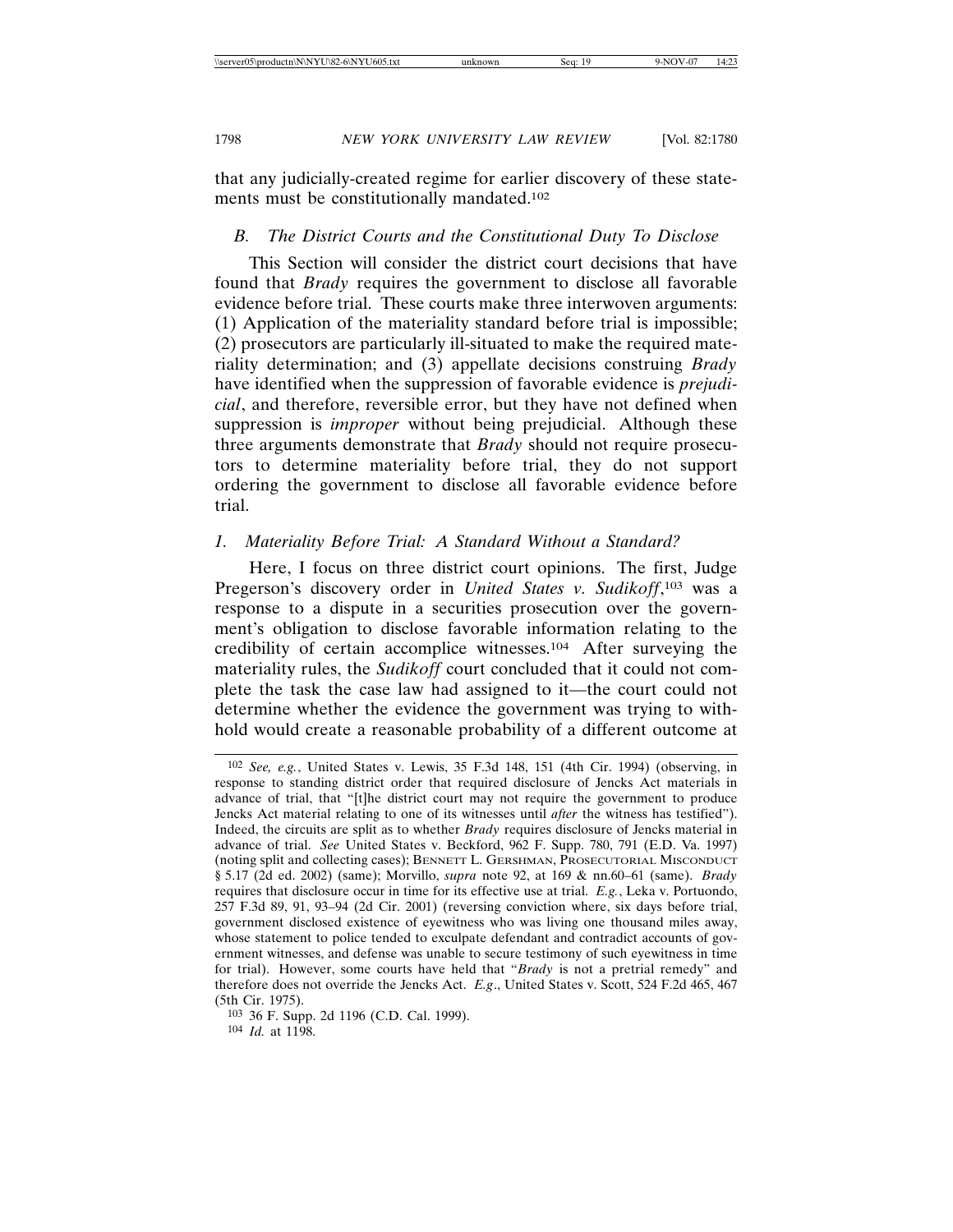trial.105 Consequently, the court declared that "[the materiality] standard is only appropriate, and thus applicable, in the context of appellate review."106

In the second case, *United States v. Carter*, 107 the defendant moved for an *in camera* review of a cooperating codefendant's psychological report compiled by a court-appointed psychologist for a competency hearing.108 The government agreed to the inspection, but it disagreed with the court's evaluation that it had to disclose part of the report.109 Justifying the decision to require disclosure, Judge Adelman included an extended quotation from *Sudikoff* and reiterated that "[a court] cannot know what possible effect certain evidence will have on a trial not yet held."<sup>110</sup> Thus, Adelman concluded, courts "should ordinarily require the pre-trial disclosure of all exculpatory or impeachment evidence" without regard to materiality.<sup>111</sup>

The final case that I consider in this Section is a criminal prosecution that arose out of the Jack Abramoff scandal. David Safavian, charged with obstruction of justice and making false statements, moved the court under *Brady* and Rule 16 to order the government to disclose a number of documents in the possession of the FBI and the Government Services Agency.112 Observing that the government and the defendant appeared to have very different understandings of the government's discovery obligations, Judge Friedman set out the court's analysis of *Brady*'s pretrial application.<sup>113</sup> He noted that any

109 *Id.* The disclosure of mental health records is governed by the *Brady* rule. Pennsylvania v. Ritchie, 480 U.S. 39, 56–58 (1987). In theory, mental health records could be regarded as analytically different from other evidence in government control because the prosecutor does not generally have access to the contents of such reports. The dissenters in *Ritchie* argued that this material should be made available to the defendant under the Confrontation Clause. *Id.* at 66–72 (Brennan, J., dissenting). The defendant argued additionally that he had a right to the reports under the Compulsory Process Clause. *See id.* at 51, 55–56 (rejecting compulsory process argument). The report in *Ritchie* had been generated by Pennsylvania's Children and Youth Services Agency, whose records were protected by a state statute requiring a court order for them to be disclosed to anyone. *Id.* at 43–44 & n.2.

110 *Carter*, 313 F. Supp. 2d at 925.

111 *Id.*

112 United States v. Safavian (*Safavian I*), 233 F.R.D. 12, 13–14, 17–20 (D.D.C. 2005).

113 *Id.* at 14. Judge Friedman has expressed similar sentiments in other opinions. *See* United States v. Naegele, 468 F. Supp. 2d 150, 152 (D.D.C. 2007) ("At the outset, the Court notes that too often in criminal cases the prosecution and defense are like two ships passing in the night when it comes to *Brady* . . . ."); United States v. Hsia, 24 F. Supp. 2d 14, 29 (D.D.C. 1998) ("While the government has represented that it 'understands its

<sup>105</sup> *Id.* at 1198–99.

<sup>106</sup> *Id.* at 1198.

<sup>107</sup> 313 F. Supp. 2d 921 (E.D. Wis. 2004).

<sup>108</sup> *Id.* at 922.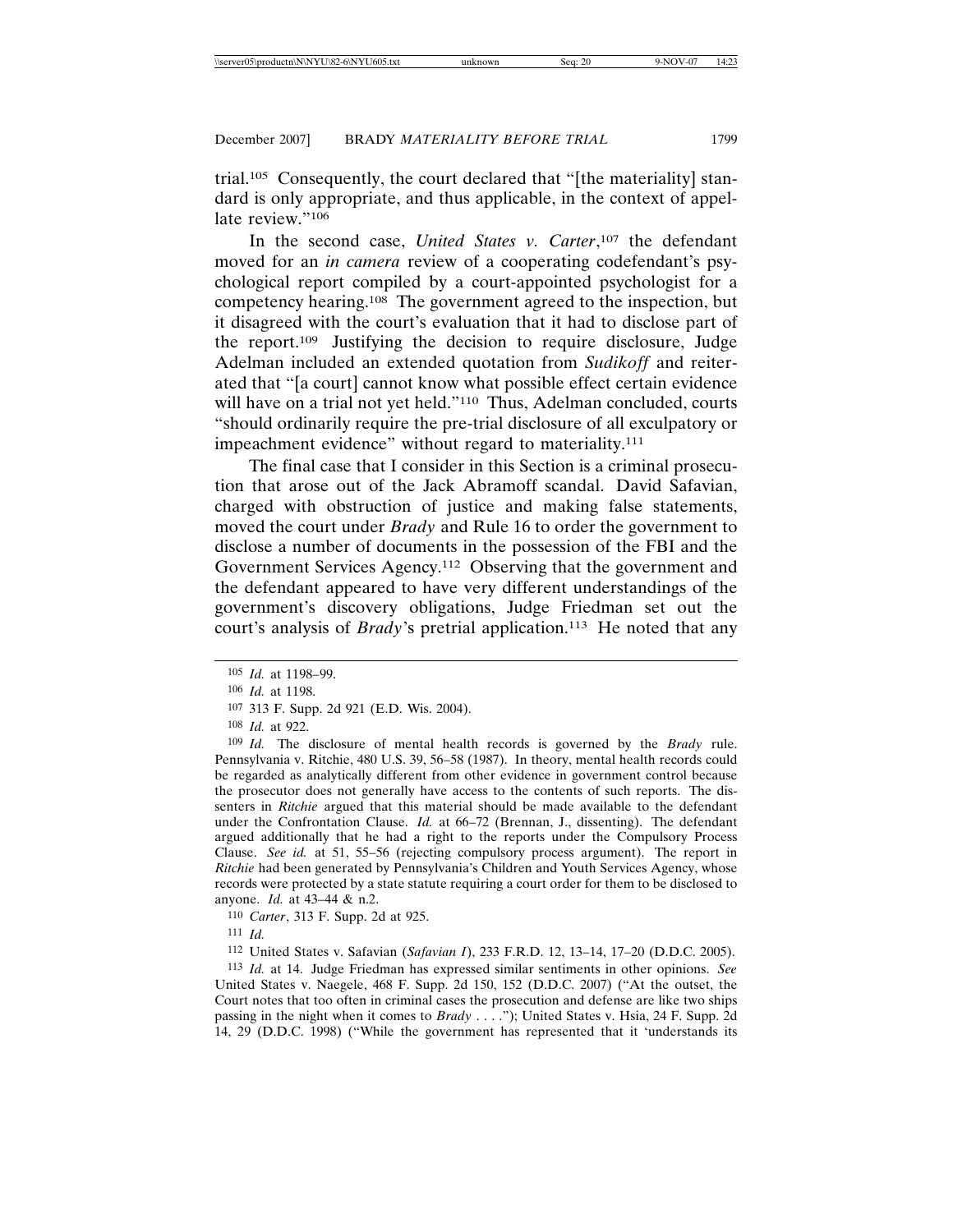pretrial judgment on materiality is "speculative" and dependent on questions that are "unknown or unknowable," including:

which government witnesses will be available for trial, how they will testify and be evaluated by the jury, which objections to testimony and evidence the trial judge will sustain and which he will overrule, what the nature of the defense will be, what witnesses and evidence will support that defense, what instructions the Court ultimately will give, what questions the jury may pose during deliberations (and how they may be answered), and whether the jury finds guilt on all counts or only on some (and which ones).<sup>114</sup>

Judge Friedman characterized the government's effort to evaluate its disclosure obligations in light of postconviction materiality standards as an attempt to "look at the case pretrial through the end of the telescope an appellate court would use post-trial."115

Stephanos Bibas, a former prosecutor, has argued additionally that the prevalence of plea bargaining means that prosecutors "often . . . do not finish investigati[ng] and familiarize themselves with the evidence until trial is imminent," and therefore "have difficulty forecasting before trial what evidence will in retrospect seem to have been material."116 This latter difficulty prompted Justice Marshall, in *United States v. Bagley*, to characterize pretrial materiality as a standard that "virtually defies definition."117

#### *2. Prosecutors and Materiality Before Trial*

Although courts have been reticent to make the point directly, many commentators have argued that the prosecutor's adversarial position makes the already content-less pretrial materiality assessment even more suspect.118 Critics make two sorts of arguments: First,

*Brady* obligations and it fully intends to abide by them,' the Court shares defense counsel's skepticism." (internal citations omitted)).

<sup>114</sup> *Safavian I*, 233 F.R.D. at 16.

<sup>115</sup> *Id.*

<sup>116</sup> Stephanos Bibas, Brady v. Maryland*: From Adversarial Gamesmanship Toward the Search for Innocence?*, *in* CRIMINAL PROCEDURE STORIES 129, 143 (Carol S. Steiker ed., 2006). A number of other scholars have registered similar criticisms. *See, e.g.*, Alafair S. Burke, *Improving Prosecutorial Decision Making: Some Lessons of Cognitive Science*, 47 WM. & MARY L. REV. 1587, 1610 (2006) ("Because *Brady*'s materiality standard turns on a comparison of the supposedly exculpatory evidence and the rest of the trial record, applying the standard prior to trial requires that prosecutors engage in a bizarre kind of anticipatory hindsight review."); John G. Douglass, *Fatal Attraction? The Uneasy Courtship of* Brady *and Plea Bargaining*, 50 EMORY L.J. 437, 471 (2001) ("It seems curious, to say the least, that a prosecutor has a constitutional obligation *before* trial to disclose a category of information that cannot be defined until *after* trial.").

<sup>117</sup> 473 U.S. 667, 700 (1985) (Marshall, J., dissenting).

<sup>118</sup> *See, e.g.*, Janet C. Hoeffel, *Prosecutorial Discretion at the Core: The Good Prosecutor Meets* Brady, 109 PENN. ST. L. REV. 1133, 1144–47 (2005) (explaining why "prudent"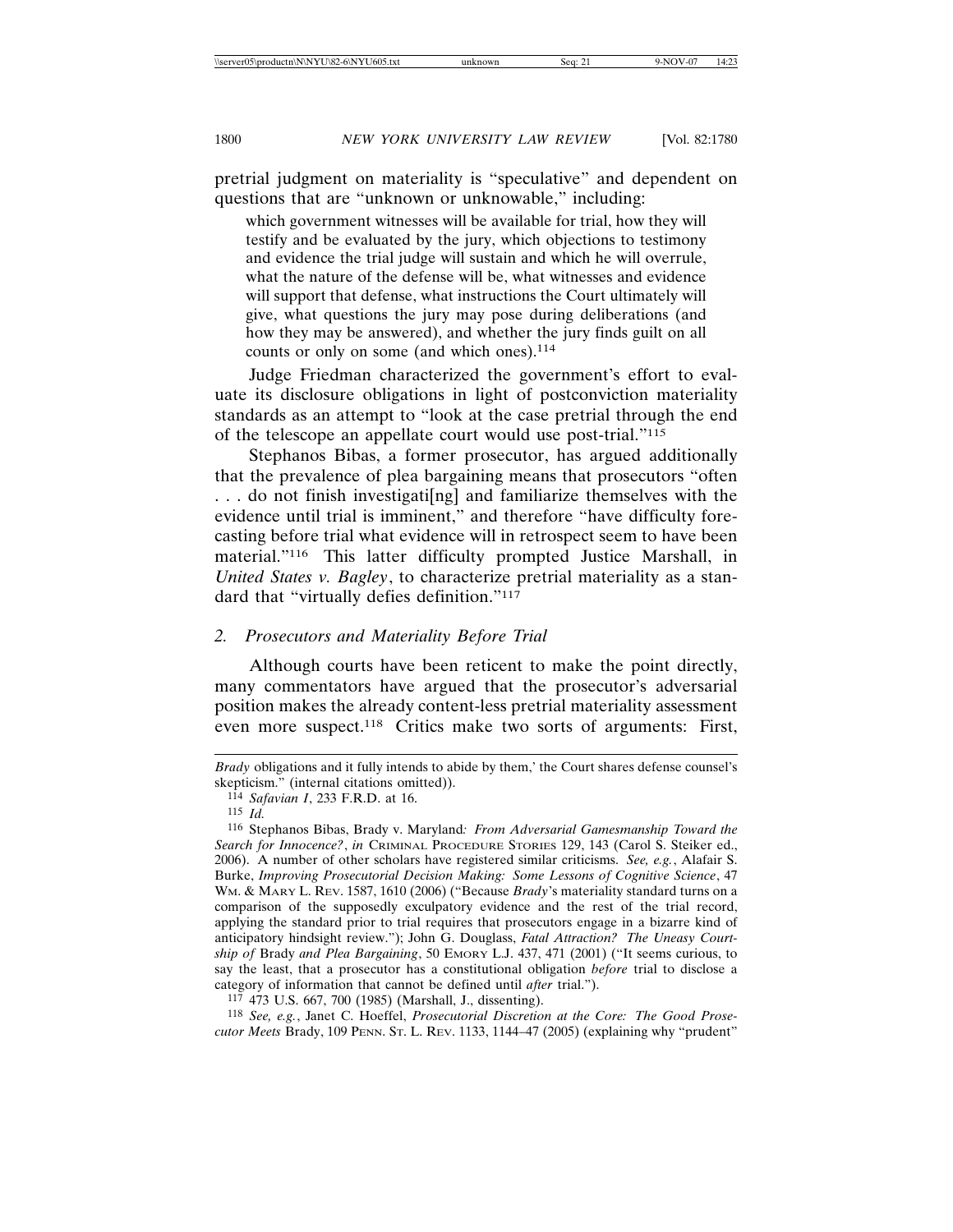individual prosecutors have incentives to favor nondisclosure; second, cognitive biases make it difficult for the neutral prosecutor to determine what evidence will be material.

Three primary factors shape prosecutorial incentives in assessing *Brady* materiality before trial.119 First, disciplinary rules, which require prosecutors to disclose all favorable evidence,120 are almost never enforced against prosecutors.121 Second, since individual prosecutors tend to be transitory, particularly at the state level, they are likely to act to maximize their personal professional gain.<sup>122</sup> As Bibas has argued, "prosecutors receive promotions and better jobs if they have favorable win-loss records and rack up many convictions."<sup>123</sup> An investigative report by the *Chicago Tribune* confirms the prevalence of this problem in Cook County: Over a twenty-year period, fortytwo prosecutors went from committing misconduct that merited

120 *See, e.g.*, MODEL RULES OF PROF'L CONDUCT R. 3.8(d) (2007) (requiring prosecutors to "make timely disclosure to the defense of all evidence or information known to the prosecutor that tends to negate the guilt of the accused or mitigates the offense"). *See generally* Lisa M. Kurcias, Note, *Prosecutor's Duty To Disclose Exculpatory Evidence*, 69 FORDHAM L. REV. 1205 (2000) (surveying scope of duty to disclose rule and evaluating possible changes).

121 The leading study on this problem is Richard A. Rosen, *Disciplinary Sanctions Against Prosecutors for* Brady *Violations: A Paper Tiger*, 65 N.C. L. REV. 693 (1987). For a more recent collection of the evidence demonstrating that disciplinary bodies do not use their powers to sanction prosecutors for violations of ethical rules relating to disclosure, see Bennett L. Gershman, *Reflections on* Brady v. Maryland, 47 S. TEX. L. REV. 685, 722–23 & nn.268–72 (2006). For an investigative report on the lack of sanctions for *Brady* and similar misconduct in homicide cases, see Ken Armstrong & Maurice Possley, *The Verdict: Dishonor*, CHI. TRIB., Jan. 10, 1999, at 1.

122 *See* Alexandra White Dunahoe, *Revisiting the Cost-Benefit Calculus of the Misbehaving Prosecutor: Deterrence Economics and Transitory Prosecutors*, 61 N.Y.U. ANN. SURV. AM. L. 45, 62–67 (2005) (arguing that since low-level prosecutors are transitory and loosely supervised, political pressure created by public recognition of mistakes or misconduct are unlikely to affect their individual cost-benefit analysis in given situation). Federal prosecutors tend to stay in their positions longer than their state counterparts. *Compare id.* at 60 & nn.70–71 (finding evidence that state prosecutors stay in their jobs for only two or three years), *with* Tracey L. Meares, *Rewards for Good Behavior: Influencing Prosecutorial Discretion and Conduct with Financial Incentives*, 64 FORDHAM L. REV. 851, 913 (1995) (noting that most federal prosecutors must commit to at least four years of service and that average time between notice of appeal and final disposition was eleven months as of 1994).

123 Bibas, *supra* note 116, at 141.

prosecutor will err on side of suppression, not disclosure); Dewar, *supra* note 37, at 1454–55 (collecting criticisms).

<sup>119</sup> *Cf.* Peter A. Joy, *The Relationship Between Prosecutorial Misconduct and Wrongful Convictions: Shaping Remedies for a Broken System*, 2006 WIS. L. REV. 399, 400 (arguing that prosecutorial misconduct arises from "vague ethics rules," "vast discretionary authority [without] . . . transparency," and "inadequate remedies [that] . . . create perverse incentives" encouraging misconduct).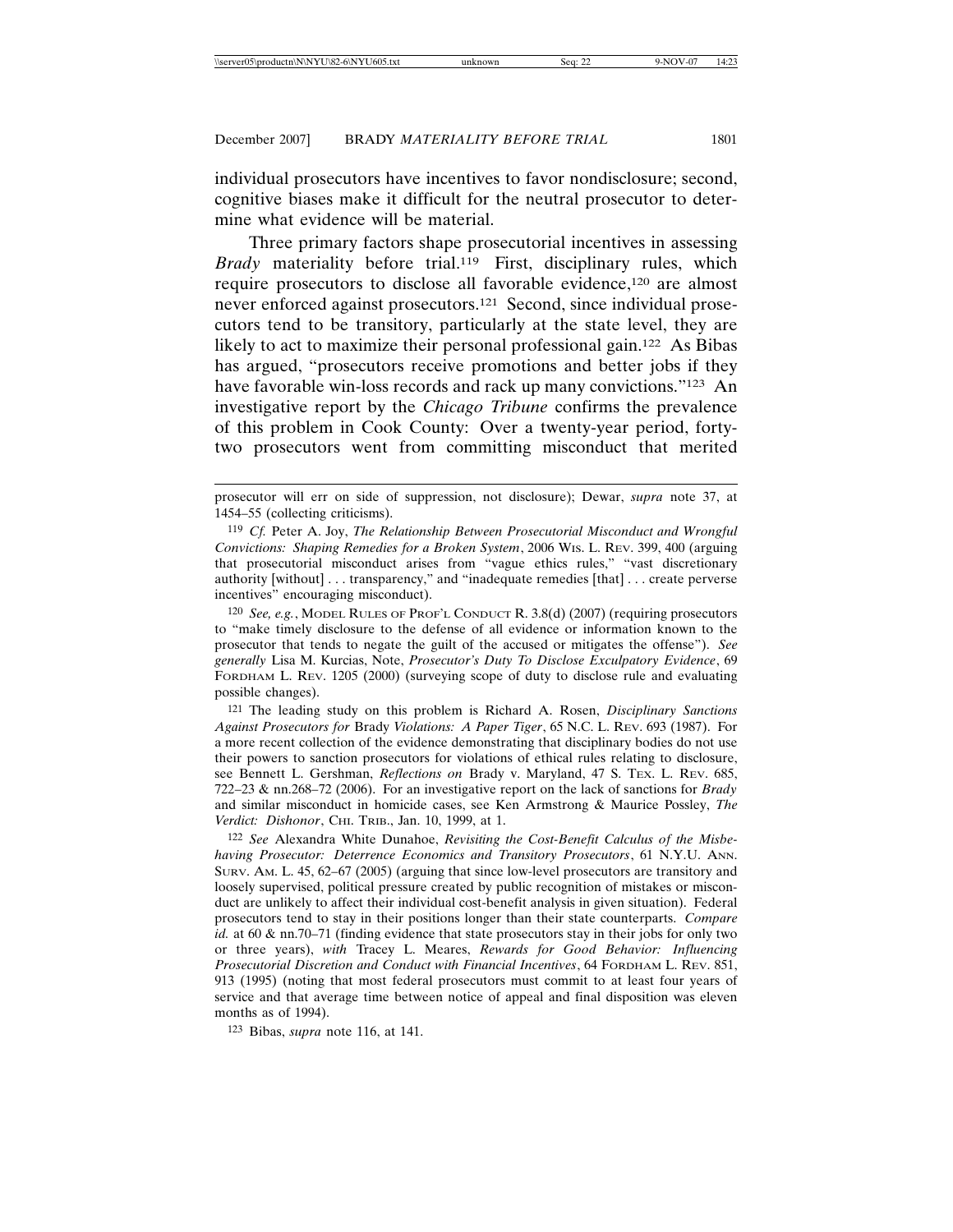reversal of convictions to sitting on the state bench.124 The third factor builds on the first two—courts rarely reverse convictions on *Brady* grounds,<sup>125</sup> thereby limiting the incentive for the prosecutor's office to make up for the lack of an individual sanction for nondisclosures.126 Moreover, the incentive structure created by *Brady* materiality seems to invite prosecutors to "play the odds"—to disclose favorable evidence only when they feel they must in order to avoid reversal.127

<sup>124</sup> Ken Armstrong & Maurice Possley, *Break Rules, Be Promoted*, CHI. TRIB., Jan. 14, 1999, at 1; *see also* Daniel S. Medwed, *The Zeal Deal: Prosecutorial Resistance to Post-Conviction Claims of Innocence*, 84 B.U. L. REV. 125, 132–37 (2004) (describing how institutional dynamics of prosecutor's offices create professional incentives for pursuit of convictions).

<sup>125</sup> Bibas examined 210 *Brady* claims in 2004, and found that only twenty-five proved successful. Bibas, *supra* note 116, at 144–45. Moreover, his attempt to catalogue reversals on *Brady* grounds puts the number at less than five hundred between 1959 and August 2004. *See id.* at 145 (counting cases in archive maintained by Capital Defender Network). I explore institutional and cognitive bases for this trend in the next section. *See infra* Part II.B.3.

<sup>126</sup> Worse, a recent study of U.S. Attorneys (the federal prosecutors who head up district offices) revealed that the length of prison sentences secured by their offices was positively correlated with their personal career success and advancement. *See* Richard T. Boylan, *What Do Prosecutors Maximize? Evidence from the Careers of U.S. Attorneys*, 7 AM. L. & ECON. REV. 379, 380, 396 (2005) (providing support for "the common assumption in the economics literature that prosecutors seek to maximize prison time minus the cost of prosecutorial time").

<sup>127</sup> *See* United States v. Bagley, 473 U.S. 667, 701 (1985) (Marshall, J., dissenting) ("At worst, the [materiality] standard invites a prosecutor, whose interests are conflicting, to gamble, to play the odds, and to take a chance that evidence will later turn out not to have been potentially dispositive."); Gershman, *supra* note 121, at 715–22 (offering examples of this problem in reported decisions). Fortunately, many prosecutors, particularly federal prosecutors, take their disclosure obligations more seriously. *See* Bruce A. Green & Fred C. Zacharias, *Regulating Federal Prosecutors' Ethics*, 55 VAND. L. REV. 381, 449 (2002) ("[A]s government officials, we hope and expect that prosecutors will serve the government's interests . . . . [W]e know that lawyers who choose careers in law enforcement rather than the more lucrative private sector often make that choice because of a desire to serve the public."); Symposium, *Panel Discussion: Criminal Discovery in Practice*, 15 GA. ST. U. L. REV. 781, 784–88 (1999) (statement of G. Doug Jones, U.S. Attorney for Northern District of Alabama) (describing his efforts to enforce more liberal discovery practice among assistants in his office in deference to "fundamental fairness"). *But see* American College of Trial Lawyers, *Proposed Codification of Disclosure of Favorable Information Under Federal Rules of Criminal Procedure 11 and 16*, 41 AM. CRIM. L. REV. 93, 104 (2004) [hereinafter *Proposed Codification*] ("This Committee, a majority of whose members practice in the federal courts, believes that across the country federal prosecutors routinely defer *Brady* disclosures unless ordered by the trial court."); Hoeffel, *supra* note 118, at 1138–39 (arguing that leading scholars of prosecutorial discretion are often, like Bruce Green, former Assistant U.S. Attorneys whose analysis is skewed by self-serving bias and by assumption that state prosecutors are as vigilant as their federal counterparts).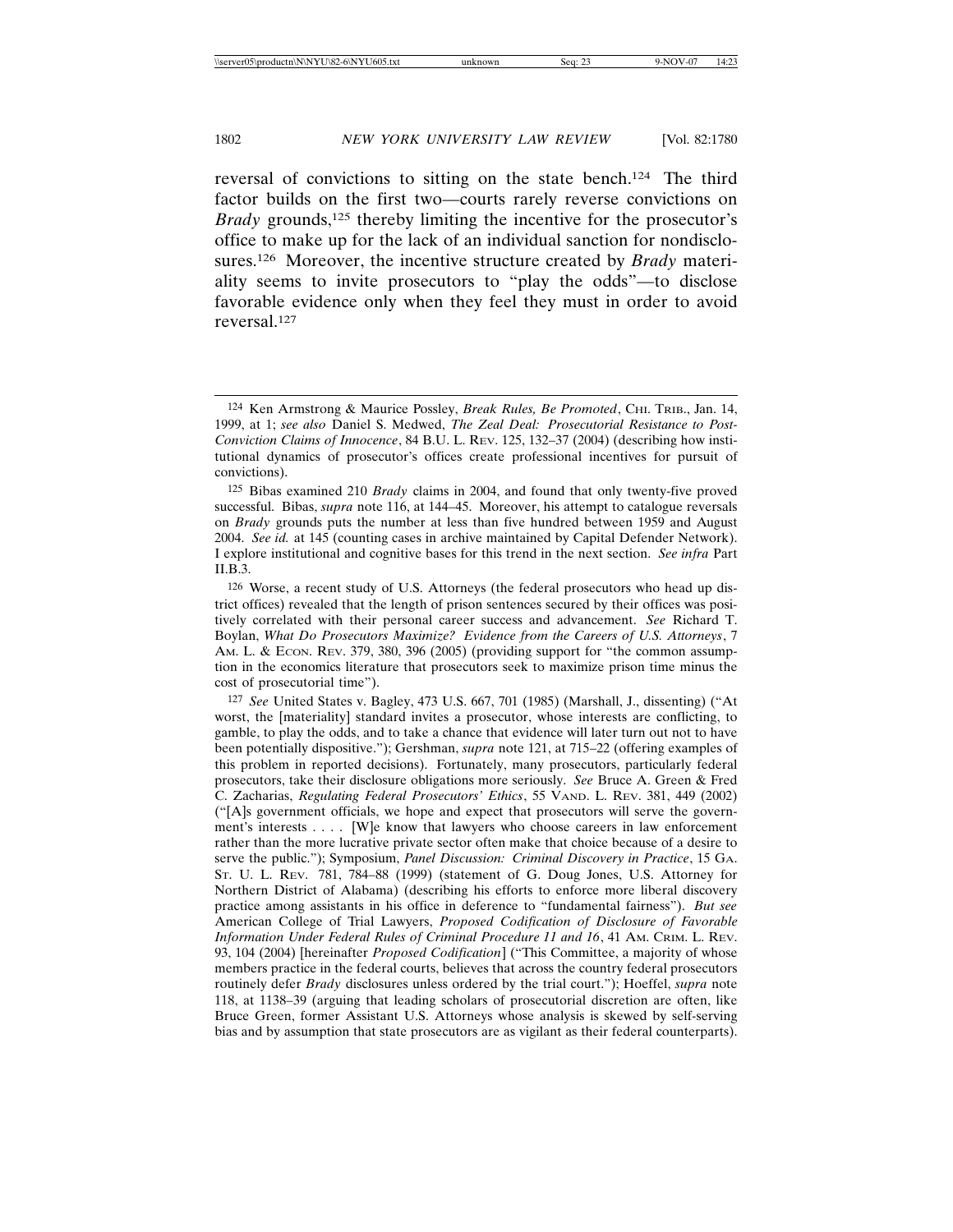The second set of problems applies even to prosecutors earnestly seeking to do justice.<sup>128</sup> Institutional pressures and cognitive biases create "tunnel vision," in which "[i]nvestigators focus on a suspect, select and filter the evidence that will 'build a case' for conviction, while ignoring or suppressing evidence that points away from guilt."<sup>129</sup> One key type of tunnel vision is confirmation bias—"the tendency to seek or interpret evidence in ways that support existing beliefs, expectations, or hypotheses."130 The prosecutor's hypothesis before trial is, of course, that the defendant is guilty. This means that she will more likely discount the importance of favorable evidence in her file.<sup>131</sup> Maintaining this hypothesis of guilt is not just a matter of predilection but also a part of the prosecutor's ethical duty.132 However, under the materiality approach to pretrial *Brady* disclosure, the duty to reveal favorable evidence is only triggered when it could "undermine confidence in the verdict."133 Sundby argues that even attempting this inquiry requires an effort of "Zen-like . . . harmonizing."134

While commentators have highlighted the problem of cognitive bias at length, the cases analyzed here include very few harsh words for the way prosecutors assess *Brady* materiality before trial. The

130 Findley & Scott, *supra* note 128, at 309.

*Id.* at 651.

<sup>128</sup> *See, e.g.*, Keith A. Findley & Michael S. Scott, *The Multiple Dimensions of Tunnel Vision in Criminal Cases*, 2006 WIS. L. REV. 291, 329 ("Ironically, even for the most ethical prosecutors, those most committed to the ideal of doing justice, the prosecutorial role inevitably fosters tunnel vision.").

<sup>129</sup> Dianne L. Martin, *Lessons About Justice from the "Laboratory" of Wrongful Convictions: Tunnel Vision, the Construction of Guilt and Informer Evidence*, 70 UMKC L. REV. 847, 848 (2002).

<sup>131</sup> *See Bagley*, 473 U.S. at 702 (Marshall, J., dissenting) ("The prosecutor, convinced of the guilt of the defendant and of the truthfulness of his witnesses, may all too easily view as irrelevant or unpersuasive evidence that draws his own judgments into question."); Stephen P. Jones, Note, *The Prosecutor's Constitutional Duty To Disclose Exculpatory Evidence*, 25 U. MEM. L. REV. 735, 764–65 (1995) ("As a zealous advocate for society, the prosecutor's good faith judgment might be affected in determining whether the evidence in question is material.").

<sup>132</sup> *See* Sundby, *supra* note 90, at 652–53 & n.49 (noting that while ABA standards require only that prosecutor have "probable cause" in order to proceed with prosecution, *Standards for National Prosecution* and *U.S. Attorney's Manual* suggest that prosecutor be significantly more certain of defendant's guilt).

<sup>133</sup> Kyles v. Whitley, 514 U.S. 419, 435 (1995).

<sup>134</sup> Sundby, *supra* note 90, at 653–54. Depending on the degree of certainty the prosecutor thinks she is required to have in order to bring a case to trial, she might think:

This piece of evidence is so exculpatory in nature that it actually undermines my belief that a guilty verdict would be worthy of confidence. Under *Brady*, therefore, I need to turn this evidence over to the defense. Then, once I turn the evidence over and satisfy my constitutional obligation, I can resume my zealous efforts to obtain a guilty verdict that I have just concluded will not be worthy of confidence.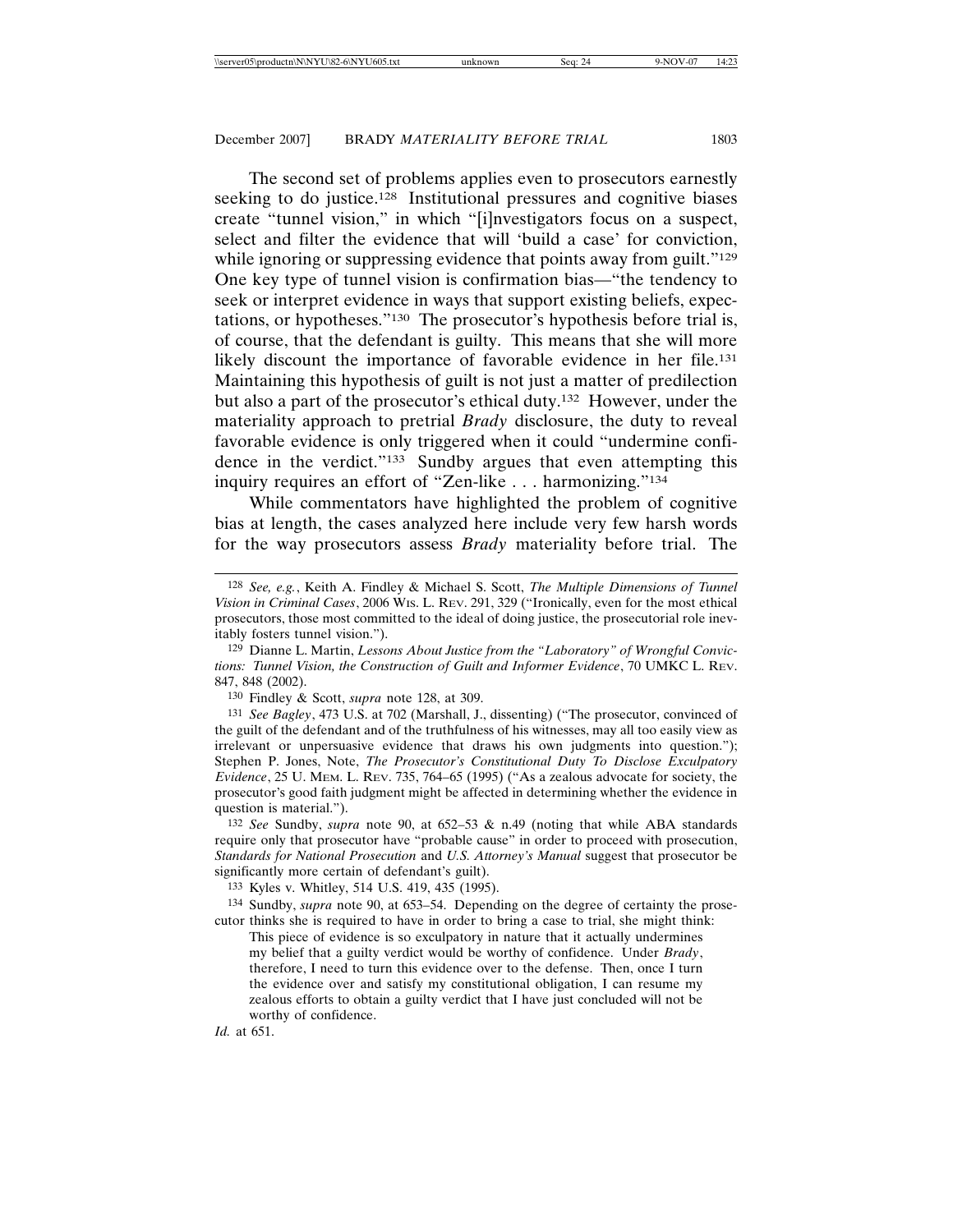most direct statement comes from Judge Friedman, who observed in *Safavian I* that the problem with a pretrial materiality assessment is that "it permits prosecutors to withhold admittedly favorable evidence whenever the prosecutors, *in their wisdom*, conclude that it would not make a difference to the outcome of the trial."135 Continuing, he offered that this approach was unworkable as prosecutors "are neither neutral (nor should they be) nor prescient."136 In *Safavian II*, an opinion responding to the government's motion for the court to clarify *Safavian I*, Judge Friedman acknowledged that the earlier opinion was "inconsistent" with the government's position that *Brady* only required disclosure of material evidence.137 "But," he suggested, "there is no need for clarification. There simply is a need for the Justice Department to change the mindset of its trial prosecutors to assure that its approach to *Brady* is broad and open . . . ."138

In the District of Massachusetts, a majority of judges seem to share Judge Friedman's concern about the government's reluctance to make full *Brady* disclosures. For instance, Judge Gertner remarked with regard to the government's approach to *Brady* disclosures that "[i]t is not enough to say that the Government should disclose the minimum exculpatory evidence, and withhold arguably exculpatory information at its peril . . . . "<sup>139</sup> Such an approach, she reasoned, "encourages brinkmanship, taking one's chances that at a later date, when the pressures to continue a trial or sustain a conviction are greatest, the issue will be dealt with more leniently by the Court."140 Indeed, in 1998, that district court adopted local rules requiring the government to disclose material exculpatory evidence within twentyeight days of arraignment, and most impeachment evidence at least twenty-one days before trial.141 The Rules' drafting report explains

138 *Id.*

140 *Id.* at 23 n.11.

<sup>135</sup> United States v. Safavian (*Safavian I*), 233 F.R.D. 12, 16 (D.D.C. 2005) (emphasis added).

<sup>136</sup> *Id.*

<sup>137</sup> United States v. Safavian (*Safavian II*), 233 F.R.D. 205, 206–07 (D.D.C. 2006).

<sup>139</sup> United States v. Snell, 899 F. Supp. 17, 22 n.11 (D. Mass. 1995).

<sup>141</sup> D. MASS. R. 116.1–117.1. For more information on the District of Massachusetts's local rules, see generally D. MASS., REPORT OF THE JUDICIAL MEMBERS OF THE COM-MITTEE ESTABLISHED TO REVIEW AND RECOMMEND REVISIONS OF THE LOCAL RULES OF THE UNITED STATES DISTRICT COURT FOR THE DISTRICT OF MASSACHUSETTS CON-CERNING CRIMINAL CASES (1998) [hereinafter MASSACHUSETTS REPORT] (highlighting key features of Rules and explaining spirit in which they should be implemented) (on file with First Circuit library); Amy Baron-Evans, *New Local Rules for Discovery in Federal Criminal Cases*, BOSTON B. J., Mar./Apr. 1999, at 8, 8–9, 19 (describing rules and providing analysis). *See also* 3B CHARLES ALAN WRIGHT ET AL., FEDERAL PRACTICE AND PROCE-DURE: CRIMINAL § 901 (3d ed. 2004) (explaining district court authority to make local rules); Hooper & Thorpe, *supra* note 101, at 25–38 (collecting district court rules and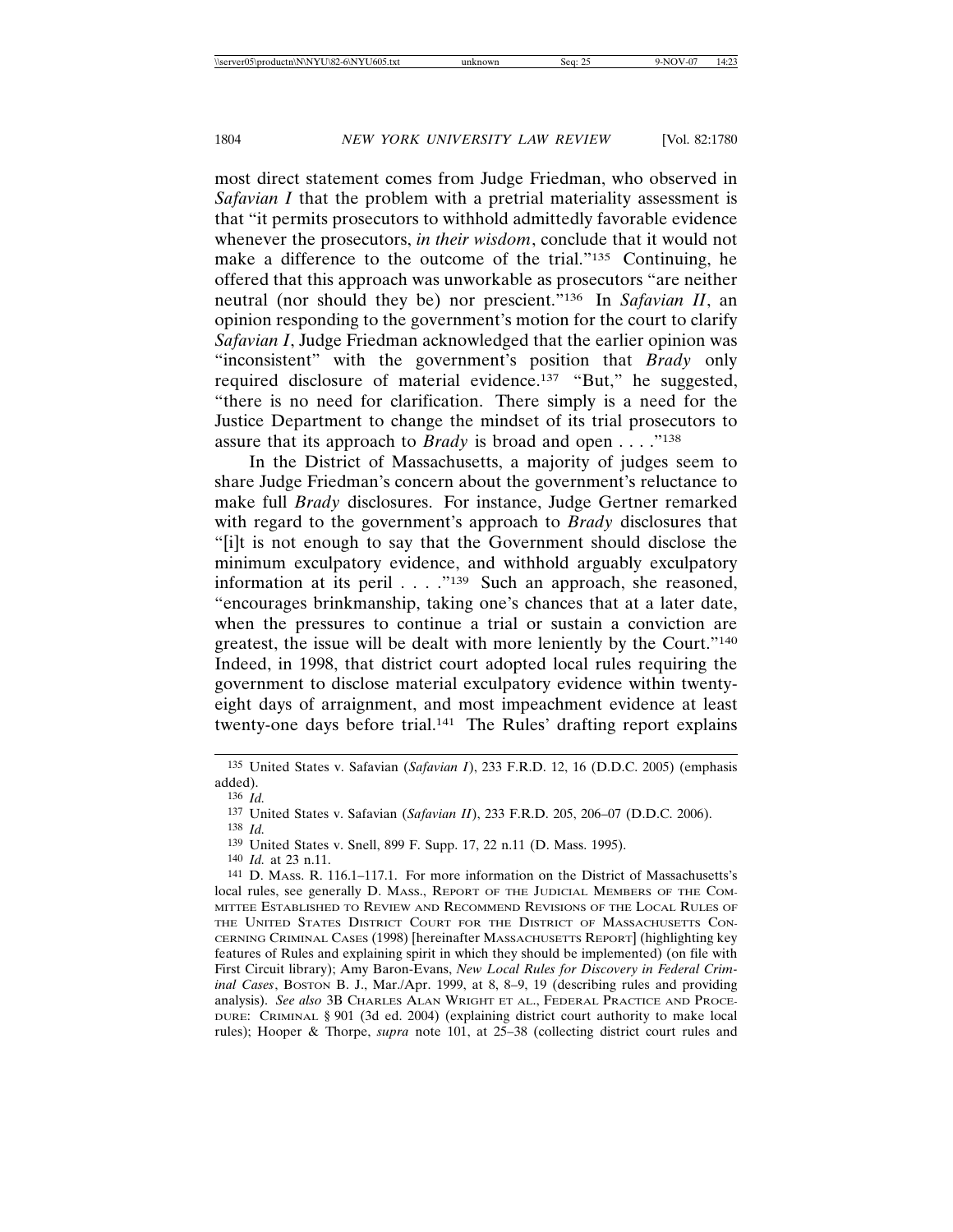that the Rules respond to dysfunctional discovery practice in the district, which resulted in cases going to trial "without legally required discovery having been provided."142

#### *3. Harmless Error Is Still Error*

The first two arguments—that applying materiality before trial is almost impossible and that prosecutors' institutional role makes this determination particularly difficult—explain why pretrial materiality assessments are undesirable. The third argument—that the suppression of favorable evidence is error—makes an affirmative case for a standard that does not depend on "materiality."143 In *Sudikoff*, Judge Pregerson placed great weight on the difference between courts' appellate and trial roles, arguing that while appellate courts can ignore harmless errors, trial courts must not.<sup>144</sup> Judge Pregerson drew on the idea of the equivalence of the materiality standard and harmless-error

143 While acknowledging the difficulties of determining materiality before trial, a number of courts have explicitly rejected the application of a different standard before trial. Most notably, the Second Circuit reversed a district court order requiring immediate disclosure of all favorable evidence in the government's possession upon a defense request. United States v. Coppa, 267 F.3d 132, 146 (2d Cir. 2001). The court noted that "*Bagley* makes the *extent* of the disclosure required by *Brady* dependent on the anticipated *remedy* for violation of the obligation to disclose." *Id.* at 142. Likewise, many courts have held that *Brady*'s materiality standard eliminates the possibility of a pretrial remedy for *Brady* violations. *See, e.g.*, United States v. Causey, 356 F. Supp. 2d 681, 688, 698 (S.D. Tex. 2005) (rejecting defense motion for court order for discovery of *Brady* evidence before trial and citing Fifth Circuit precedents holding that "*Brady* is not a pretrial remedy" (internal quotation marks omitted)); United States v. Washington, 669 F. Supp. 1447, 1451 (N.D. Ind. 1987) ("An order to produce *Brady* materials makes as little sense as an order to preserve the accused's right to be free from unreasonable searches and seizures. . . . [F]rom a court's perspective, *Brady* is remedial in nature.").

144 United States v. Sudikoff, 36 F. Supp. 2d 1196, 1198–99 (C.D. Cal. 1999); *see also* United States v. Carter, 313 F. Supp. 2d 921, 924–25 (E.D. Wis. 2004) (quoting *Sudikoff* at length). In *Kyles v. Whitley*, 514 U.S. 419, 435 (1995), the Supreme Court held that the *Brady* materiality inquiry incorporates a harmless-error review.

orders for *Brady* disclosures). The committee's drafting report explains that "material" is meant to be understood in light of *Kyles* and "what may become its evolving progeny." MASSACHUSETTS REPORT, *supra*, at 17.

<sup>142</sup> MASSACHUSETTS REPORT, *supra* note 141, at 8. As the report explains, the rule revisions create a process for automatic discovery corresponding to duties under Rule 16, the Jencks Act, and *Brady*. *Id.* at 7–9. For examples of courts criticizing discovery abuses arising out of prosecutions in the U.S. District Court of Massachusetts, see United States v. Osorio, 929 F.2d 753, 757, 760–62 (1st Cir. 1991), considering sanctions where the government failed to reveal that its chief witness in a drug prosecution was himself "a major drug dealer" until midway through trial, and United States v. Mannarino, 850 F. Supp. 57, 59 (D. Mass. 1994), ordering a new trial where cross-examination revealed that the state police officer destroyed contemporaneous notes of interview with the principal government witness, and noting "a pattern of sustained and obdurate indifference to, and unpoliced subdelegation of, disclosure responsibilities."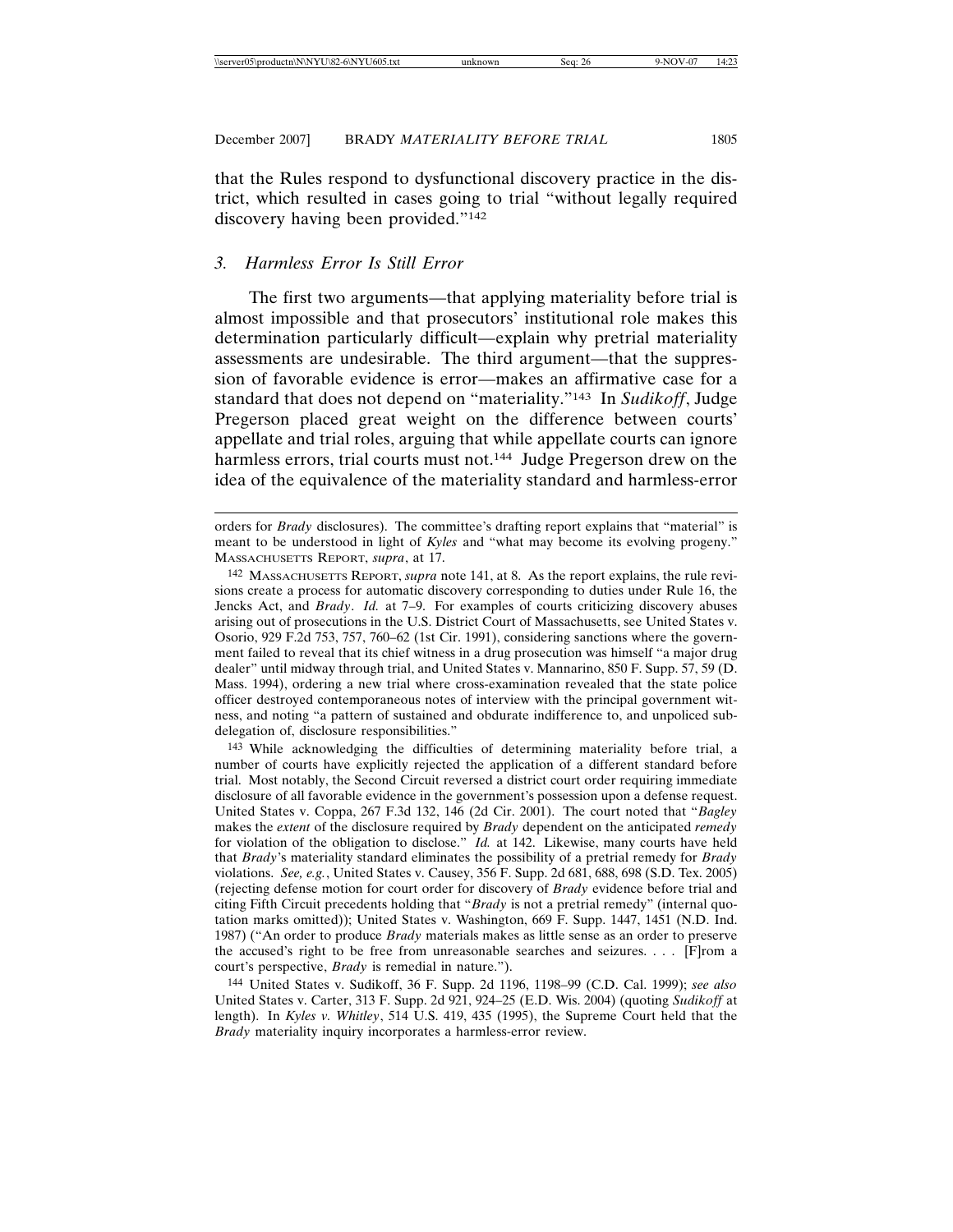review to determine an appropriate pretrial standard.145 He reasoned that a suppression could be "improper" without being prejudicial that is, "[t]hough an error may be harmless, it is still error."146 Likewise, in *Safavian I*, Judge Friedman argued that "[b]ecause the definition of 'materiality' discussed in *Strickler* . . . is a standard articulated in the post-conviction context for appellate review, it is not the appropriate one for prosecutors to apply during the pretrial discovery phase."147

This "materiality as harmless-error" analysis links *Brady* to a host of academic commentary on problems with harmless-error review.148 In particular, use of appellate materiality to guide pretrial disclosures, like harmless error, threatens to separate constitutional rights from remedies.149 Some separation is inevitable, since harmless-error review means that remedies are withheld for "harmless" violations of an accused's constitutional rights; however, the problem is exacerbated by the reticence of courts to overturn convictions when an error has occurred in the trial of a seemingly guilty defendant.<sup>150</sup> Worse, hindsight bias skews judicial assessments of guilt after conviction:<sup>151</sup>

147 United States v. Safavian (*Safavian I*), 233 F.R.D. 12, 16 (D.D.C. 2005).

148 *See generally* Cooper, *supra* note 29 (providing history of harmless-error review and criticizing use of "overwhelming evidence" test in *Neder v. United States*, 527 U.S. 1, 17–18 (1999)); Tom Stacy & Kim Dayton, *Rethinking Harmless Constitutional Error*, 88 COLUM. L. REV. 79 (1988) (criticizing Supreme Court's harmless-error jurisprudence and proposing alternative doctrinal structure).

149 The basic problem is well explained in Sam Kamin, *Harmless Error and the Rights/ Remedies Split*, 88 VA. L. REV. 1 (2002). By definition, harmless-error review withholds remedies for some violations of an accused's constitutional rights. Kamin argues that because courts often decide whether the conduct was harmless before they decide whether such conduct was an error, harmless error leads to the stagnating of constitutional law and fails to deter prosecutors from committing harmless errors. *Id.* at 6–8, 85.

150 *See, e.g.*, Edwards, *supra* note 28, at 1171 ("In other words, I believe that, more often than not, we [judges] review the record to determine how we might have decided the case; the judgment as to whether an error is harmless is therefore dependent on our judgment about the factual guilt of the defendant.").

151 *See* Bibas, *supra* note 116, at 143 (applying evidence of hindsight bias to *Brady*); Stephanos Bibas, *The Psychology of Hindsight and After-the-Fact Review of Ineffective Assistance of Counsel*, 2004 UTAH L. REV. 1, 2 & n.7 (explaining problem of hindsight bias and collecting sources); Findley & Scott, *supra* note 128, at 317–21 (explaining hindsight and outcome biases, and noting particular problems they pose for courts assessing *Brady* violations).

<sup>145</sup> *Sudikoff*, 36 F. Supp. 2d at 1199.

<sup>146</sup> *Id.* To support this claim, Judge Pregerson used the standard of prejudice required for a conviction to be overturned for ineffective assistance of counsel as an analogy. In *Strickland v. Washington*, the Supreme Court adopted the *Brady* materiality standard to determine the prejudice suffered by a defendant due to the deficiency of her counsel. 466 U.S. 668, 694 (1984). To win a new trial on ineffective assistance grounds, a defendant must show that his counsel made an unreasonable error and that the error was material. *Id.* Despite the post-conviction requirement of materiality, inexcusably bad lawyering is "improper" and not to be tolerated by trial courts. *Sudikoff*, 36 F. Supp. 2d at 1199.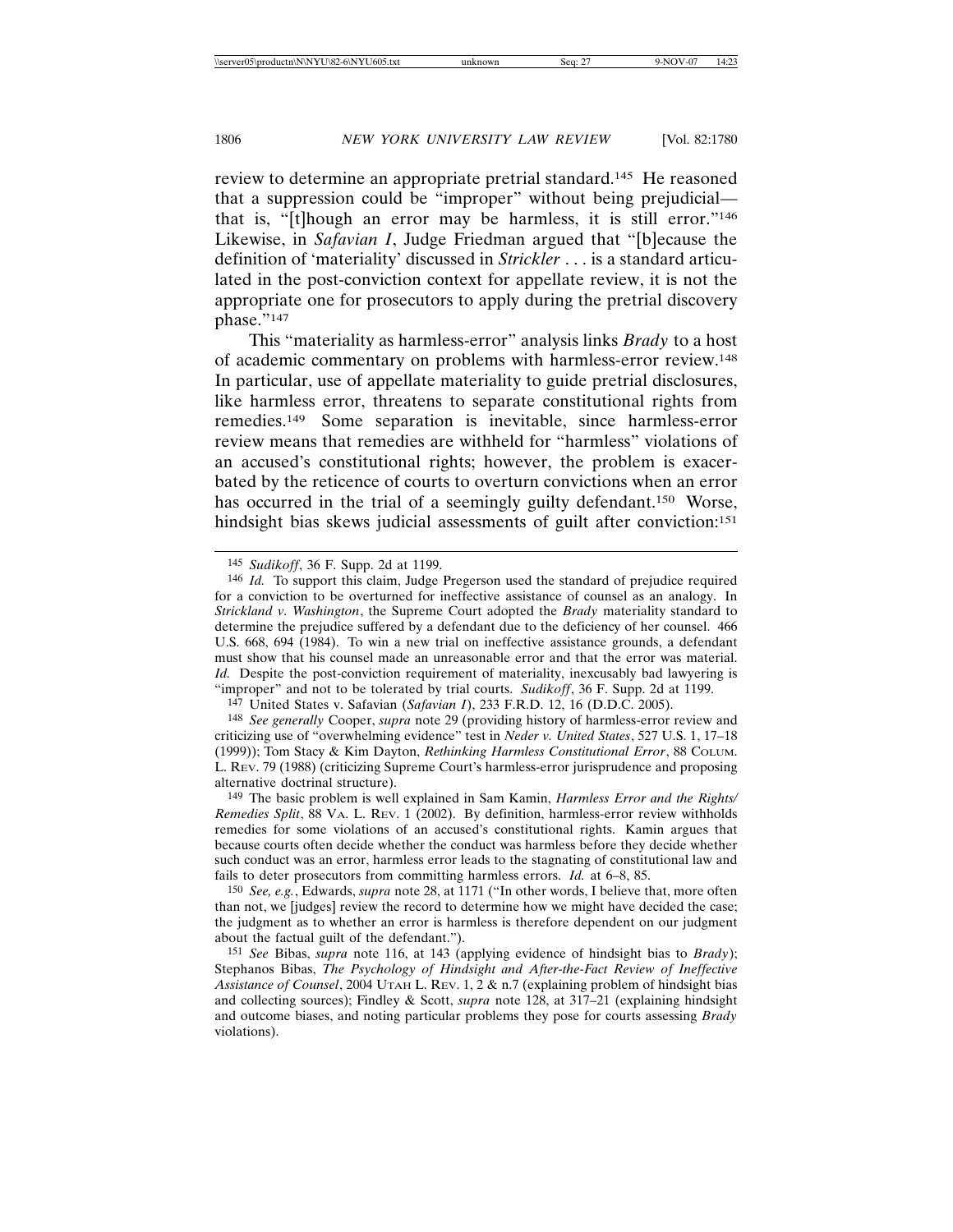Once courts "learn what actually happened, that outcome seems to have been inevitable all along."152 Thus, while *Brady* relies on appellate court decisions to teach prosecutors what evidence they must disclose, three institutional factors lead appellate courts to underestimate the materiality of suppressed evidence: (1) the legally prescribed respect for the finality of convictions, (2) the natural desire to avoid reversing convictions of the guilty, and (3) the unconscious hindsight bias that makes a defendant's guilt seem inevitable and uncontroverted.

Since appellate court assessments of materiality are colored by their institutional role, district courts have attempted to provide their own standard.153 Judge Pregerson's opinion in *Sudikoff* presents the most direct defense for treating all suppressions of favorable evidence as errors. *Sudikoff* cited *Brady*'s roots in *Mooney* and *Napue* to demonstrate the constitutional distinction between evidence that is favorable to the defense and evidence that is merely helpful.154 Before trial, knowing about any and every bit of evidence in the government's possession is helpful in the formation of a defense strategy. However, evidence is only favorable when it tends to exculpate the defendant or to impeach a government witness.155 This difference has a constitutional dimension, *Sudikoff* argues, "[b]ecause *Brady* seeks to protect the quality and completeness of the evidence upon which the jury bases its verdict."156

Treating every nondisclosure of favorable evidence as a constitutional error is certainly appealing—most of the commentators who have not given up on *Brady* altogether suggest the adoption of this

154 *Id.* at 1200–01; *see supra* Part I.A (discussing line of due process cases involving prosecutorial use of false evidence cited in *Brady*).

<sup>152</sup> Bibas, *supra* note 116, at 143.

<sup>153</sup> *See, e.g.*, United States v. Sudikoff, 36 F. Supp. 2d 1196, 1198 (C.D. Cal. 1999) ("[T]he standard that evidence must meet to fall within the scope of *Brady* and require pretrial discoverability has not been clearly stated. Therefore, before discussing the appropriate standard, the Court will address why the 'materiality' standard, the usual standard associated with *Brady*, should not be applied in this context.").

<sup>155</sup> *Sudikoff*, 36 F. Supp. 2d at 1199.

<sup>156</sup> *Id.* at 1201. Neither *Carter* nor *Safavian I* attempt much of a positive account of the basis for the constitutional obligation to disclose all favorable evidence regardless of materiality. Rather, both find the materiality prong to be unworkable and thus opt to excise it from their analysis. *See* United States v. Safavian (*Safavian I*), 233 F.R.D. 12, 16 (D.D.C. 2005) (rejecting materiality standard and stating that "the government must always produce any potentially exculpatory or otherwise favorable evidence . . . as affecting the outcome of the trial"); United States v. Carter, 313 F. Supp. 2d 921, 925 (E.D. Wis. 2004) (arguing for "pretrial disclosure of all exculpatory or impeachment evidence" because "[t]he judge cannot know what possible effect certain evidence will have on a trial not yet held").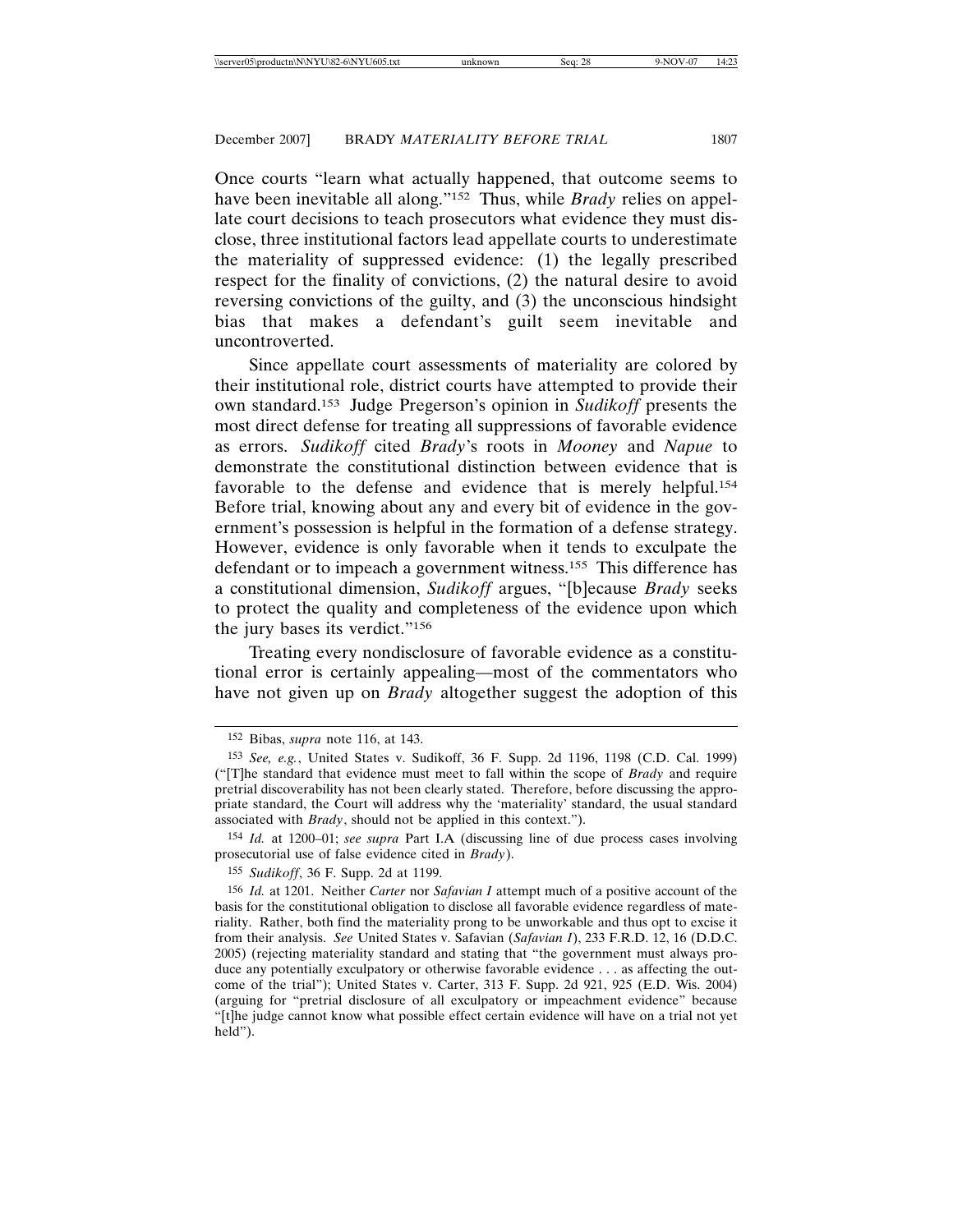approach, or one similar to it.157 However, this ignores *Kyles*'s teaching that the Constitution does not require the disclosure of all favorable evidence.<sup>158</sup> The Court's unwillingness to mandate disclosure of all favorable evidence appears to come from two sources. The first, as exemplified by *Bagley*, is the concern that broad discovery will upset the adversarial system.159 The second, as exemplified by *Agurs*, is the belief that finding the Constitution to require disclosure of all favorable evidence would require reversing convictions any time a reviewing court is "unable to characterize a nondisclosure as harmless under the customary harmless-error standard."160 As argued in Part I, preserving the adversarial system by not requiring broad discovery and avoiding frequent reversals of convictions are two of the fixed

158 Kyles v. Whitley, 514 U.S. 419, 437 (1995) ("[T]he rule in *Bagley* (and, hence, in *Brady*) requires less of the prosecution than the ABA Standards for Criminal Justice, which call generally for prosecutorial disclosures of any evidence tending to exculpate or mitigate.").

<sup>157</sup> *Compare* Fisher, *supra* note 35, at 1312–17 (calling on courts to define what constitutes prosecutorial misconduct in *Brady* and other areas, and to reverse convictions whenever error is not harmless beyond reasonable doubt), Janice E. Joseph, *The New Russian Roulette:* Brady *Revisited*, 17 CAP. DEF. J. 33, 39–45 (2004) (advocating relaxed materiality standard and greater use of sanctions), *and* Jenny Roberts, *Too Little Too Late: Ineffective Assistance of Counsel, The Duty to Investigate, and Pretrial Discovery in Criminal Cases*, 31 FORDHAM URB. L.J. 1097, 1153–54 (2004) (suggesting mandatory open-file discovery as prophylactic remedy to ensure effective assistance of counsel), *with* Cerruti, *supra* note 32, at 274 ("*Brady* is now best understood as a rule of prosecutorial privilege rather than a rule of disclosure."), Gershman, *supra* note 121, at 727 (arguing for change in Federal Rules of Criminal Procedure to require disclosure of all favorable evidence), Hooper & Thorpe, *supra* note 101, at 23 (recording amendment to Rule 16 proposed by Advisory Committee on Criminal Rules), *Proposed Codification*, *supra* note 127, at 111–22 (proposing and justifying similar change), *and* Sundby, *supra* note 90, at 645 ("[T]he danger exists that a *Brady* mirage is obscuring a clear-eyed evaluation of whether current discovery standards are effectively granting defendants access to exculpatory evidence."). One alternate proposal of note is presented in a Note by Elizabeth Napier Dewar, who identifies many of the problems discussed in Part II and suggests that courts employ what she calls a "fair trial remedy." Dewar, *supra* note 37, at 1453–57 (internal quotation marks omitted). The remedy, available at the discretion of trial courts, would create an inference that the prosecution's tardiness or outright failure to disclose favorable evidence harmed the defense's preparation for trial. *Id.* at 1457–58. The inference could be communicated to the jury by instruction or in defense summation. *Id.* at 1459.

<sup>159</sup> United States v. Bagley, 473 U.S. 667, 675 (1985); *see also Kyles*, 514 U.S. at 436–37 (citing *Bagley* for proposition that "the Constitution is not violated every time the government fails or chooses not to disclose evidence that might prove helpful to the defense"). As noted above in *supra* notes 154–56 and accompanying text, *helpful* evidence is a broader category than *favorable* evidence. I believe that broad disclosure of favorable evidence can undermine the adversarial system only to the extent that it involves the disclosure of either inculpatory evidence that the government plans to present at trial or of the names of citizen witnesses. *See supra* note 69.

<sup>160</sup> United States v. Agurs, 427 U.S. 97, 111–12 (1976); *see also Kyles*, 514 U.S. at 439 (contending that "if due process were thought to be violated by every failure to disclose an item of exculpatory or impeachment evidence," harmless error would be "the government's only fallback").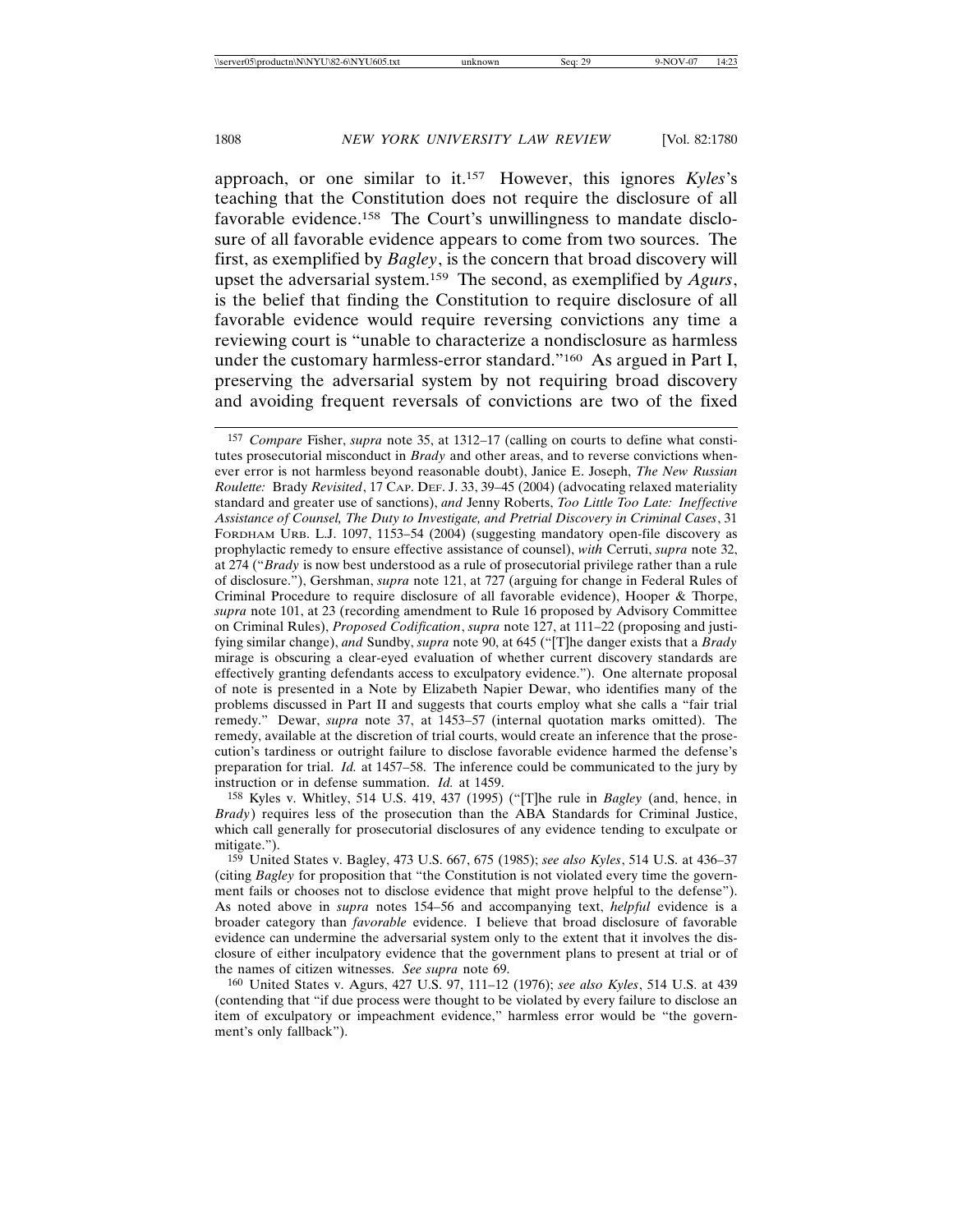points of the Supreme Court's *Brady* jurisprudence. Moreover, the Jencks Act's prohibition on orders requiring the government to disclose witness statements until after direct examination means that the district court orders cannot be valid as exercises of supervisory power.161

The outline of the problem this Note hopes to solve is now complete. Using materiality to decide what favorable evidence prosecutors should disclose before trial is both unconstitutional and impractical. However, the Supreme Court has held firm that the Constitution does not require prosecutors to disclose all favorable evidence and that suppressions of favorable evidence must be material in order to merit reversal. The next Part suggests an alternate test for disclosure of favorable evidence before trial that is compatible with materiality review posttrial.

#### III

## <sup>B</sup>RADY AND THE JURY

Part I argued that the Court has relied on the accuracy of the jury's verdict as the touchstone for due process fairness. This reliance on accuracy, I contended, may be appropriate after trial but conflicts with due process at and before trial. Part II presented the practical problems with the Court's approach, identified by a handful of district court judges. I concluded Part II by arguing that the district courts' resolution of these problems is inconsistent with the Supreme Court's *Brady* commitments. In this Part, I suggest that a jury-centric approach is in harmony with the Court's commitments while addressing the district courts' grievances. My proposed approach gives content to the prosecutor's pretrial duty to disclose, while making sense of materiality after trial. I first explain the theory behind the jury-centric approach and then return to Dante Boyd's case to illustrate its practical application. I conclude by analyzing its likely enforcement.

# *A. The Jury-Centric* Brady *Approach in Theory*

The Sixth Amendment gives defendants the right to have their guilt determined by a jury.162 The Supreme Court has recently reasserted that the jury must pass on all questions of fact necessary to determine guilt or punishment.163 Though the *Brady* rule arises out of

<sup>161</sup> *See supra* note 102.

<sup>162</sup> U.S. CONST. amend. VI.

<sup>163</sup> *See, e.g.*, United States v. Booker, 543 U.S. 220, 226–27 (2005) (holding that mandatory federal sentencing guideline scheme violated Sixth Amendment by allowing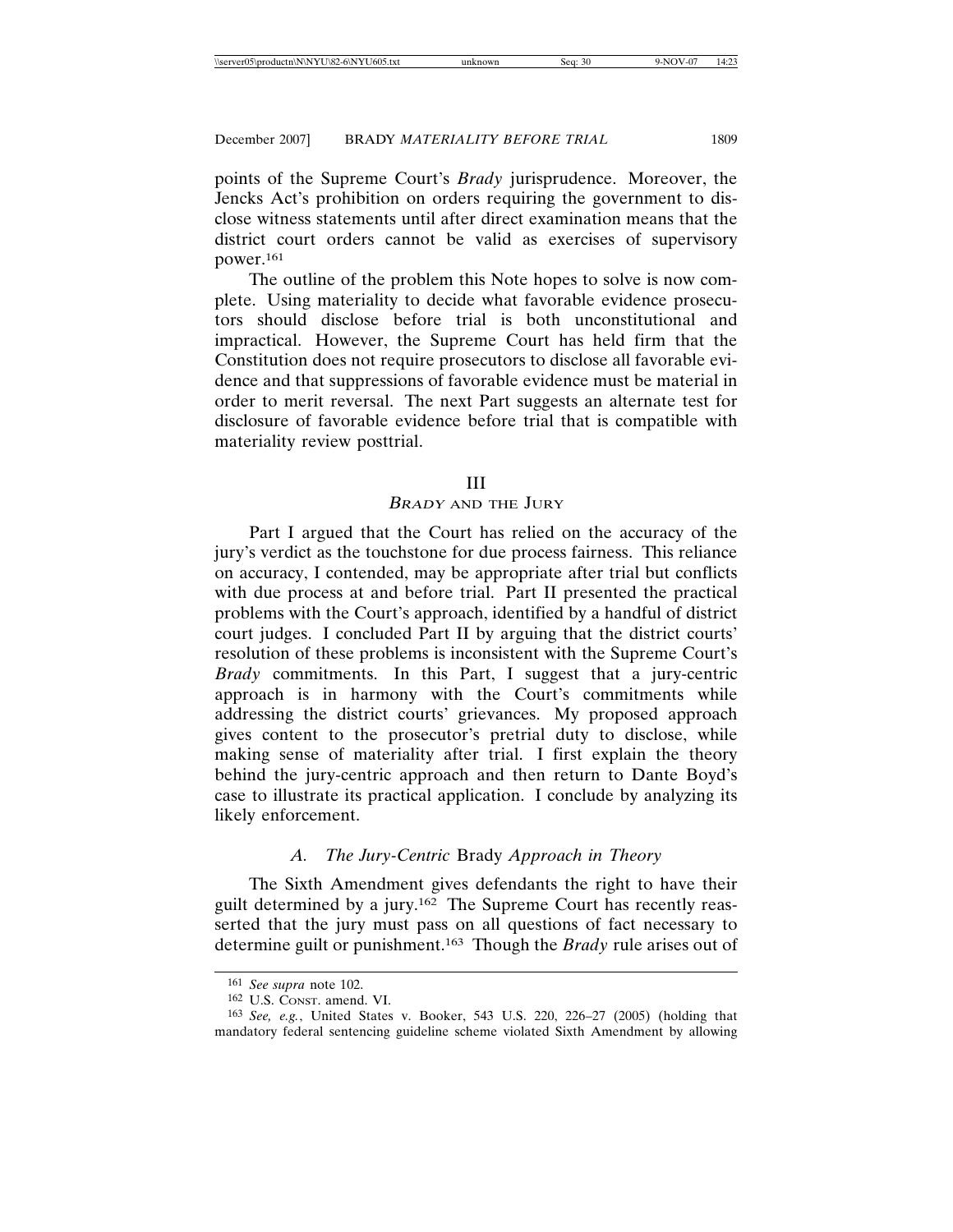due process concerns, *Brady* also protects the jury right by ensuring that favorable evidence gets to the defendant, who can then decide how to present this evidence to the jury.<sup>164</sup> As the Supreme Court has observed, liberal *Brady* disclosure "will tend to preserve the criminal trial, as distinct from the prosecutor's private deliberations, as the chosen forum for ascertaining the truth about criminal accusations."165 To be sure, the Sixth Amendment jury right does not itself require disclosure of favorable evidence. I argue only that focusing on the way that disclosure regimes affect the jury right better reveals the relevant interests at stake and more firmly anchors the inquiry in process rather than in outcomes.

Petit juries have no power of independent investigation. Rather, the adversarial system assumes that the parties will search for all relevant evidence and that each party will be well-positioned to present the most persuasive evidence to the jury.166 In civil cases, this process is facilitated by extensive pretrial discovery; in criminal cases, discovery is much more limited.167 Some have contended that requiring the government to disclose any evidence is unwise and unnecessary they argue that the defendant already enjoys substantial protections in a criminal trial<sup>168</sup> and that the Fifth Amendment prevents the recip-

164 *See, e.g.*, Cerruti, *supra* note 32, at 226 ("Exculpatory material in the prosecutor's file . . . is information that is by definition not part of the prosecutor's case. It is information that the prosecutor would not otherwise present at trial and would be of use only to the defendant in building a defense to the prosecution's case.").

165 Kyles v. Whitley, 514 U.S. 419, 440 (1995).

166 *See, e.g.*, United States v. Bagley, 473 U.S. 667, 698 (1985) (Marshall, J., dissenting) ("[F]avorable evidence indisputably enhances the truth-seeking process at trial. And it is the job of the defense, not the prosecution, to decide whether and in what way to use arguably favorable evidence.").

167 *See, e.g.*, H. Lee Sarokin & William E. Zuckerman, *Presumed Innocent? Restrictions on Criminal Discovery in Federal Court Belie This Presumption*, 43 RUTGERS L. REV. 1089, 1089 (1991) ("It is an astonishing anomaly that in federal courts virtually unrestricted discovery is granted in civil cases, whereas discovery is severely limited in criminal matters.").

168 One of the earliest—and most famous—iterations of this critique was made by Judge Learned Hand in the denial of a defendant's request to inspect grand jury minutes in *United States v. Garsson*:

judges to increase defendants' sentences above guideline maximums based on their own fact-finding rather than on facts found by jury); *see also* Akhil Reed Amar, *The Bill of Rights as a Constitution*, 100 YALE L.J. 1131, 1182–99 (1991) (noting historic centrality of jury to framework of Bill of Rights and arguing that accused cannot waive right to jury trial because such right belongs not to him but to people); Steven H. Goldberg, *Harmless Error: Constitutional Sneak Thief*, 71 J. CRIM. L. & CRIMINOLOGY 421, 429–32 (1980) *(*arguing that harmless error violates defendant's right to trial by jury); *cf.* Rita v. United States, No. 06-574, slip op. at 4 (U.S. June 21, 2007) (Scalia, J., concurring in part and concurring in judgment) (arguing that majority's holding that federal sentences falling within U.S. Sentencing Guidelines are presumptively reasonable is inconsistent with *Booker*'s understanding of Sixth Amendment).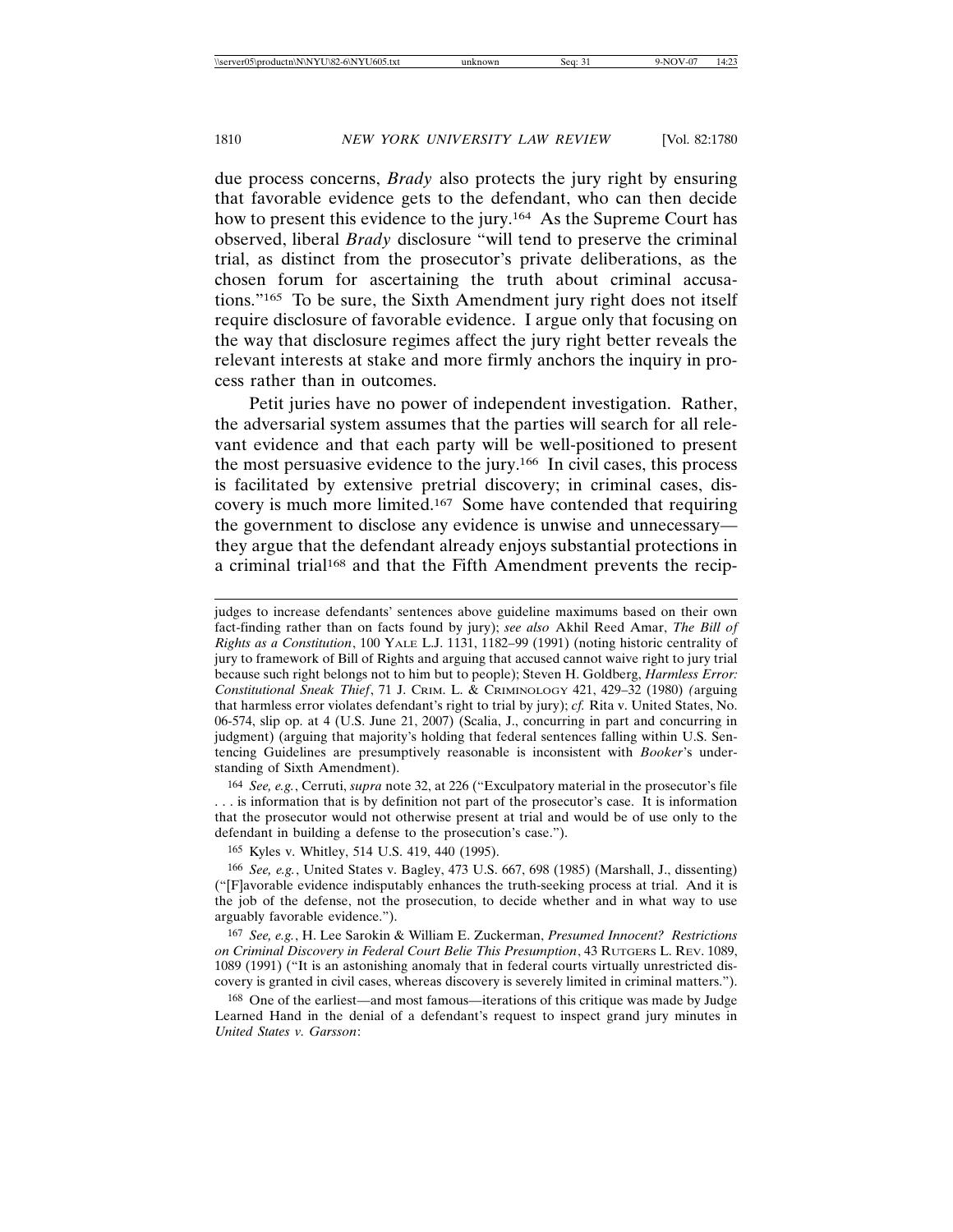rocal pretrial exchange of information found in civil cases.169 Yet, the prosecutor's extraordinary ability to harness the investigative powers of the modern police force and her duty as a representative of the sovereign provide strong justifications for asymmetric disclosure requirements.170

I do not intend to resolve the debate over the merits of liberal discovery. Rather, I aim to present a unified *Brady* theory that comports with due process, beginning with the prosecutor's pretrial obligation to disclose evidence. I explain what evidence prosecutors should disclose, what evidence they may suppress, and how they can tell the difference before trial. I then discuss how courts should treat *Brady* disputes under my jury-centric approach.

My approach starts with the difference between inculpatory evidence, which tends to prove the defendant's guilt, and favorable evidence, which tends to negate guilt or render inculpatory evidence less

291 F. 646, 649 (S.D.N.Y. 1923).

169 U.S. CONST. amend. V. *But see* Cerruti, *supra* note 32, at 219 & n.22 (noting erosion of belief that Fifth Amendment prevents all discovery of evidence possessed by defendant). *Guilty* defendants almost certainly enjoy an ill-gained, fact-discovering advantage over the government—if they committed the crime, they are aware of all sorts of evidence favorable to the government that the Fifth Amendment allows them to suppress. But our criminal procedure requires us to always presume innocence rather than guilt, so we cannot premise the balance of discovery obligations on the assumption that defendants will be guilty. Sarokin & Zuckerman, *supra* note 167, at 1091.

170 *See, e.g.*, Mary Prosser, *Reforming Criminal Discovery: Why Old Objections Must Yield to New Realities*, 2006 WIS. L. REV. 541, 584 (citing resource disparities as reason to reject view that discovery should be denied defendants because they do not have broad reciprocal disclosure duty); Rosen, *supra* note 121, at 694 ("A prosecutor at the local, state, or federal level, who has at his or her disposal a large array of investigative capabilities, generally commands resources vastly superior to those available to the defense attorney, who most often represents an indigent client."). The resources available to the prosecutor include not only full-time investigators and professionally staffed laboratories but also significant structural advantages. Police generally arrive at the scene of a crime relatively quickly and begin to gather evidence and locate witnesses even before they suspect a particular individual. The grand jury gives prosecutors the power to compel evidence and formally memorialize witness statements. In many cases, the government's informal investigative efforts are more likely to be met with cooperation from witnesses. With—and often without—a warrant, the government can search the defendant, his house, his car, and his personal effects, or listen to his phone calls (and now, read his e-mail). *See* Barry Nakell, *Criminal Discovery for the Defense and the Prosecution—The Developing Constitutional Considerations*, 50 N.C. L. REV. 437, 439–42 (1972) (noting foregoing investigative advantages of prosecutor).

Under our criminal procedure the accused has every advantage. While the prosecution is held rigidly to the charge, he need not disclose the barest outline of his defense. He is immune from question or comment on his silence; he cannot be convicted when there is the least fair doubt in the minds of any one of the twelve. Why in addition he should in advance have the whole evidence against him to pick over at his leisure, and make his defense, fairly or foully, I have never been able to see.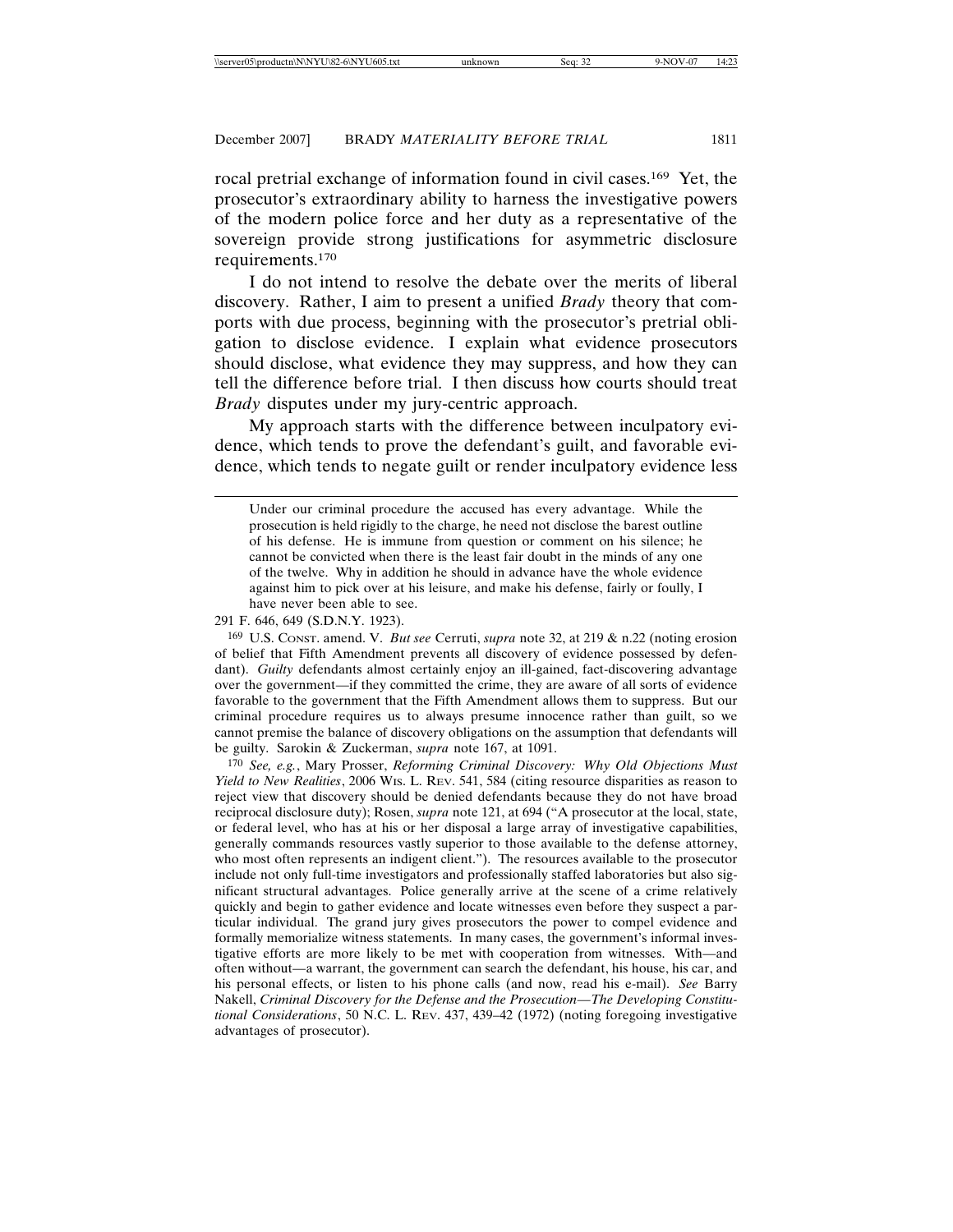credible. Because of the adversarial system, suppression of evidence *favorable* to the defendant keeps that evidence from the jury, which undermines the jury's ability as fact finder. By contrast, the government has no general duty to disclose *inculpatory* evidence because the system relies on prosecutors to decide which pieces of inculpatory evidence should be presented to the jury.

Next, the jury-centric approach considers two risks related to the pretrial disclosure of favorable evidence. First, pretrial knowledge of the evidence that the government plans to present at trial may give defendants an unfair advantage that undermines the adversarial system and impedes the jury's fact-finding mission. The Supreme Court attempted to balance the prosecutor's role as adversary with her role as a servant of justice through the creation of the materiality standard.171 As I believe that materiality as defined by the Court cannot apply before trial, my approach identifies the concrete harm that early disclosure poses to the adversarial system and asks prosecutors to weigh that harm against the costs of keeping favorable evidence from the jury given the particular facts of the case.<sup>172</sup>

Second, the disclosure of witness names may sometimes allow the defendant to thwart the presentation of evidence through witness coercion.173 Although the government has no general duty to disclose the inculpatory evidence it will present at trial, such evidence, along with witness names, may be tied up with discoverable favorable evidence. Where disclosure of favorable evidence carries either of these two risks, the government can balance the importance of disclosing the favorable evidence with the risk that disclosure will let defendants

<sup>171</sup> The Court has emphasized that *Brady* is a "limited departure" from the practice of treating the "adversary system as the primary means by which truth is uncovered." United States v. Bagley, 473 U.S. 667, 675 & n.6 (1985). Such a departure is necessary to avoid allowing the "adversary system of prosecution . . . to descend to a gladiatorial level unmitigated by any prosecutorial obligation for the sake of truth . . . ." Kyles v. Whitley, 514 U.S. 419, 439 (1995); *see also Bagley*, 473 U.S. at 675 n.6 ("[T]he prosecutor's role transcends that of an adversary  $\dots$ .").

<sup>172</sup> In addition to the unfair advantage created by pretrial disclosure of the government's trial evidence, the adversarial system might also be harmed by requiring government lawyers to approach the investigation and compilation of evidence with too inquisitorial an eye. My approach recognizes that a prosecutor's primary duty is to develop evidence of the defendant's guilt and holds prosecutors only to a reasonableness standard in their efforts to discover favorable evidence within the government's possession. *See infra* note 174 and accompanying text.

<sup>173</sup> *See, e.g.*, *Bagley*, 473 U.S. at 698–99 (Marshall, J., dissenting) (noting government argument against "disclosure of inculpatory evidence that might result in witness intimidation and manufactured rebuttal evidence"); Douglass, *supra* note 92, at 2156–58 (same); Roberts, *supra* note 157, at 1148–51 (summarizing common witness interference arguments).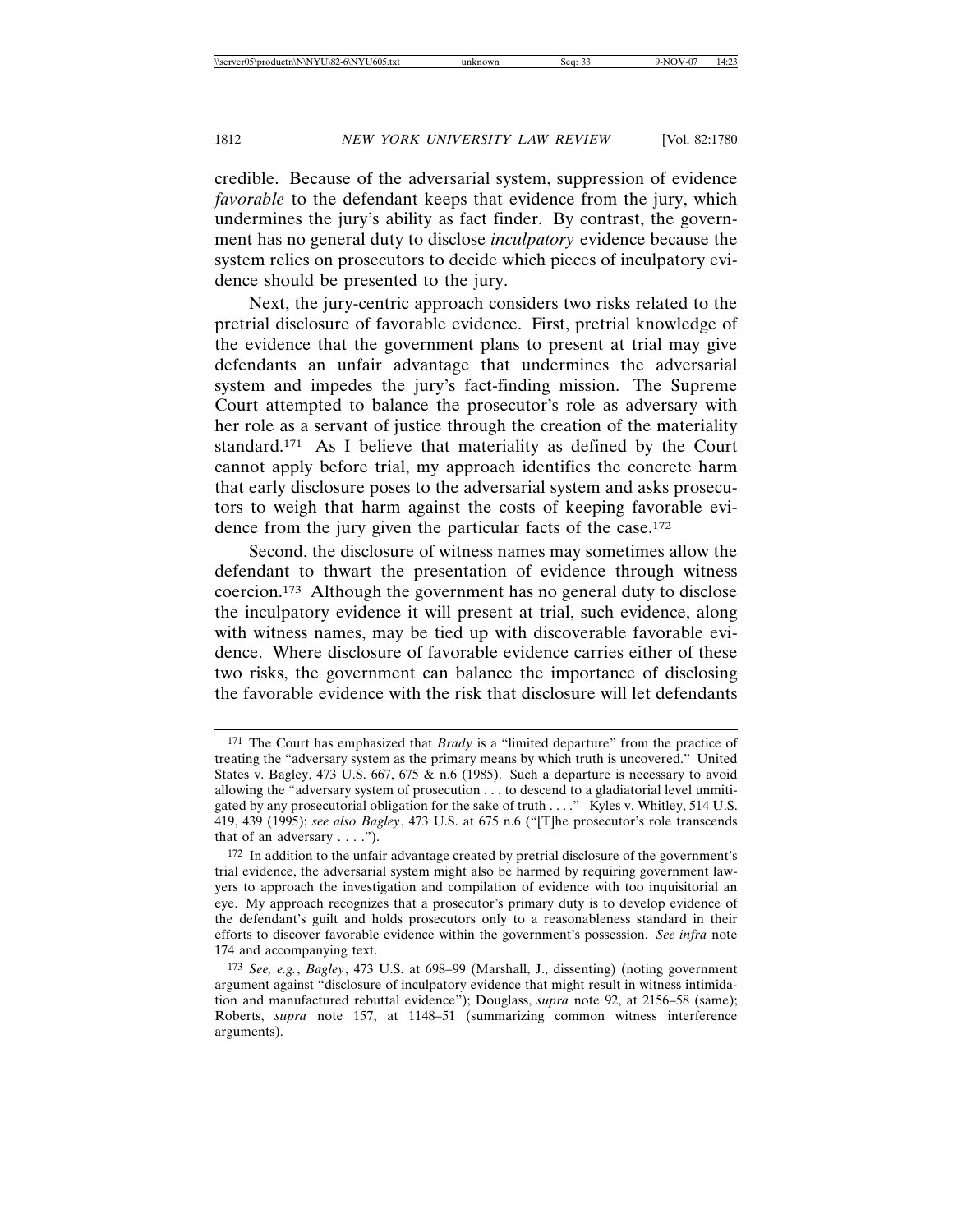subvert the jury system by gaining an unfair advantage or by coercing witnesses.

The jury-centric model must also incorporate the prosecutor's duty to seek out evidence in the possession of other government actors. *Brady* requires the prosecutor to disclose all of the evidence in the government's possession, whether she knows of it or not. Thus far, my analysis of the prosecutor's disclosure obligations has assumed a prosecutor who is consciously trying to decide whether to disclose evidence or to withhold it. Sometimes, however, evidence in the government's possession is left undisclosed simply because prosecutors are not aware of it.174 Here, the prosecutor's duty is to allocate her investigative resources in a way that will put her in a position both to disclose all relevant favorable evidence to the defense and to present the strongest inculpatory evidence to the jury. Most of her time must be devoted toward ascertaining the defendant's probable guilt and then marshalling appropriate evidence. However, she should also be expected to spend a reasonable amount of time and effort searching her files and those of other government agents for evidence favorable to the defense.

In both the disclosure and search contexts, the constitutional obligation to disclose increases with the importance of the favorable evidence. By "importance," I mean something akin to the evidentiary relevance of a piece of information.175 Relevance provides a useful touchstone because it shifts the inquiry away from the impact on the finding of guilt and toward the impact on a particular fact in question.

The jury-centric approach I have laid out so far only applies to the prosecutor's internal disclosure and search decisions. It does not provide a judicially enforceable standard. Rather, my approach is consistent with courts' continued use of materiality as the standard for reversing convictions for *Brady* violations. In my account, materiality incorporates two components: deference to the prosecutor's balancing decisions and constitutional harmless-error review. Given the Court's commitments to prosecutorial discretion and to limiting the reversal of convictions on *Brady* grounds, reasonableness is an appropriate measure for courts' deference to prosecutors' pretrial disclosure

<sup>174</sup> *See Kyles*, 514 U.S. at 437–38 (noting that prosecutor might fail to "learn of any favorable evidence known to the others acting on the government's behalf in the case, including the police").

<sup>175</sup> *See, e.g.*, FED. R. EVID. 401 (defining relevant evidence as "evidence having any tendency to make the existence of any fact that is of consequence to the determination of the action more probable or less probable than it would be without the evidence").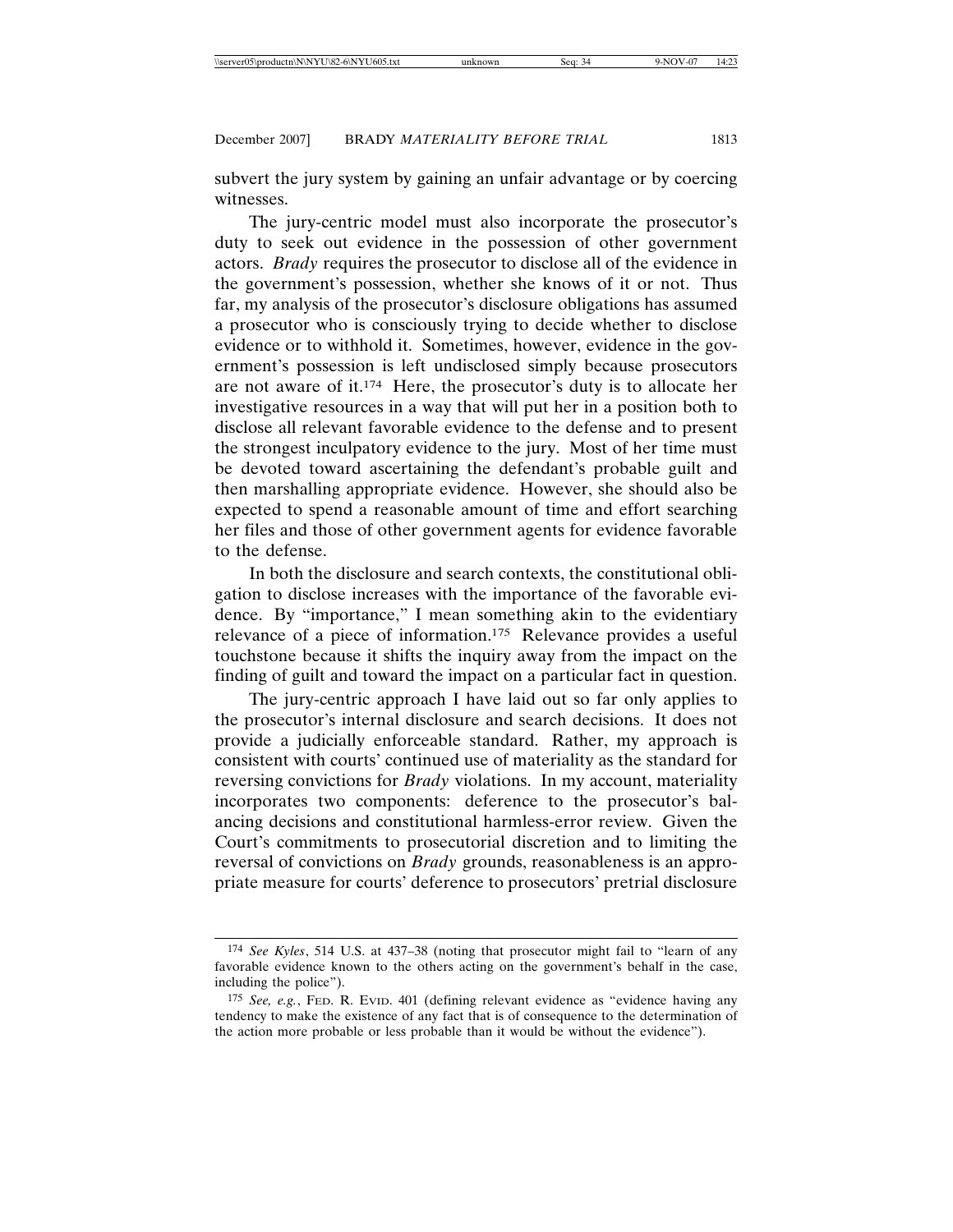decisions.176 Materiality, roughly speaking, corresponds to reasonableness plus harmlessness; as a general matter, only when there is a reasonable probability that the suppression of the evidence would affect the trial can courts be certain that the prosecutor's balancing efforts were unreasonable and that her error was not harmless. While this approach clashes with the case-by-case reasonableness determination most naturally suggested by the jury-centric approach, individualized determinations would be quite difficult to conduct in practice. Appellate review of the particular circumstances impacting a prosecutor's balancing and investigation decisions would be speculative and would require extensive fact-finding, which appellate courts are neither equipped nor inclined to carry out. Thus, materiality remains the most appropriate standard for appellate review of alleged *Brady* violations.

# *B. The Jury-Centric* Brady *Approach in Practice*

In this Section, I apply the jury-centric approach to the Boyd case to show how it might work in practice. In Boyd's case, government lawyers argued before and after trial against the disclosure of several favorable witness statements solely because they were not important enough, in the government's judgment, to affect the verdict. Under the jury-centric approach, the prosecutor would instead weigh the importance of the favorable evidence contained in the witness statements against two costs of disclosure: those posed by disclosure of witness names and those presented by the early disclosure of inculpatory evidence that the government planned to present at trial.

In the case of Dante Boyd, prosecutors had real reason to be concerned about disclosing the names of potential witnesses. However, their concern does not necessarily mean that the evidence should have been kept from Boyd. Prosecutors have a duty to balance the risk of improper influence or intimidation against the importance of the favorable evidence. As part of this balance, prosecutors should be expected to consider disclosure methods that mitigate risks to witnesses. If prosecutors are concerned about improper influence, they may lock a witness into an initial story by soliciting a written or

<sup>176</sup> Deference to the prosecutor's discovery decisions might strike some advocates as perverse. However, the idea that delegated discretion should entail deference to reasonable executive determinations is a familiar one. *See, e.g.*, Turner v. Safley, 482 U.S. 78, 89 (1987) (holding that to ensure continued discretion of prison administrators, prison regulations that burden inmates' constitutional rights are valid if "reasonably related to legitimate penological interests"); Chevron U.S.A. Inc. v. Natural Res. Def. Council, Inc., 467 U.S. 837, 843–44 (1984) (explaining that where statute is unclear, courts should defer to executive agency's permissible construction of statute, in part because statute's silence and ambiguity represents delegation of discretion).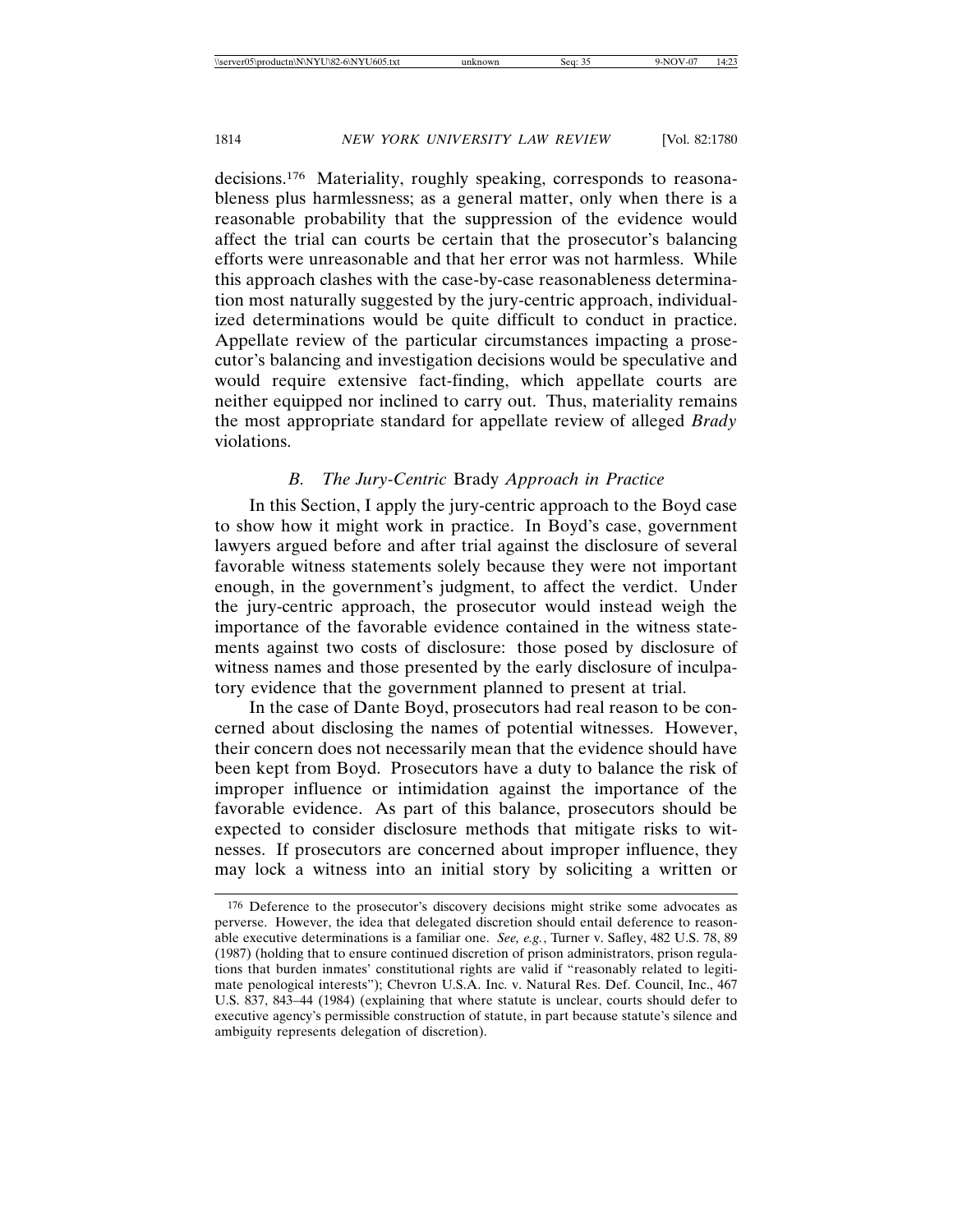recorded statement before disclosure. If prosecutors worry that a witness might face intimidation, they might make the witnesses available to the defense only at a supervised location.177

Disclosure of favorable evidence may also reveal evidence that the government plans to use against the defendant at trial. We may fear with Judge Learned Hand that a defendant fully apprised of the evidence to be presented against him gains an unfair advantage over the government.178 In Boyd's case, it does not appear that revealing any of the witness statements would have involved the release of the inculpatory evidence that the government planned to present at trial.179 Balancing these two costs of disclosure (revealing witness names and inculpatory evidence) with the relevance of the evidence, it appears that the government should have at least disclosed the statements of Witnesses 1, 2, and 3.

The second set of witnesses in Boyd's case, Witnesses 4 and 5, poses a slightly different inquiry because the prosecutors may or may not have been personally aware of their statements.180 The jurycentric approach to *Brady* acknowledges that prosecutors may not actually make a disclosure decision about every piece of favorable evidence within the government's possession. Thus, the approach asks the prosecutor to allocate her time and investigative resources reasonably. For Boyd, the defense request for statements of witnesses who saw only three men suggests that a reasonable allocation of time and resources should have turned up the second set of statements.

179 After all, the government had already tried one of Boyd's codefendants using similar evidence in open court. *Boyd*, 908 A.2d at 45–47.

<sup>&</sup>lt;sup>177</sup> To be sure, even with these possible protective techniques, disclosing the names of citizens to those who, like Boyd, have been accused of violent crimes imposes costs on the integrity of the jury system. In assessing these costs, it is worth remembering that, absent special circumstances, the government may not keep the identities of its witnesses secret at trial. *See, e.g.*, United States v. Rangel, 534 F.2d 147, 148 (9th Cir. 1976) (approving trial court's refusal to require witness to give true name and home address where government made adequate showing that witness's life had been threatened). In Boyd's case, the identities of those witnesses whose testimony prosecutors hoped would lead to Boyd's lengthy prison stay were disclosed at or before trial, while the government withheld the names of the witnesses who made exculpatory statements to the police. *Compare* Boyd v. United States, 908 A.2d 39, 46–47 (D.C. 2006) (referring to government witnesses by name), *with id.* at 54–56 (recounting government's refusal to identify Witnesses 1–5).

<sup>178</sup> *See supra* note 168. I do not want to suggest that prosecutors should not disclose inculpatory evidence to defendants before trial; my claim is only that such disclosures involve certain costs to the jury's fact-finding process.

<sup>180</sup> On appeal, government lawyers represented that they re-examined the prosecutor's trial file and discovered the existence of Witnesses 4 and 5. *Id.* at 56. While the prosecutor at trial should have been aware of these witness statements (and given their location in the trial file, very likely was aware), it is possible that the prosecutor did not have actual knowledge of the statements.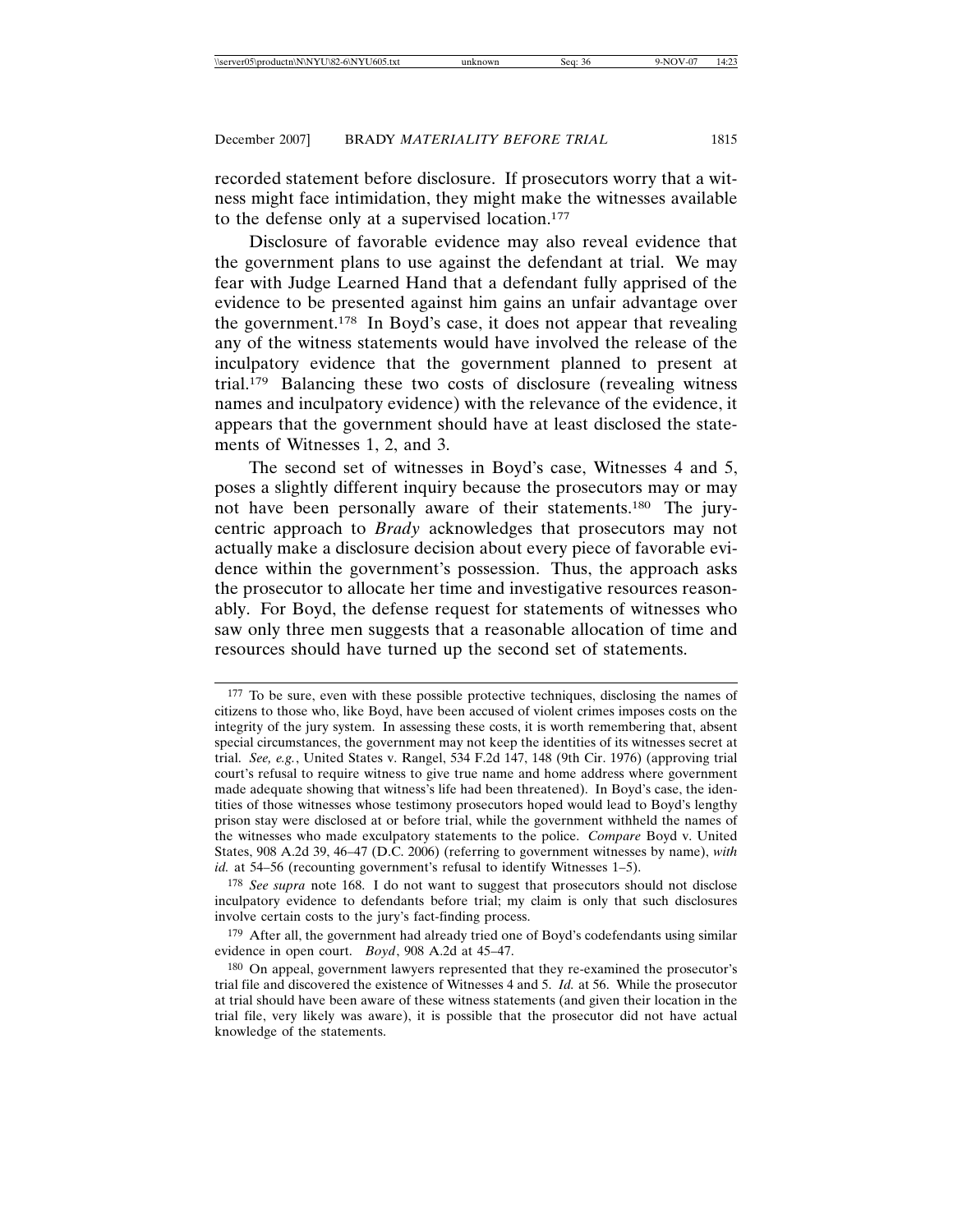Under the jury-centric approach, the prosecutors in Boyd's case committed a *Brady* violation—they should have been aware of the statements of Witnesses 4 and 5 and should have disclosed the contents of all five witness statements to the defendant. However, the approach accepts that whether or not Boyd deserves a new trial depends upon the materiality of those statements. In so doing, the jury-centric approach remains compatible with the continued application of materiality review after conviction.

# *C. Enforcing the Jury-Centric* Brady *Approach*

Boyd's case suggests the existence of at least three interlocking mechanisms to enforce prosecutors' *Brady* obligations under a jurycentric approach without the reversal of more convictions: trial court engagement, prosecutorial self-enforcement, and wide-angled review by courts and legislatures.

When parties submit *Brady* problems to trial courts, as they did in Boyd's case, the jury-centric approach provides a pretrial inquiry for determining disclosure obligations that is consistent with the procedural nature of due process. The judge, aided by prosecutorial proffers (ex parte or otherwise), must decide whether the prosecutor's balancing of her disclosure obligations is reasonable. Where the defendant does not know of the existence of a particular piece of favorable evidence, the jury-centric approach does not authorize the trial court to order the government to disclose all favorable evidence as did the courts discussed in Part II. Rather, trial courts following the jury-centric approach should apply the same sort of deference to prosecutorial allocation of search resources as an appellate court would.

The second mechanism is prosecutorial self-enforcement. In Part II, I explained why self-enforcement fails in the current system, regardless of prosecutorial good faith. The jury-centric approach, by contrast, provides an inquiry that neither forces the prosecutor to predict the future nor conditions disclosure on a self-undermining assessment of the likelihood of a jury's acquittal of the defendant. In Boyd's case, the prosecutor's pretrial arguments against disclosure included misjudgments about the evidence eventually presented at trial181 and a self-serving assertion that Boyd could still be found guilty even if some witnesses saw only three men.182 With the jury-

<sup>181</sup> *See Boyd*, 908 A.2d at 55 ("Nevertheless, the prosecutor resisted the *Brady* demand on the basis of a theory that proved incompatible with the evidence which the government later introduced.").

<sup>182</sup> As noted above, the government's theory was that witnesses who saw only three men "were not *necessarily* in a position to see all four people." *Id*. at 54 (internal quotation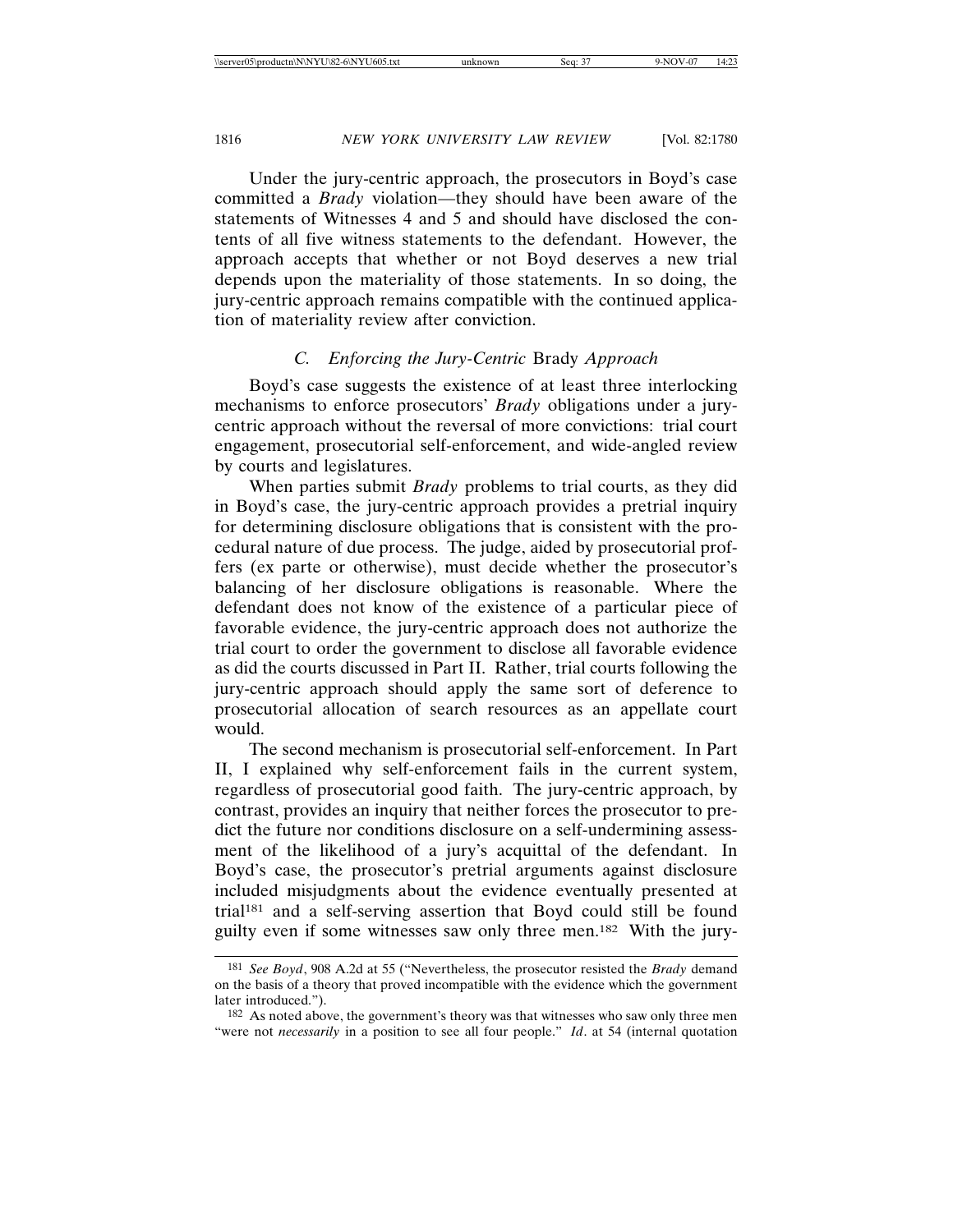centric approach, a prosecutor acting in good faith can more readily determine what evidence the Constitution requires her to disclose by balancing the relevance of the evidence against the risks of disclosure. Likewise, the approach allows prosecutors' offices to more effectively oversee and teach disclosure obligations by moving disclosure decisions away from abstract predictions.<sup>183</sup> Although it requires more disclosure than many offices currently provide, the jury-centric approach should not necessarily be expected to encounter significant bureaucratic resistance.184 It does not take power over disclosure

The recently added provisions are not only a welcome development, but also an instructive example of the ability of other governmental bodies to positively influence prosecutorial outlook (and hopefully performance). The revision appears to have been at least partly prompted by the Advisory Committee on Criminal Rules's consideration of amendments to Rule 16 that would require greater *Brady* disclosure. *See* ADVISORY COMM. ON CRIM. RULES, *supra* note 101, at 2 (noting that "the Department [of Justice] had worked to improve the proposed Manual revision since the April meeting" and that it had "explore[d] ways of addressing the [Committee's] concerns," and recording Committee member's question as to "whether the Manual revision was still being offered strictly as an alternative" to Rule 16 amendment); Hooper & Thorpe, *supra* note 101, at 6 ("DOJ has worked with the committee in drafting language for a proposed amendment while simultaneously undertaking efforts to revise the *U.S. Attorneys' Manual* . . . regarding the government's disclosure obligations that might serve as an alternative to an amendment to Rule 16."); *supra* note 101 (discussing Advisory Committee's proposed amendment). Court recognition of the jury-centric *Brady* theory might prompt similar reform efforts at the state and local levels. Moreover, by recognizing that such reforms are not simply wise but also constitutionally required, the jury-centric approach would empower courts to intervene to ensure that broader discovery is practiced as well as preached.

184 *Cf.* GERALD N. ROSENBERG, THE HOLLOW HOPE: CAN COURTS BRING ABOUT SOCIAL CHANGE? 15–21, 30–36 (1991) (noting difficulties courts face in implementing significant social changes and suggesting necessary conditions for success); Note, *Judicial Intervention and Organization Theory: Changing Bureaucratic Behavior and Policy*, 89

marks omitted). The very form of this argument is indicative of the sort of mental gymnastics that the pretrial materiality analysis invites prosecutors to engage in. *See supra* Part II.B.2.

<sup>183</sup> Indeed, the U.S. Attorney's Manual was recently revised to provide federal prosecutors with more specific guidance on the conduct of their disclosure duties. The Manual now instructs federal prosecutors to make broader disclosure than that required under *Brady*. U.S. DEP'T OF JUSTICE, UNITED STATES ATTORNEY MANUAL § 9-5.001-C (2006), *available at* http://www.usdoj.gov/usao/foia\_reading\_room/usam/title9/5mcrm.htm ("[T]his policy requires disclosure by prosecutors of information beyond that which is 'material' to guilt . . . ."); *see also* Hooper & Thorpe, *supra* note 101, at 7 (noting that provision was officially disseminated on October 19, 2006). All exculpatory "information that is inconsistent with any element of any crime charged against the defendant or that establishes a recognized affirmative defense, regardless of [materiality,]" must be disclosed "reasonably promptly after it is discovered." U.S. DEP'T OF JUSTICE, *supra*, § 9-5.001-C.1, -D.1. Likewise, impeachment information that "casts a substantial doubt upon the accuracy of any evidence . . . the prosecutor intends to rely on to prove an element of any crime charged" will "*typically* be disclosed at a reasonable time before trial to allow the trial to proceed efficiently." *Id.* § 9-5.001-C.2, -D.2 (emphasis added). The Manual advises that delayed disclosure may be appropriate when necessary to accommodate witness safety or national security concerns. *Id.* § 9-5.001-D.2.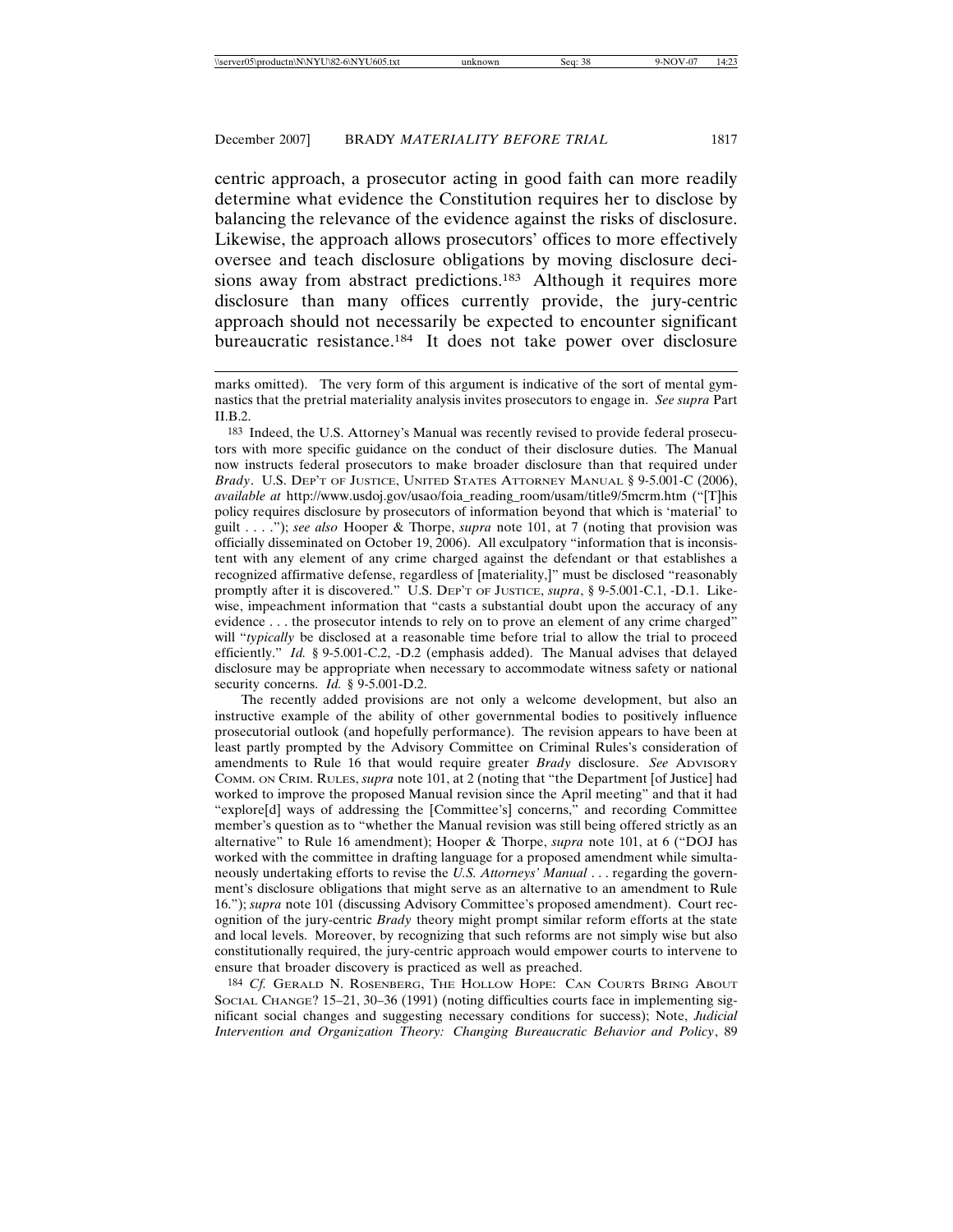decisions away from prosecutors; moreover, it explicitly incorporates an evaluation of the nonpersonal costs of disclosure that most concern prosecutors. However, to the extent that prosecutors are motivated by securing convictions, they may resist applying any approach that requires greater disclosure.185

Finally, where a prosecutor's office refuses to adhere to its disclosure obligations, courts and legislatures must intervene to implement more drastic changes.186 Under the logic of the current system, no *Brady* violation goes without a remedy: Only material suppressions are unconstitutional and every material suppression requires the defendant be given a new trial. My approach, on the other hand, interprets the Constitution to require prosecutors to undertake a set of disclosure and search obligations but recognizes the practical difficulty of intrusive judicial review of the government's disclosure duties. Thus, my approach assumes that *Brady* violations will not be remedied where the prosecutor is unreasonable in balancing her search or disclosure obligations but a court finds the suppressed evidence to be nonmaterial. In these cases, a constitutional violation has occurred, but no remedy will be forthcoming.

Though my approach does not explicitly provide a remedy in such cases, it authorizes courts to take remedial action where prosecutors routinely fail to meet their disclosure duties. As I have argued above, in an individual case, courts lack the institutional capacity and will to

YALE L.J. 513, 519–25 (1980) (arguing that courts seeking to alter bureaucratic practices should pay close attention to internal and external forces that shape agency activity).

<sup>185</sup> *See supra* notes 123–24 and accompanying text; *see also* ROSENBERG, *supra* note 184, at 322–23, 328–29 (explaining failure of exclusionary and *Miranda* rules to change police behavior as due in part to police resistance to changed procedures).

<sup>186</sup> Of course, courts may lack the institutional will or competence to supervise such reform efforts. *See, e.g.*, MALCOLM M. FEELEY & EDWARD L. RUBIN, JUDICIAL POLICY MAKING AND THE MODERN STATE: HOW THE COURTS REFORMED AMERICA'S PRISONS 3–19 (1998) (arguing for legitimacy of judicial policymaking but noting its limits in rectifying many serious problems in prison systems); R. SHEP MELNICK, REGULATION AND THE COURTS: THE CASE OF THE CLEAN AIR ACT 343–44 (1983) (assessing mixed results of D.C. Circuit and other courts' intervention into Environmental Protection Agency's enforcement of Clean Air Act); ROSENBERG, *supra* note 184, at 306–17 (noting failure of courts to achieve reform goals across variety of criminal law areas); Stuntz, *supra* note 35, at 823–31 (arguing that centrally commanded conduct rules governing police and prosecutor conduct have made criminal procedure less effective and less fair). Likewise, legislators may lack the interest or desire to expend political capital on behalf of the accused. *See, e.g.*, Rachel E. Barkow, *Administering Crime*, 52 UCLA L. REV. 715, 751–54 (2005) (noting psychological biases and institutional incentives for politicians to favor harsh sentences for criminal defendants); Stuntz, *supra* note 35, at 785 & n.15 (collecting claims that "American politics is too punitive, discriminatory, and unconcerned with the interests of the criminal justice system's targets").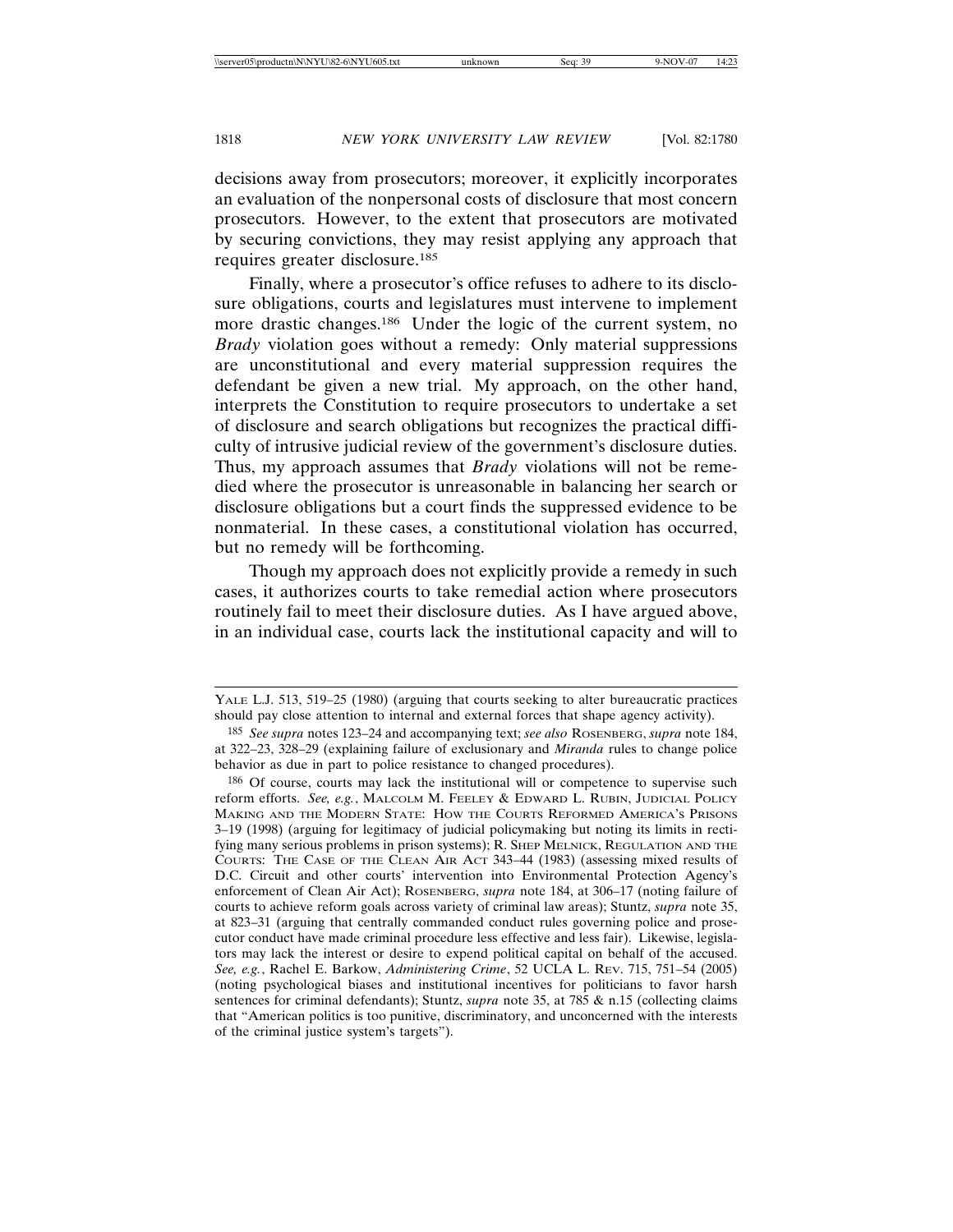assess the particular circumstances of a prosecutor's nondisclosure.187 However, over time, trial judges are exceedingly well-situated to recognize a pattern of constitutionally impermissible nondisclosure by the prosecutors who practice in their courtrooms every day.188 When courts recognize consistent constitutional violations, they may order appropriate remedial action themselves.189

On its own, though, the jury-centric approach goes no further than this: It helps relevant actors to identify problematic suppression practices and to label them as constitutional violations. It leaves the hard work of compiling disclosure records, fashioning direct remedies, and creating incentives for legislative involvement to trial courts, public defenders, ethics boards, and other interested policy actors.190

Thus, the jury-centric approach shares the current system's skepticism of judicial intervention in prosecutors' pretrial disclosure decisions. Unlike the current system, however, the jury-centric approach does not allow skepticism about enforcement mechanisms to prevent it from clearly identifying constitutional standards. For Dante Boyd, the approach would have required disclosure of the five witnesses. More importantly, it would have clearly communicated to prosecutors that their disclosure discretion could not be used for strategic purposes—that their duty to do justice did not allow them to keep witnesses from the defendant, and by extension the jury, in order to increase the likelihood of a conviction. If accompanied by other seemingly purposeful nondisclosures, the suppression of evidence in Boyd's case would have alerted courts that prosecutors were likely

<sup>187</sup> *See supra* note 176 and accompanying text (discussing judicial deference to prosecutor's pretrial discovery decisions).

<sup>188</sup> *See* Stuntz, *supra* note 35, at 825 ("Representatives of the same police force, district attorney's office, and public defender's office (often the same individual cops, prosecutors, and defense lawyers) appear repeatedly before any judge who tries criminal cases. Trial judges are therefore well positioned to see patterns of good and bad conduct by those institutions.").

<sup>189</sup> Although the type of remedial action should depend on local practices and the particular pattern of violations, the jury-centric approach does not authorize courts to require that prosecutors disclose all favorable evidence to the defense, as the district courts discussed in Part II did. Ordering such a remedy would overenforce the *Brady* right as I have defined it here.

<sup>190</sup> *See generally* Stuntz, *supra* note 35 (arguing that courts and other actors should employ injunctions, penalty defaults, and other nonindividual remedies based on evidence of consistent bad behavior by police forces and prosecutor's offices). One of the most difficult challenges for any system-wide reform of disclosure practices is integrating pleabargaining practice. *See* Bibas, *supra* note 116, at 149–51 (noting that ninety-five percent of adjudicated cases lead to guilty pleas and explaining *Brady*'s limited application to plea bargaining).